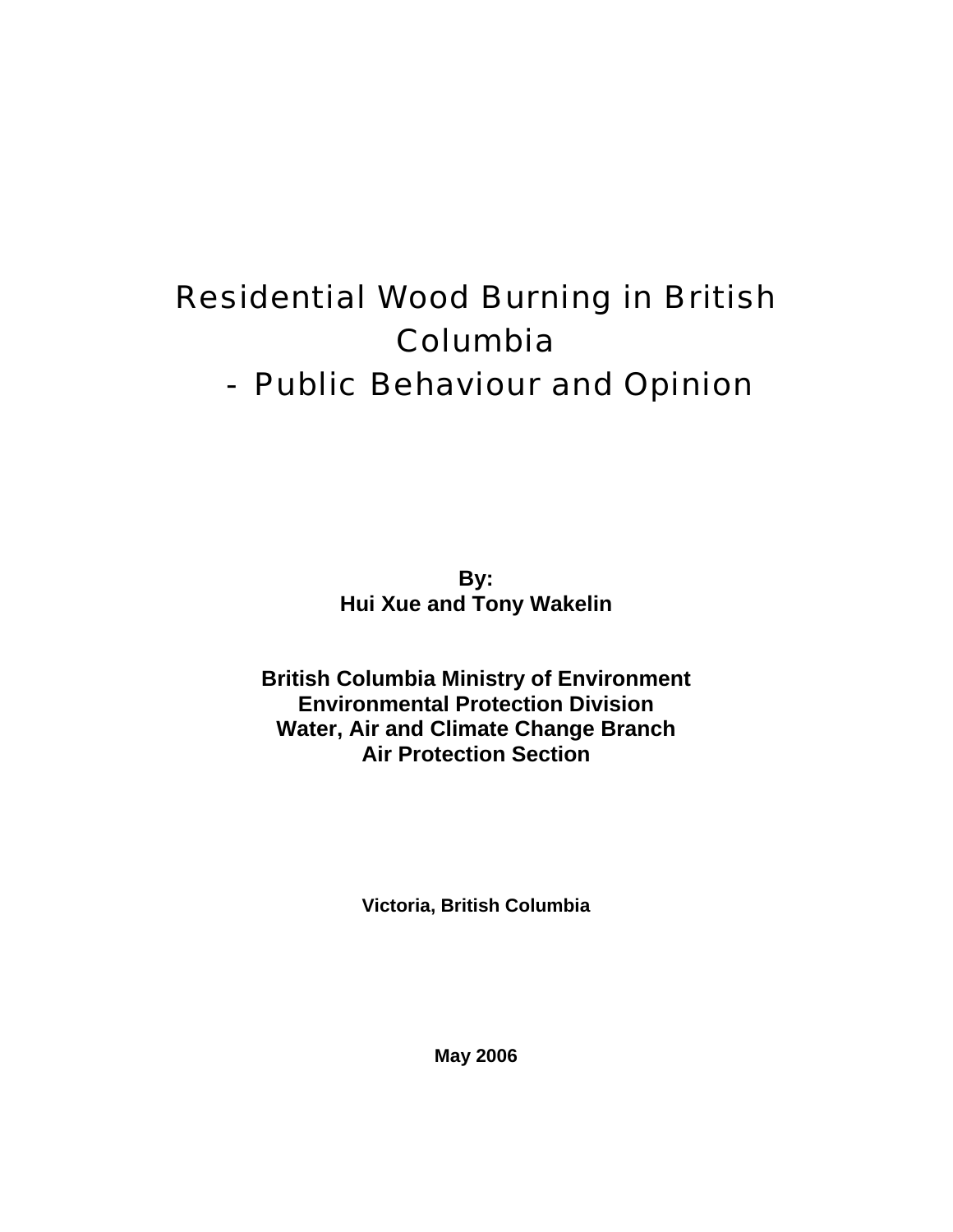**Library and Archives Canada Cataloguing in Publication Data**  Xue, Hui Residential wood burning in British Columbia [electronic resource] : public behaviour and opinion. Available on the Internet. ISBN 0-7726-5577-4 Includes bibliographical references: p.

1. Fuelwood – Burning – Environmental aspects - British Columbia. 2. Stoves, Wood – Environmental aspects – British Columbia. 3. Air - Pollution - British Columbia 4. Fuelwood – British Columbia – Burning – Public opinion. 5. Public opinion – British Columbia. I. Wakelin, Tony. II. British Columbia. Ministry of Environment. III. British Columbia. Air Protection section.

TD884.5R47 2006 363.739'209711 C2006-960126-7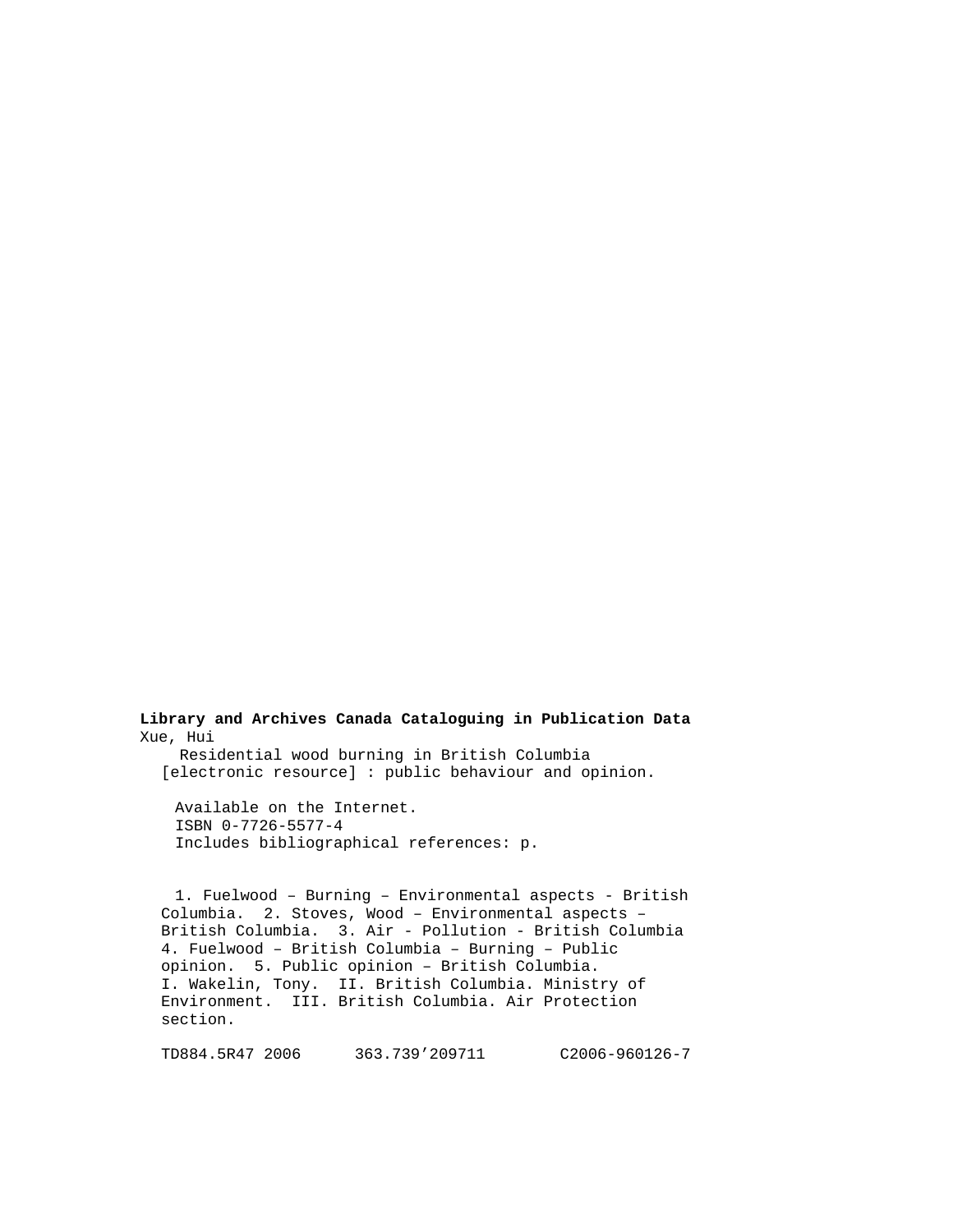#### Abstract

Residential wood heating is a significant source of fine particulate emissions in British Columbia, especially for interior communities where residents have ready access to wood fuel. In June 2003, the Ministry commissioned a telephone survey to study residential wood heating practices. The data obtained were first analyzed to produce the report "Residential Wood Burning Emissions in British Columbia", which focused on emission estimation. In addition to collecting data for emission estimation, the survey included a number of public behaviour and opinion questions. This report provides further analyses of this data. Emphasis is placed on household energy consumption patterns, future consumption and anticipated switches from the date of survey (2003) to 2006, burning practices, attitudes and opinions, knowledge and awareness concerning air quality, and actions to reduce emission releases. Findings on woodstove changeout and education support a focus on replacing conventional or old technology woodstoves as they account for 58% of total provincial emissions from all residential fuel wood use including open fireplaces. On average, wood heating satisfies between 7 and 14% of household heating requirements. Yet, wood heating is responsible for virtually all the  $PM_{2.5}$  released from residential heating. Anticipated changes between 2003 and 2006 (excluding the Lower Fraser Valley and the Kelowna) indicate that:

- reliance on wood heating could increase between 4 and 11% across B.C.,
- 1.5% or 10,940 households intend to switch their main heating source to wood,
- 1677 households intend to switch away from wood altogether,
- of the 59,733 exclusive conventional wood appliances users, 27% or 15,532 are likely (or very likely) to change to a newer appliance,
- 5.7% or 11,465 households intend to install a conventional wood-burning appliance.

The results of this analysis provide useful insights to determine future actions for reducing emissions from residential fuel wood heating, with an emphasis for running pilot activities in the Highway 16 corridor of the Skeena region.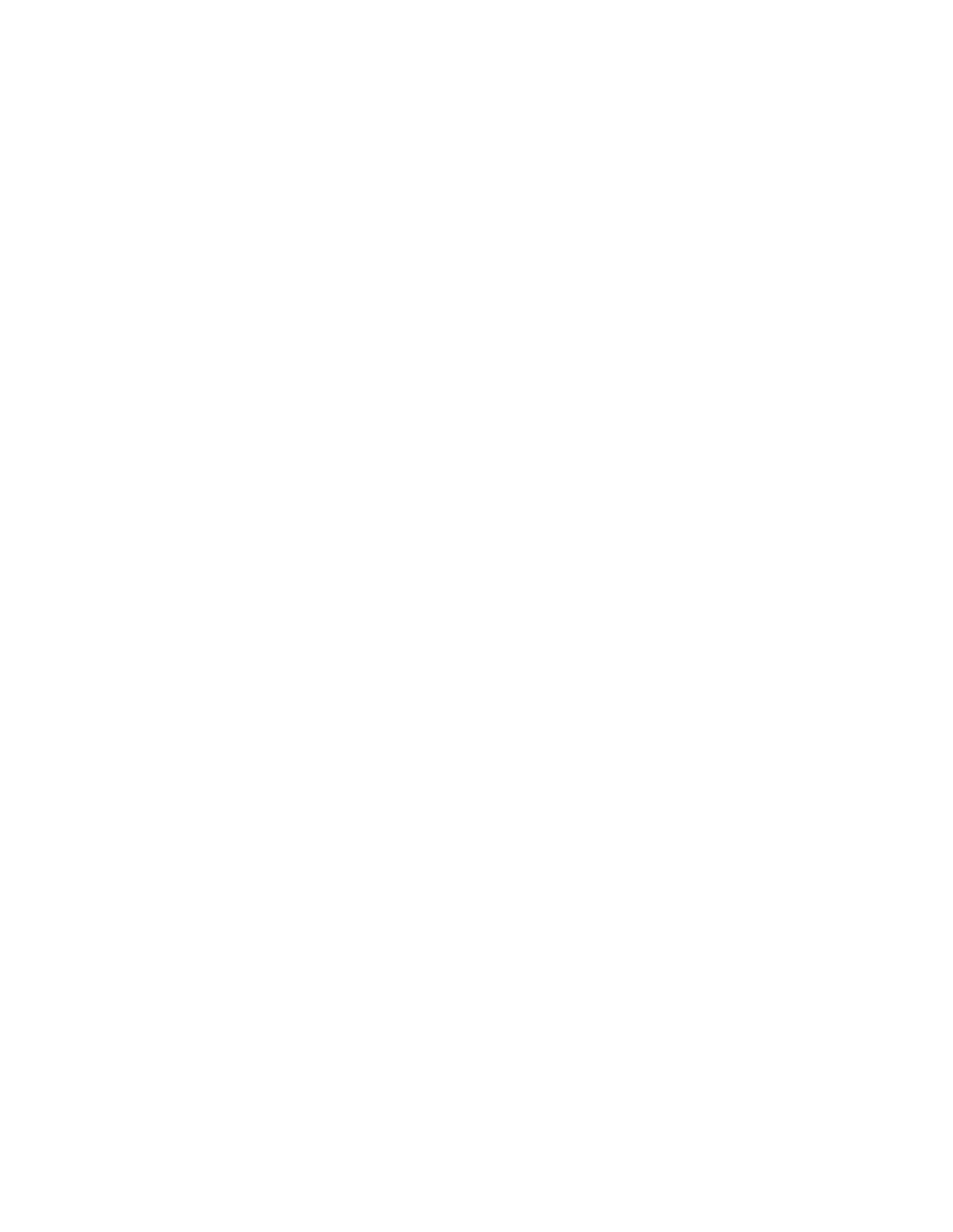### **Table of Contents**

| $\mathfrak{1}$ | <b>Introduction</b>           |                                                             | $\mathcal{I}$  |
|----------------|-------------------------------|-------------------------------------------------------------|----------------|
| $\overline{2}$ |                               | Questions Posed and Result Analysis                         | $\mathfrak{Z}$ |
| $\mathfrak{Z}$ | <b>Results</b>                |                                                             | $\overline{4}$ |
|                | 3.1                           | <b>Fuel Consumption Patterns</b>                            | $\sqrt{5}$     |
|                | 3.2                           | Energy consumption pattern (2003)                           | 9              |
|                | 3.2.1                         | Household energy consumption                                | 9              |
|                | 3.2.2                         | Classification of energy user groups - province             | 10             |
|                | 3.2.3                         | Appliance location by residence type                        | 14             |
|                | 3.3                           | Future consumption and anticipated switch pattern (2003-06) | 15             |
|                | 3.3.1                         | Future wood user consumption                                | 15             |
|                | 3.3.2                         | Anticipated energy switch pattern                           | 17             |
|                | 3.3.3                         | Future wood user appliance choice                           | 18             |
|                | 3.4                           | Wood burning appliance emissions                            | 22             |
|                | 3.4.1                         | Wood burning appliances $PM_{2.5}$ released by region       | 22             |
|                | 3.4.2                         | Wood burning appliances $PM_{2.5}$ released - BVLD          | 23             |
|                | 3.5                           | <b>Burning</b> practices                                    | 23             |
|                | 3.5.1                         | Firewood seasoning and storage practices                    | 23             |
|                |                               | 3.5.2 Firewood seasoning and storage practices - province-  | 25             |
|                | 3.5.3                         | Non firewood burning practices                              | 25             |
|                | 3.6                           | Attitudes and opinions                                      | 26             |
|                | 3.6.1                         | Reasons for heating with wood                               | 26             |
|                | 3.6.2                         | New wood burning appliance installation reasons (2001-06)   | 28             |
|                | 3.7                           | Stove and operation awareness                               | 30             |
|                | 3.8                           | Air quality and pollution sources                           | 31             |
|                | 3.8.1                         | Chimney smoke and air quality                               | 31             |
|                | 3.8.2                         | Chimney smoke concern                                       | 33             |
|                | 3.8.3                         | Air pollution sources                                       | 34             |
|                | 3.9                           | Emission reduction actions                                  | 35             |
|                | 3.9.1<br>3.9.2                | Groups to involve                                           | 35<br>36       |
|                |                               | Support for potential actions                               |                |
| $\overline{4}$ |                               | <b>Summary and Conclusions</b>                              | 37             |
|                | <b>Appendix A: Statistics</b> |                                                             | 40             |
| Terms          |                               |                                                             | 40             |
| <b>Results</b> |                               |                                                             | 41             |
|                | <b>References</b>             |                                                             | 42             |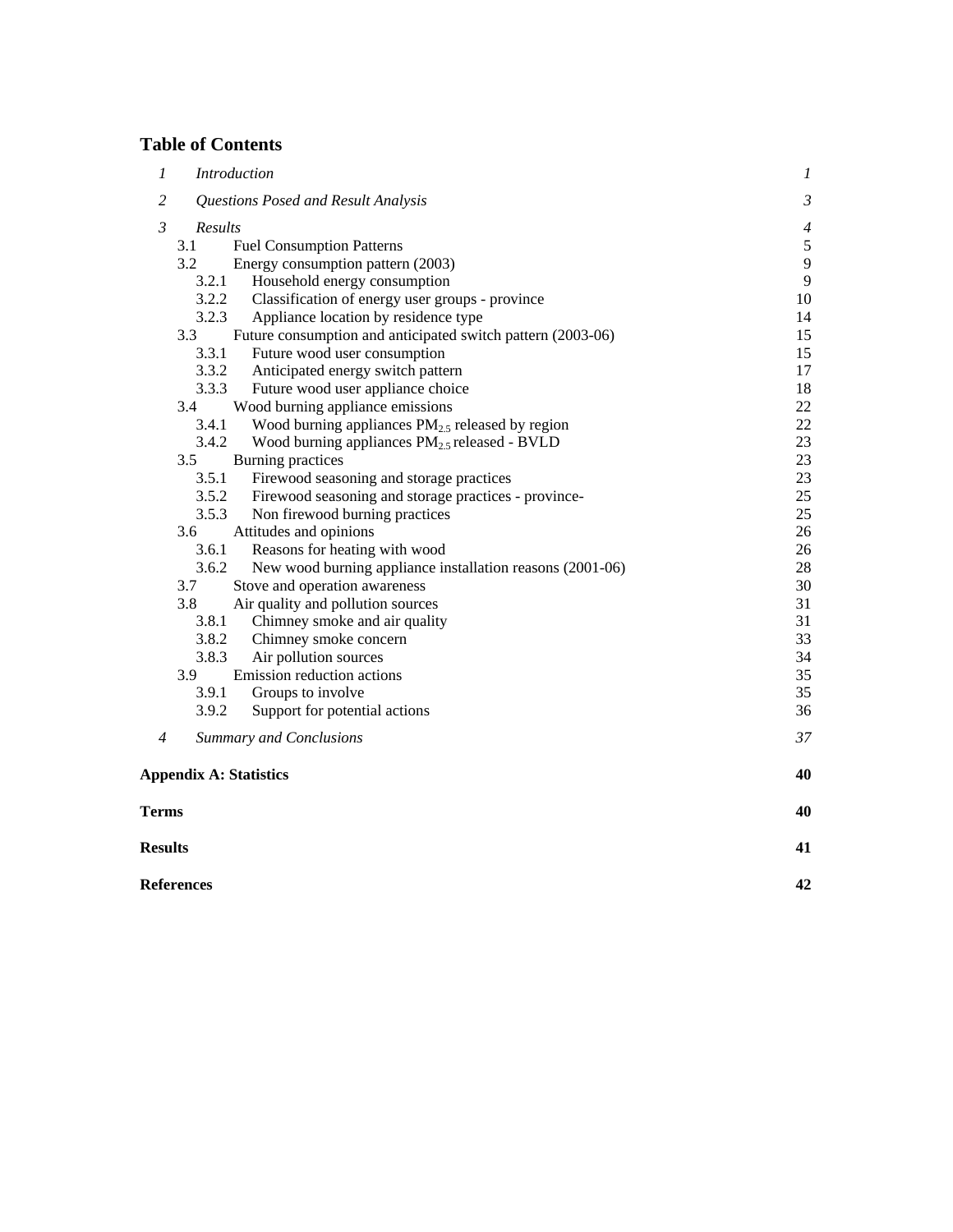### **Tables**

| Table 1: Wood burning appliance distribution by region and area                                         |
|---------------------------------------------------------------------------------------------------------|
| 7<br>Table 2: Annual total $PM_{2.5}$ emissions by region and appliance type                            |
| 9<br>Table 3: Household rural and urban energy consumption                                              |
| Table 4: Energy users by fuel type - province<br>11                                                     |
| Table 5: Energy users by dwelling type - province<br>14                                                 |
| Table 6: Change in wood users' consumption profile<br>16                                                |
| 17<br>Table 7: Anticipated switch pattern (2003-06)                                                     |
| 19<br>Table 8: Appliance choice - conventional users (2003-06)                                          |
| 21<br>Table 9: Woodusers interested in installing new appliances in 2003-06                             |
| Table 10: Wood users that follow proper firewood seasoning and storage practices<br>24                  |
| 27<br>Table 11: Degree of importance for heating with wood                                              |
| Table 12: Degree of concern scaling 'chimney smoke concern' and '% time when air quality is poor'<br>31 |
| 34<br>Table 13: Degree of contribution scale                                                            |
| 35<br>Table 14: Degree of involvement scale                                                             |
| Table 15: Correlation table<br>41                                                                       |

### **Figures**

| Figure 1: Map of geographic areas sampled in the residential wood burning emission survey                    | 3              |
|--------------------------------------------------------------------------------------------------------------|----------------|
| Figure 2: Wooduser stratification - province                                                                 | 6              |
| Figure 3: Wooduser stratification - BVLD                                                                     | $6\,$          |
| Figure 4 Wood burning appliances by region                                                                   | $\sqrt{6}$     |
| Figure 5: Wood burning appliance PM2.5 released by region                                                    | $\overline{7}$ |
| Figure 6: Regional energy consumption pattern                                                                | 10             |
| Figure 7: Single energy choice - province                                                                    | 11             |
| Figure 8: Secondary energy choice - province                                                                 | 12             |
| Figure 9: Secondary energy choice - BVLD                                                                     | 13             |
| Figure 10: Wood burning residents in single detached and mobile homes - province                             | 15             |
| Figure 11: Change in wood users' energy consumption (2003-06)                                                | 16             |
| Figure 12: Conventional appliance users likely to install new wood burning appliance (2003-06)               | 19             |
| Figure 13: Installation of new wood burning appliances appliance users - province                            | 20             |
| Figure 14: Wood burning appliances $PM_{2.5}$ released by region                                             | 22             |
| Figure 15: Wood burning appliances PM <sub>2.5</sub> released - BVLD                                         | 23             |
| Figure 16: Firewood seasoning and storage practices - province                                               | 25             |
| Figure 17: Non firewood burning practices - provincial                                                       | 26             |
| Figure 18: Reasons for heating with wood - Province, Skeena area and BVLD                                    | 27             |
| Figure 19: Reasons for heating with wood by user group                                                       | 27             |
| Figure 20: Reasons for installing new wood-burning appliances (2001-06) - all wood users                     | 28             |
| Figure 21: New wood-burning appliances installation reasons (2001-06) – province-wide exclusive conventional |                |
| appliance users                                                                                              | 29             |
| Figure 22: Wood users' stove and operation awareness                                                         | 30             |
| Figure 23: The awareness of emission related issues between province-wide appliance user groups              | 30             |
| Figure 24: The awareness of emission related issues - male and female respondents                            | 31             |
| Figure 25: Air quality and concern for chimney smoke                                                         | 32             |
| Figure 26: Air quality and concern for chimney smoke - BVLD                                                  | 32             |
| Figure 27: Air quality and concern for chimney smoke - female versus male respondents and woodusers versus   |                |
| non users of the province                                                                                    | 33             |
| Figure 28: Reasons for chimney smoke concern – gender and wooduser groups                                    | 33             |
| Figure 29: Air pollution sources and their effects                                                           | 34             |
| Figure 30: Groups to involve for improving air quality                                                       | 35             |
| Figure 31: Support for potential emission reduction actions                                                  | 36             |
| Figure 32: Support for potential emission reduction actions - wood users versus non-users                    | 37             |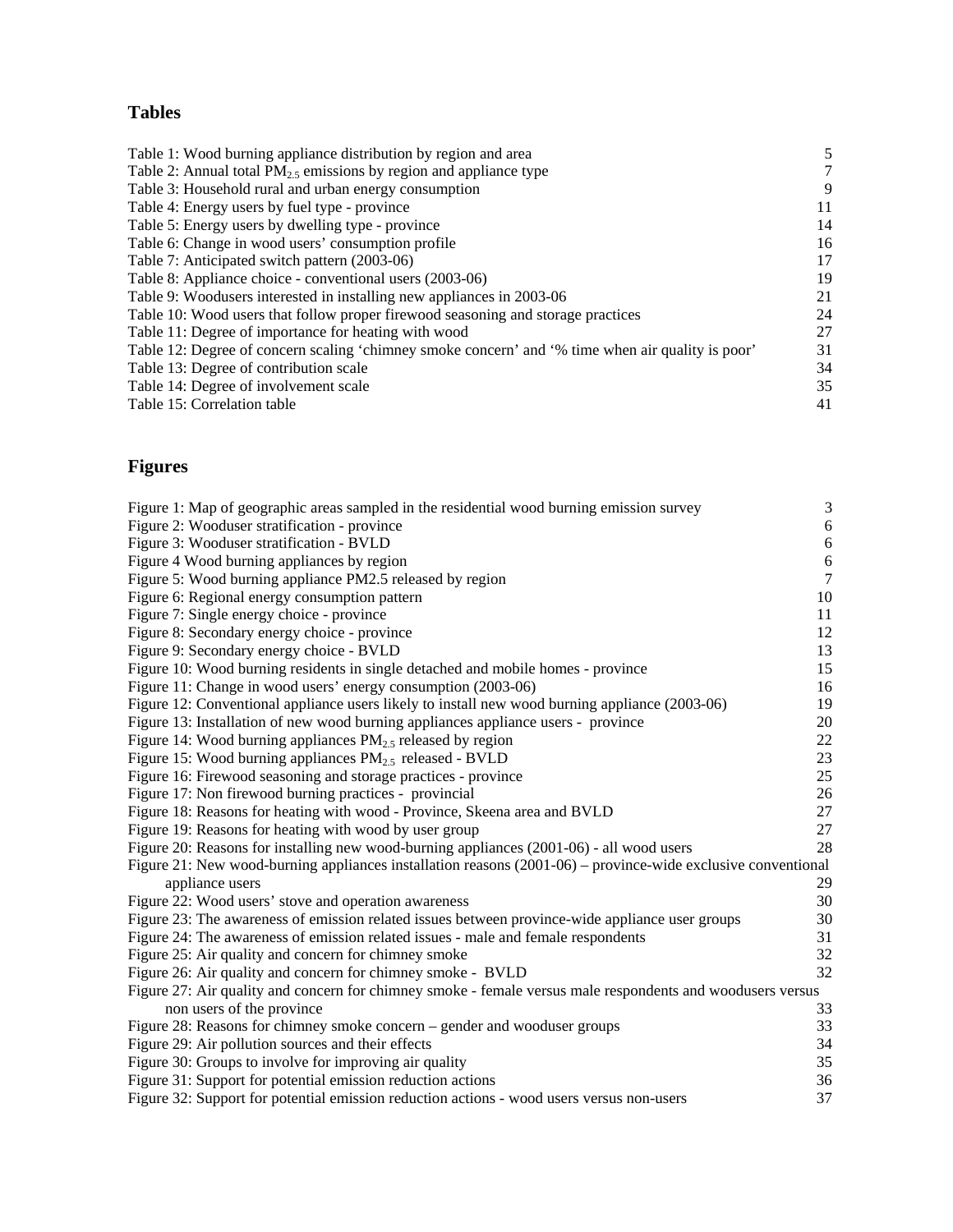# **1 Introduction**

 $\overline{a}$ 

The 2003 Provincial Health Officer's report indicates that fine particulate  $(PM_{2.5})$  is a health concern throughout British Columbia<sup>1</sup>. This report states that outdoor air pollution is linked to between 25 and 250 deaths per year in B.C. Although a formal costing exercise has yet to be carried out for the burden of air pollution in B.C., informal estimates place the health burden from outdoor air pollution in B.C. at about \$85 million per year.

Various emission estimates for residential wood heating have been made for B.C. Early estimates (1985 to 1995) relied on a number of assumptions from other jurisdictions. To arrive at more reliable emission estimates, the wood burning habits of British Columbia residents were studied in three surveys. One survey focused on the Canadian Lower Fraser Valley  $(CLFV)^2$ , another focused on the Okanagan Valley<sup>3</sup>, and the third survey, which is considered further in this report, focused on the remainder of the province. The CLFV and Okanagan surveys were less involved than for the rest of the province since they only concentrated on one geographic area. The provincial survey was done by telephone, using disproportionate sampling of 2100 wood burning appliance users. The survey respondents were interviewed regarding their wood burning habits, and their attitudes toward residential wood heating. Emission estimate data from the surveys were combined with estimates from the CLFV and the Okanagan to produce for a complete emission inventory estimates for the province.<sup>4</sup>. When considering the results of the Okanagan survey in the context of this report, it should be noted that the provincial survey only excluded the Kelowna portion. Thus, results presented for the Southern Interior region of the province include some parts of the Okanagan.

Residential wood heating accounts for 15% of  $PM_{2.5}$  releases in B.C. It was found that the portion of air emissions contributed by residential wood burning varies between rural and urban settings, as expected. Within some rural locations, residential wood heating can account for the greatest portion of  $PM<sub>2.5</sub>$  compared to other source sectors. In urban centres the proportional contribution is much smaller. For example, in the CLFV, wood heating contributes to approximately 3% of total fine particulates  $(PM_{2.5})$ . While this contribution is relatively low, it should be noted that the quantity of  $PM<sub>2.5</sub>$  is still large due to the number of residences, and that potential benefits associated with reducing ambient  $PM_{2.5}$  concentrations in the CLFV are an order of magnitude greater than the benefits associated with reducing other contaminants such as ambient ozone<sup>5</sup>.

The Province has been actively involved in reducing emissions from residential wood heating. In 1994, the Solid Fuel Burning Domestic Appliance Regulation came into effect. This Regulation requires that all new wood burning appliances meet stringent U.S. EPA or equivalent Canadian emission standards. B.C. is still the only Canadian province with such legislation. While the regulation has had a positive effect in reducing  $PM_{2.5}$ , there are still a significant number of old technology or conventional woodstoves/fireplace inserts<sup>\*</sup> in operation that emit much more fine particulate than newer wood fired units that meet U.S. EPA or Canadian equivalent emission standards, or appliances burning other fuels such as natural gas or propane.

<sup>\*</sup> Throughout this report the term woodstove applies to freestanding woodstoves and fireplaces inserts unless stated otherwise.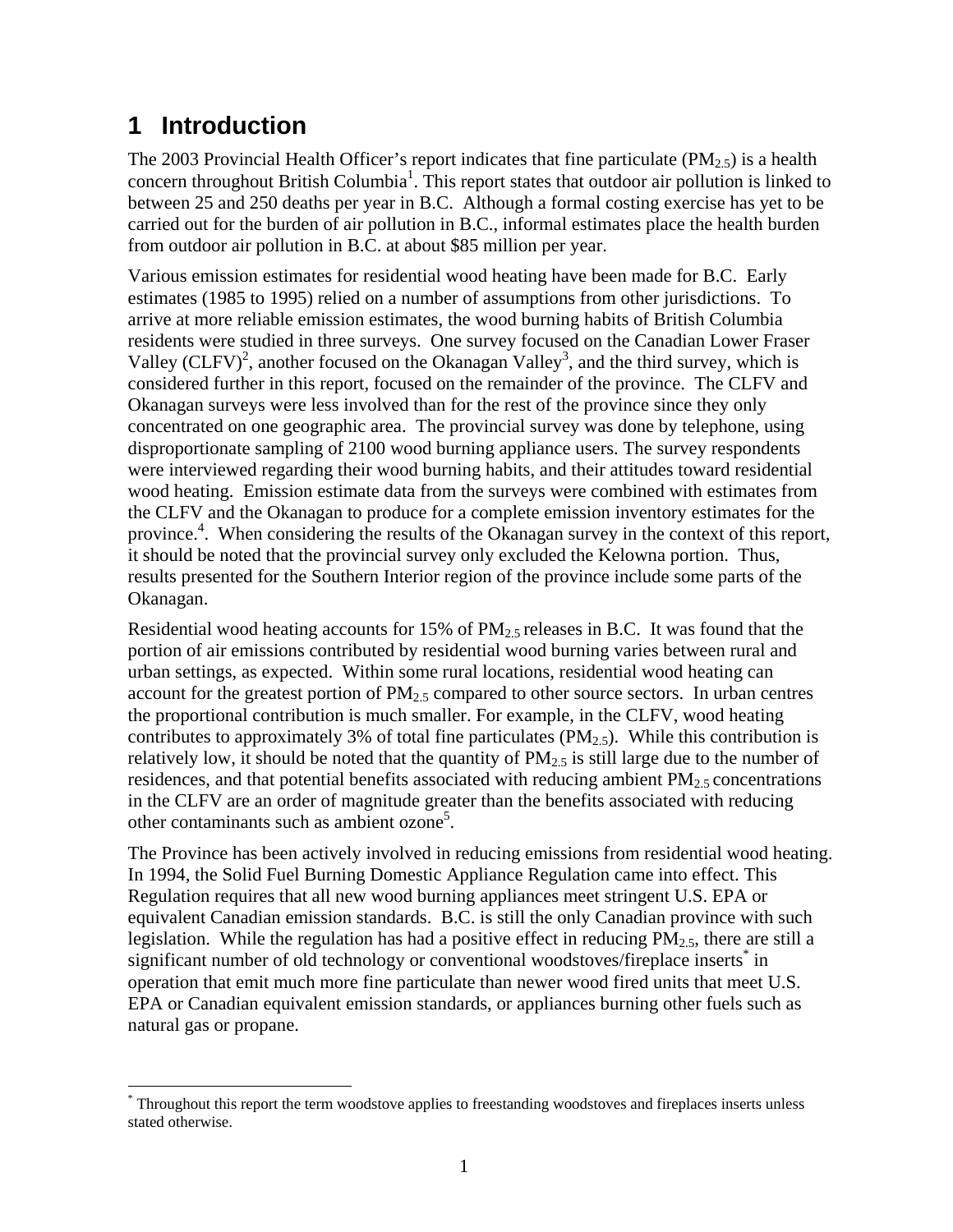In an attempt to further reduce emissions from residential wood heating, the Ministry has supported a number of woodstove changeout programs and has sponsored the Wood Energy Technicians of B.C. (WET BC) to deliver Burn-it-Smart public information workshops.

When these initiatives were evaluated in terms of the number of old appliances changed out or the number of people attending workshops, it became apparent that the return on the invested funding and staff time is relatively low. There are approximately 120,000 old woodstoves in the province - 84,400 of which are outside the CLFV. Fifteen individual changeout programs have resulted in the replacement of approximately 1200 stoves over 10 years, only 1% of the target woodstoves. It is probable that after a decade of these programs, we have reached most of the households that are likely to respond to this approach. In order to evaluate the potential for alternative programs to reduce  $PM_2$ , from residential heating, the Province proposes is now using community based social marketing (CBSM) to improve our understanding of the social aspects of wood heating before enhancing the programs that have been offered.

CBSM is a social science approach which identifies the barriers and benefits to society of societal changes in behaviour and appropriate actions which can effect behavioural changes.<sup>6</sup> In this case we want to examine (1) wood appliance changeout, and (2) education to ensure that those who choose to heat their homes with wood apply practices which will minimize emissions. Activities to date include: meeting with the hearth products industry (June 7, 2005), formation of a Residential Wood Heating Working Group, holding a number of Working Group teleconferences (starting October 17, 2005), and commencing question and focus groups within a pilot area comprised of the Highway 16 corridor of the Skeena region of the province.

This report complements the Residential Wood Burning Emissions in British Columbia report<sup>4</sup> by analysing data from the same survey for attitudes and opinions regarding residential wood heating. Unlike the emissions report, results from Kelowna and the CLFV have not been combined in this report as it was not possible to integrate independent surveys at the level of detail that would be required to yield consistent results. Where possible this report segregates households by geographic area. Additional steps were also taken to segregate data by household characteristics (such as type of dwelling) and to suggest possible policy instruments (or social marketing strategies) for delivering targeted programs based on public perceptions and attitudes. The statistical techniques used are more advanced than those used in the emissions report, as the intent of this analysis is to draw as much information as possible from the data.

Figure 1 shows the regions and areas the survey used to segregate households geographically. It is theoretically possible to analyse the data for all of these areas, but doing so would add considerably to the volume of material presented. Results are presented first for the province as a whole. From there Ministry regional breakdowns are provided where appropriate. For the regional breakdowns particular emphasis is placed on the Skeena region and the Bulkley Valley/Lakes District (BVLD) airshed. It would be ideal to be able to analyse the data set for the Skeena region Highway 16 corridor. However, since the data set was collected to obtain the minimum number of data points for a acceptable margin of error in the BVLD airshed, it was not possible to consider a smaller number of samples and arrive at meaningful conclusions. Nevertheless, the results for both Skeena and BVLD will imply behaviours for the Highway 16 corridor.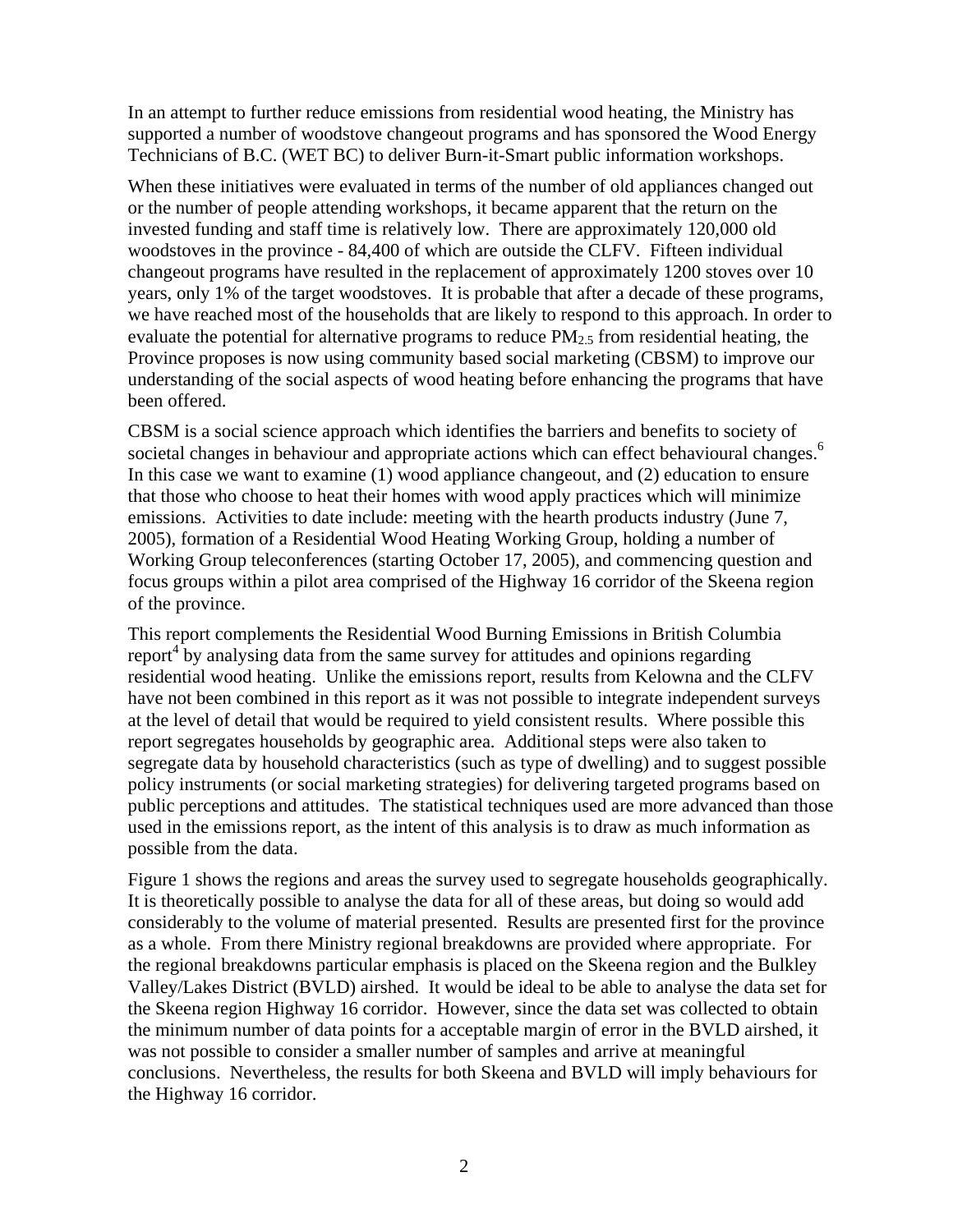

**Figure 1: Map of geographic areas sampled in the residential wood burning emission survey** 

Note: The survey did not cover Lower Fraser Valley or Kelowna.

# **2 Questions Posed and Result Analysis**

A survey designed to seek information on attitudes and opinions, would normally be carefully vetted to ensure clarity, lack of bias, and meaningful outputs (in this case enough information to satisfy CBSM needs). However, for this survey:

- questions regarding attitudes and opinions were developed by Air Protection staff as an add on to collecting the required emission estimation data, and
- the decision to use CBSM had yet to be made.

As a result, while the questions have value for providing insight into public attitudes and opinions, they were not necessarily optimized for the needs of CBSM. In the sections that follow, the survey questions are presented as appropriate before considering the data. In this way readers can draw their own conclusions regarding the appropriate nature of each question.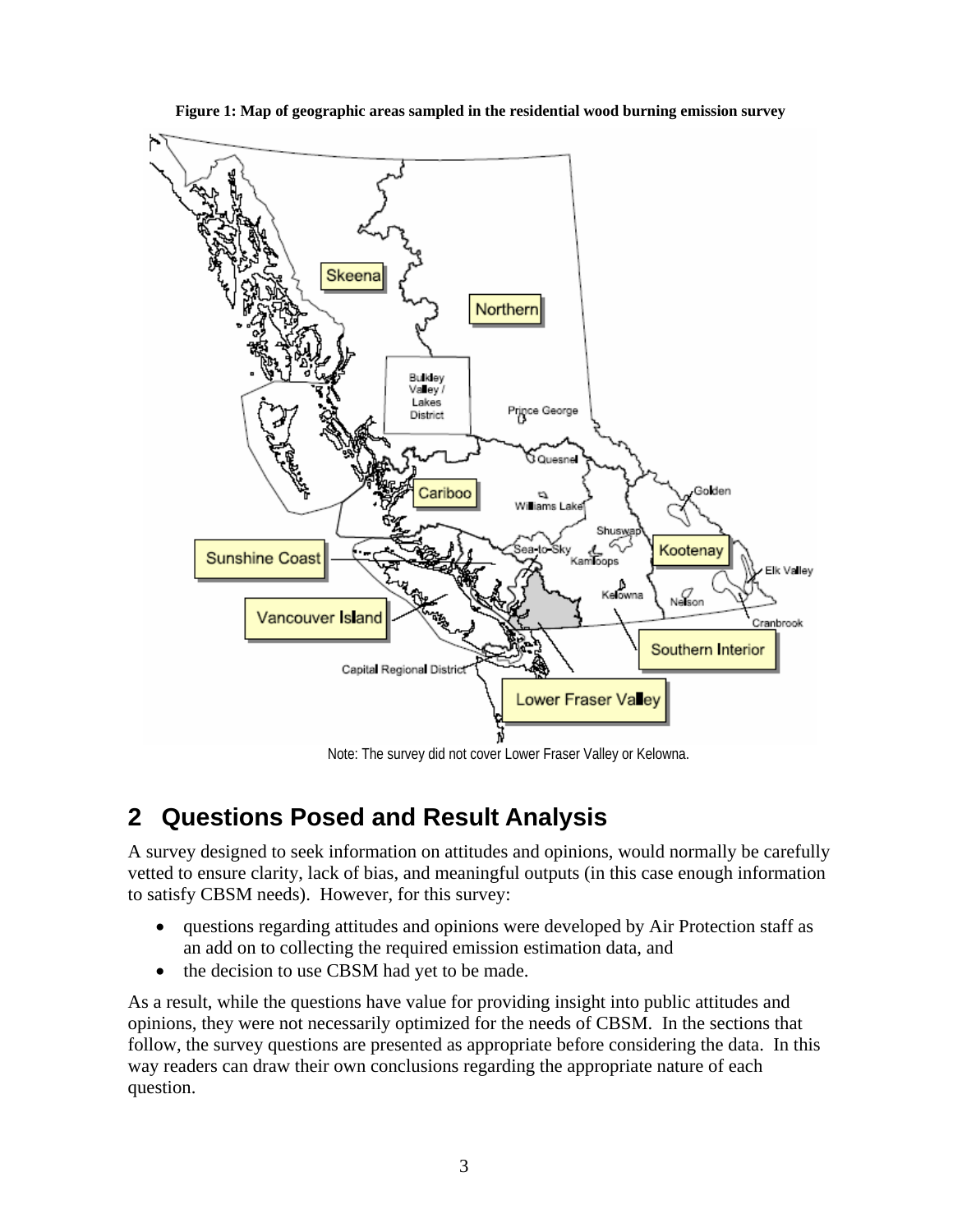Results could be presented as simple averages. However, this is problematic as there are theoretical chances that observed differences between the groups can occur as a result of random chance. To ensure that the survey results are statistically significant the following statistical significance tests were used:

- Analysis of Variance  $(ANOVA)^1$
- Pearson Chi Square
- Pearson Correlation

Since this report has been prepared for a non-technical audience, a detailed discussion of the statistical methods has been moved to the Appendix.

# **3 Results**

 $\overline{a}$ 

To comprehend the results of the survey, disproportionate sampling concepts should be understood. The residential wood burning emission survey used disproportionate sampling in selecting the number of wood-burning households. $2$  Disproportionate sampling was used to keep the number of samples manageable while ensuring adequate representation of wood heating households within each specific region or airshed. The sample size for each survey region was selected to produce statistical results about wood fuel users that would be valid at the 95% confidence level. Non-wood fuel users were surveyed as a control group and as such, only half of the number of non-users was surveyed relative to the users. In the end, the complete responses amounted to a minimum of 100 wood users and 50 non users for each survey region. In effect, wood burning households were over-sampled from a representative population in order to better study variations within this group (for example geographic variations). Therefore, the results generated from the analyses are most appropriate to describe the characteristics of wood users (i.e. fuel consumption pattern) and the distinction between subgroups within the wood users (i.e. conventional stove owners, etc).

Cautions apply for generalizing the survey results to the whole provincial population. The survey only covered 45.2% of the provincial population, with CLFV (52.8% provincial population) and Kelowna (2% provincial population) excluded. The CLFV has distinctive social differences due to its urban nature compared to the rest of the province which is generally more rural. The results of this report could be indicative for Kelowna. However, this report has not been extrapolated to include this. Information on household heating sources and public attitudes towards wood burning in the CLFV can be found in a separate report on a similar 2002 survey for this area. Natural Resources Canada (NRCan) has also conducted a household energy consumption survey<sup>7</sup> which covers the whole province (including CLFV). Related statistics are available at the NRCan website [\(http://oee.nrcan.gc.ca/corporate/statistics/neud/dpa/trends\\_res\\_bc.cfm](http://oee.nrcan.gc.ca/corporate/statistics/neud/dpa/trends_res_bc.cfm)).

 $1$  If we jump ahead to page 8: The ANOVA test indicates that the variation of households heating with wood between regions could be repeated in another survey 95% of the time. Another way of looking at the ANOVA test is that it shows us that the difference between regions is real rather than occurring by random chance. 2

<sup>&</sup>lt;sup>2</sup> 'Wood burning households' and 'wood users' in this report include anyone who operates wood burning appliances, except pellet stoves.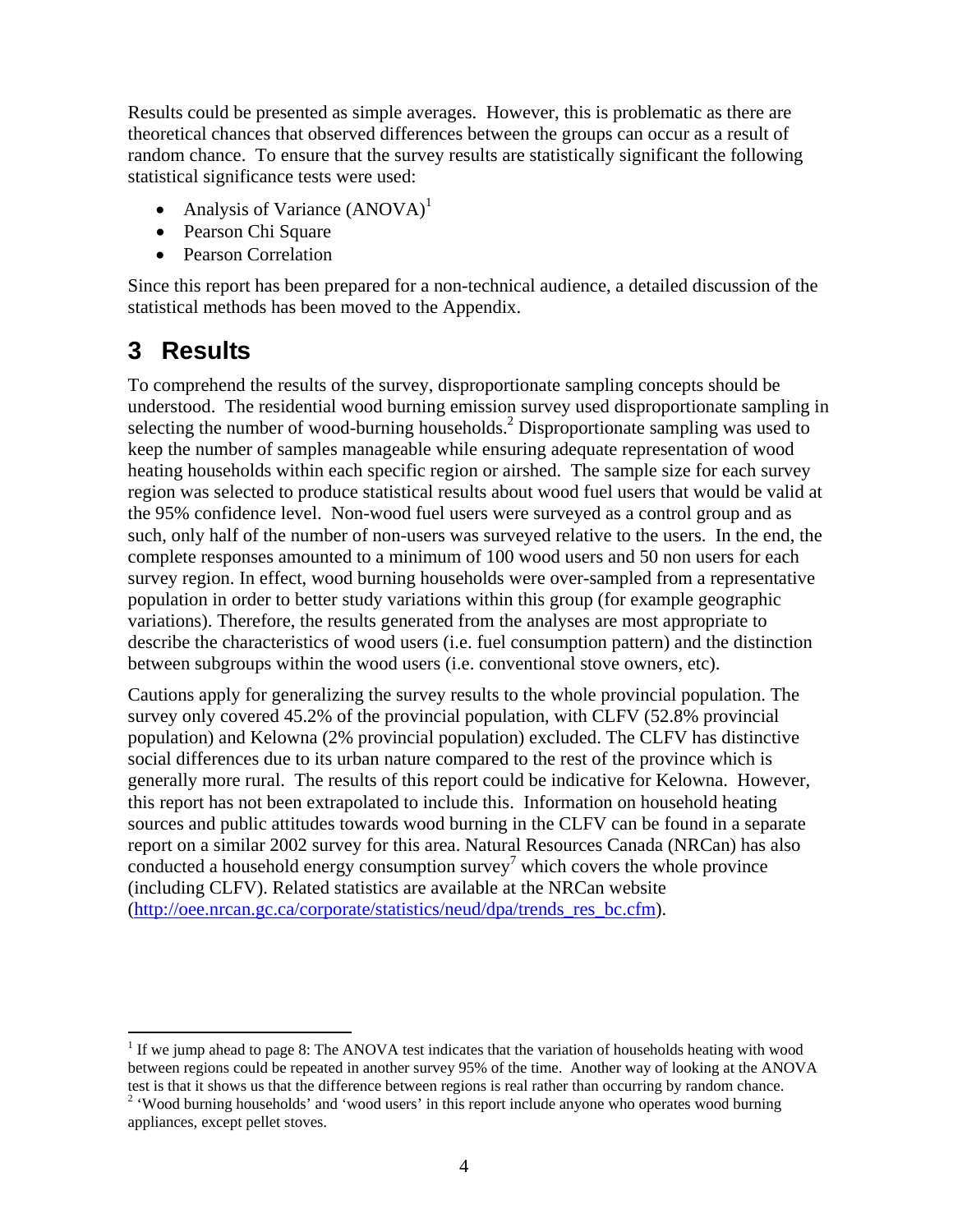# *3.1 Fuel Consumption Patterns*

Our analysis of the results starts with considering how British Columbia households burn firewood. Table 1 shows the distribution of appliances throughout the province using data from the wood stove emission survey report<sup>4</sup>.

|                                   | <b>Air Quality</b>                     | Total                   | Percent                                |                                                                 | Percent of hhs burning wood in            |                        |                      |                                            |     |  |
|-----------------------------------|----------------------------------------|-------------------------|----------------------------------------|-----------------------------------------------------------------|-------------------------------------------|------------------------|----------------------|--------------------------------------------|-----|--|
| Ministry<br>Region                | area of<br>interest                    | households<br>$(hhs)^1$ | of hhs<br>burning<br>wood <sup>2</sup> | Conventional<br>Stove/<br>$Inser$ <sup><math>\beta</math></sup> | Advanced<br>stove<br>/insert <sup>4</sup> | Fireplace <sup>5</sup> | Furnace <sup>6</sup> | <b>Multiple</b><br>appliances <sup>7</sup> | sum |  |
| Vancouver                         | Capital<br>Regional<br><b>District</b> | 149,324                 | 19.7                                   | 28.6                                                            | 20.4                                      | 38.8                   | 0.0                  | 12.2                                       | 100 |  |
| Island                            | Other<br>Vancouver<br>Island           | 155,076                 | 35.1                                   | 30.9                                                            | 48.9                                      | 6.5                    | 4.3                  | 9.4                                        | 100 |  |
| Sunshine                          | Sunshine<br>Coast                      | 20,050                  | 42.0                                   | 31.2                                                            | 28.0                                      | 11.8                   | 9.7                  | 19.4                                       | 100 |  |
| coast                             | Sea-to-Sky                             | 20,958                  | 36.4                                   | 29.3                                                            | 42.4                                      | 18.2                   | 2.0                  | 8.1                                        | 100 |  |
|                                   | Shuswap                                | 16,631                  | 28.6                                   | 25.0                                                            | 29.2                                      | 13.5                   | 14.6                 | 17.7                                       | 100 |  |
| Southern<br>Interior <sup>8</sup> | Kamloops                               | 35,181                  | 9.9                                    | 21.6                                                            | 22.7                                      | 43.3                   | 3.1                  | 9.3                                        | 100 |  |
|                                   | Other<br>Southern<br>Interior          | 126,857                 | 27.6                                   | 31.4                                                            | 28.6                                      | 17.1                   | 9.5                  | 13.3                                       | 100 |  |
|                                   | Golden                                 | 3,137                   | 42.5                                   | 32.3                                                            | 40.6                                      | 2.1                    | 15.6                 | 9.4                                        | 100 |  |
|                                   | Cranbrook                              | 15,217                  | 24.8                                   | 37.5                                                            | 33.3                                      | 17.7                   | 6.3                  | 5.2                                        | 100 |  |
| Kootenay                          | Elk Valley                             | 6,236                   | 21.4                                   | 35.9                                                            | 30.4                                      | 17.4                   | 6.5                  | 9.8                                        | 100 |  |
|                                   | Nelson                                 | 7,921                   | 16.5                                   | 33.7                                                            | 33.7                                      | 22.4                   | 3.1                  | 7.1                                        | 100 |  |
|                                   | Other<br>Kootenay                      | 36,969                  | 41.2                                   | 26.8                                                            | 29.9                                      | 11.8                   | 20.5                 | 11.0                                       | 100 |  |
|                                   | Williams<br>Lake                       | 9,040                   | 25.4                                   | 28.9                                                            | 36.1                                      | 12.4                   | 13.4                 | 9.3                                        | 100 |  |
| Cariboo                           | Quesnel                                | 10,256                  | 29.4                                   | 30.9                                                            | 27.8                                      | 16.5                   | 18.6                 | 6.2                                        | 100 |  |
|                                   | Other<br>Cariboo                       | 10,544                  | 57.0                                   | 23.1                                                            | 38.5                                      | 5.8                    | 15.4                 | 17.3                                       | 100 |  |
| Northern                          | Prince<br>George                       | 33,918                  | 20.5                                   | 27.7                                                            | 26.1                                      | 26.1                   | 8.4                  | 11.8                                       | 100 |  |
| Interior                          | Other<br>Northern                      | 34,767                  | 30.3                                   | 20.4                                                            | 38.8                                      | 12.2                   | 14.3                 | 14.3                                       | 100 |  |
| Skeena                            | <b>Bulkley</b><br>Valley/Lakes         | 13,621                  | 39.8                                   | 42.2                                                            | 24.1                                      | 6.0                    | 22.9                 | 4.8                                        | 100 |  |
|                                   | Other<br>Skeena                        | 23,641                  | 20.3                                   | 35.8                                                            | 31.7                                      | 12.5                   | 15.8                 | 4.2                                        | 100 |  |
|                                   | Weighted provincial average            |                         | 28.6                                   | 29.7                                                            | 34.3                                      | 16.4                   | 8.3                  | 11.3                                       | 100 |  |

**Table 1: Wood burning appliance distribution by region and area** 

Note: 1 Source: Canada Post (December 12, 2002 – January 2004).

2 'Households burning wood' also includes pellet stoves.

<sup>3</sup> 'Conventional stove/insert' includes conventional stoves and fireplace inserts only.

4 'Advanced stove/insert' include the advanced technology stoves/ fireplace inserts and the catalytic stoves/inserts.

5 Includes open hearth, glass door or advanced technology.

6 Wood burning furnaces, typically located in basements.

7 More than one wood burning appliance.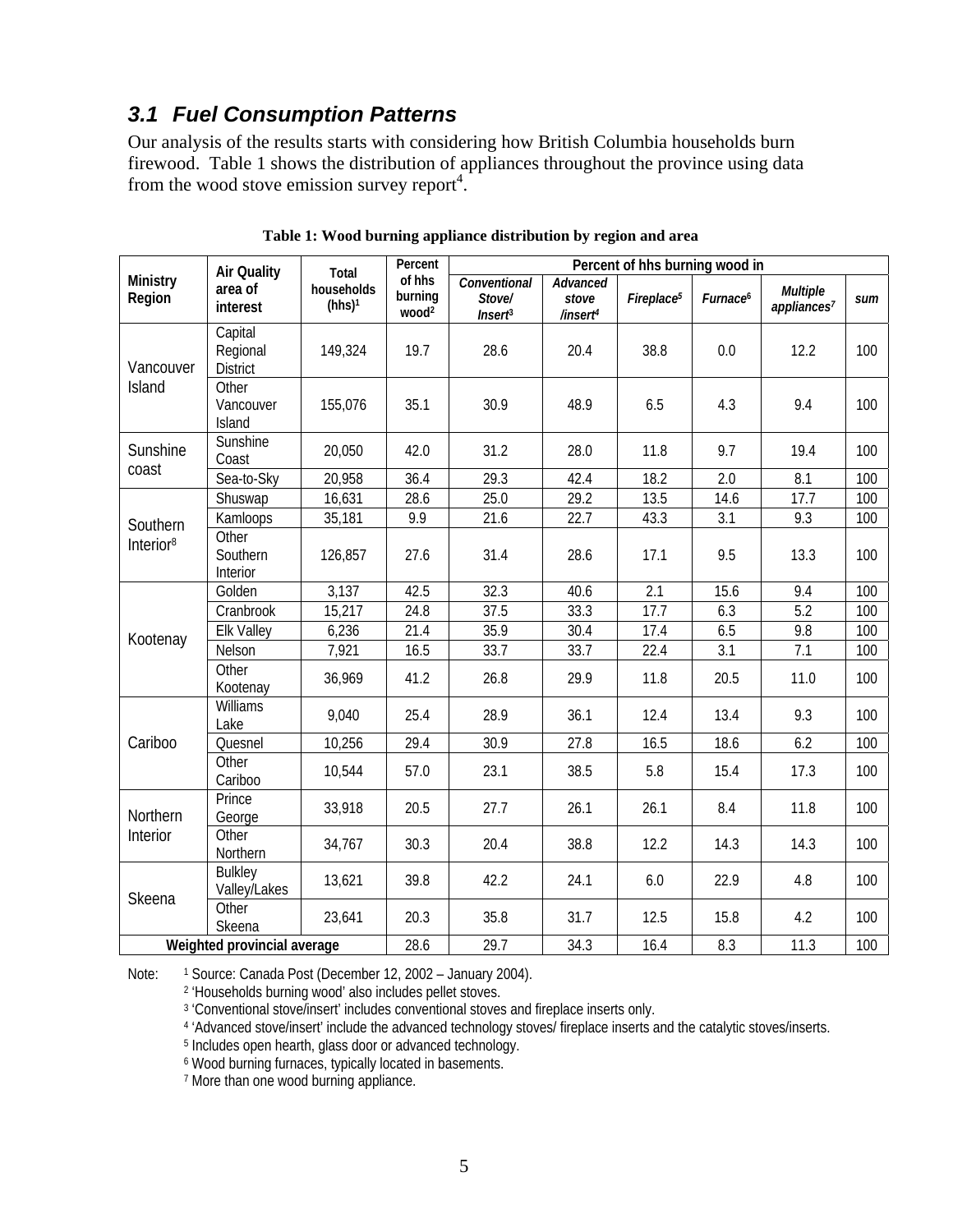

**Figure 2: Wooduser stratification - province** 





**Figure 4 Wood burning appliances by region** 



Emissions releases by appliance types are another key starting point for contemplating reduction strategies. The information below was also extracted from the emission survey report.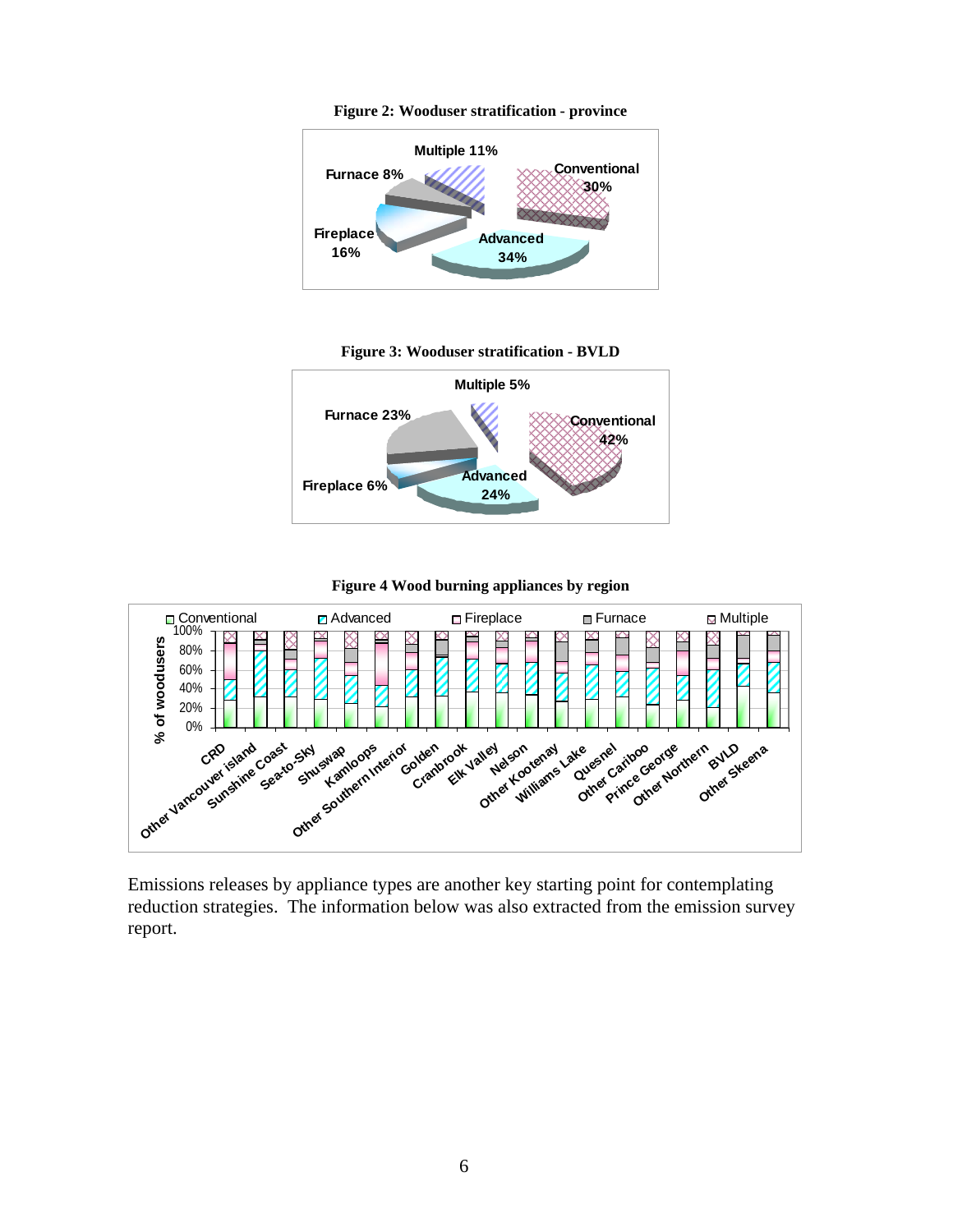|                       | <b>Air Quality</b>                     | Annual                | Percent of total PM <sub>2.5</sub> emission produced from |                                           |                        |                |     |  |
|-----------------------|----------------------------------------|-----------------------|-----------------------------------------------------------|-------------------------------------------|------------------------|----------------|-----|--|
| Ministry<br>Region    | area of<br>interest                    | emissions<br>(tonnes) | Conventional<br>Stove/<br>Insert                          | Advanced<br>stove<br>/insert <sup>4</sup> | Fireplace <sup>5</sup> | <b>Furnace</b> | sum |  |
| Vancouver             | Capital<br>Regional<br><b>District</b> | 2030.8                | 60.36                                                     | 14.68                                     | 22.21                  | 2.75           | 100 |  |
| Island                | Other<br>Vancouver<br>Island           | 761.5                 | 65.51                                                     | 22.05                                     | 9.10                   | 3.34           | 100 |  |
| Sunshine              | Sunshine<br>Coast                      | 333.7                 | 58.80                                                     | 13.14                                     | 10.08                  | 17.98          | 100 |  |
| coast                 | Sea-to-Sky                             | 250.5                 | 55.15                                                     | 21.66                                     | 16.52                  | 6.67           | 100 |  |
|                       | Shuswap                                | 2232.5                | 57.14                                                     | 12.57                                     | 7.87                   | 22.43          | 100 |  |
| Southern              | Kamloops                               | 243.3                 | 33.10                                                     | 12.02                                     | 48.47                  | 6.40           | 100 |  |
| Interior <sup>8</sup> | Other<br>Southern<br>Interior          | 115.6                 | 62.34                                                     | 7.03                                      | 16.53                  | 14.10          | 100 |  |
|                       | Golden                                 | 854.4                 | 62.54                                                     | 12.16                                     | 3.87                   | 21.44          | 100 |  |
|                       | Cranbrook                              | 84.6                  | 71.99                                                     | 10.26                                     | 9.78                   | 7.97           | 100 |  |
| Kootenay              | Elk Valley                             | 198.9                 | 60.89                                                     | 14.11                                     | 11.66                  | 13.33          | 100 |  |
|                       | Nelson                                 | 69.3                  | 63.79                                                     | 15.72                                     | 15.06                  | 5.43           | 100 |  |
|                       | Other<br>Kootenay                      | 42.4                  | 51.80                                                     | 10.01                                     | 9.50                   | 28.69          | 100 |  |
|                       | Williams<br>Lake                       | 411.0                 | 54.96                                                     | 14.62                                     | 8.55                   | 21.87          | 100 |  |
| Cariboo               | Quesnel                                | 114.7                 | 50.78                                                     | 8.63                                      | 7.80                   | 32.79          | 100 |  |
|                       | Other<br>Cariboo                       | 215.7                 | 57.97                                                     | 14.87                                     | 4.68                   | 22.48          | 100 |  |
| Northern              | Prince<br>George                       | 701.9                 | 39.75                                                     | 15.11                                     | 19.22                  | 25.92          | 100 |  |
| Interior              | Other<br>Northern                      | 308.9                 | 41.87                                                     | 14.24                                     | 13.39                  | 30.50          | 100 |  |
| Skeena                | <b>Bulkley</b><br>Valley/Lakes         | 343.1                 | 56.04                                                     | 7.03                                      | 6.16                   | 30.77          | 100 |  |
|                       | Other<br>Skeena                        | 535.0                 | 60.36                                                     | 14.68                                     | 22.21                  | 2.75           | 100 |  |
|                       | Weighted provincial average            |                       | 58.0                                                      | 14.2                                      | 15.8                   | 12.0           | 100 |  |

Table 2: Annual total PM<sub>2.5</sub> emissions by region and appliance type

#### **Figure 5: Wood burning appliance PM2.5 released by region**

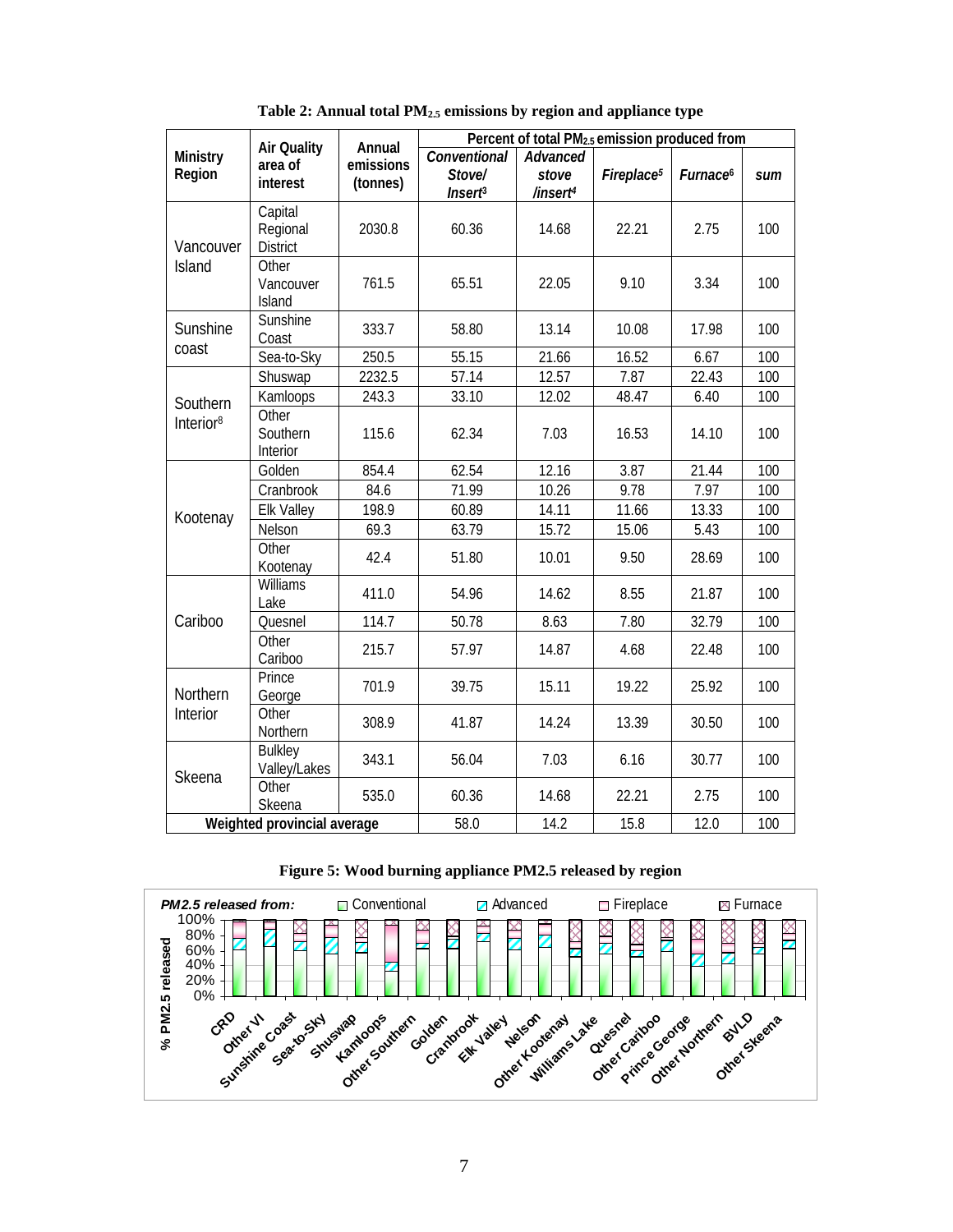When considering the need to reduce emissions from residential wood heating, it is logical to focus efforts on conventional free standing stoves and fireplace inserts as they account for 58% of the PM<sub>2.5</sub>. This statistic is significant when compared to advanced stoves. There are more advanced stoves in the province (34%) compared to conventional units (30%). However, the total emissions from advanced units account for  $14\%$  of PM<sub>2.5</sub>. Therefore, phasing out conventional woodstoves in favour of advanced units would result in a 44% reduction of  $PM<sub>2.5</sub>$  from the provincial residential fuel wood heating sector. Also, if conventional woodstoves are changed out for cleaner heating options (natural gas, oil, or electricity) the emission reductions will be even greater. When considering a changeout program other appliance types can be excluded at this time due to the following facts:

- 1. Central wood fired furnaces:
	- A number of existing units are dual fuel (usually oil and wood). Thus, a change in fuel would lead to emission reductions without changing out.
	- Purchase and installation costs are higher than those for new technology woodstoves. Thus, any kind of monetary incentives required would presumably need to be substantial.
	- Units are not covered under the provincial Solid Fuel Burning Domestic Appliance Regulation or U.S. EPA regulations. This has lead to only one wood fired furnace on the market that can meet the U.S. EPA or equivalent Canadian emission standards. Limiting replacement options to one manufacturer would have obvious limitations.
- 2. Fireplaces:
	- Usually result in a net heat loss to a household (except for advanced technology units which are relatively few in number). Therefore, home owners are already encouraged to install a heating appliance to improve energy efficiency.
	- BC Hydro and Terasen gas have run programs aimed at converting fireplaces to natural gas [http://www.terasengas.com/Promotions/Search/Search.htm T](http://www.terasengas.com/Promotions/Search/Search.htm)herefore, an changeout program may compete with programs that have already been offered.
	- A program to install wood inserts in existing open fireplaces could result in a net increase in emissions. An emission reduction would result from changing from an open fireplace in favour of an advanced technology insert – provided an equal amount of wood is burned. However, insert owners tend to burn more wood as these units offer an efficient heating option. Therefore, the increase in the amount of wood burned could overshadow the emission reduction and lead to a net increase in emissions.
- 3. Pellet stoves:
	- Are much cleaner than advanced technology woodstoves and are therefore not a logical target for replacement.

In addition to the above considerations it should be noted that, to date, every jurisdiction that has run changeout programs only considers removal of conventional stoves and inserts.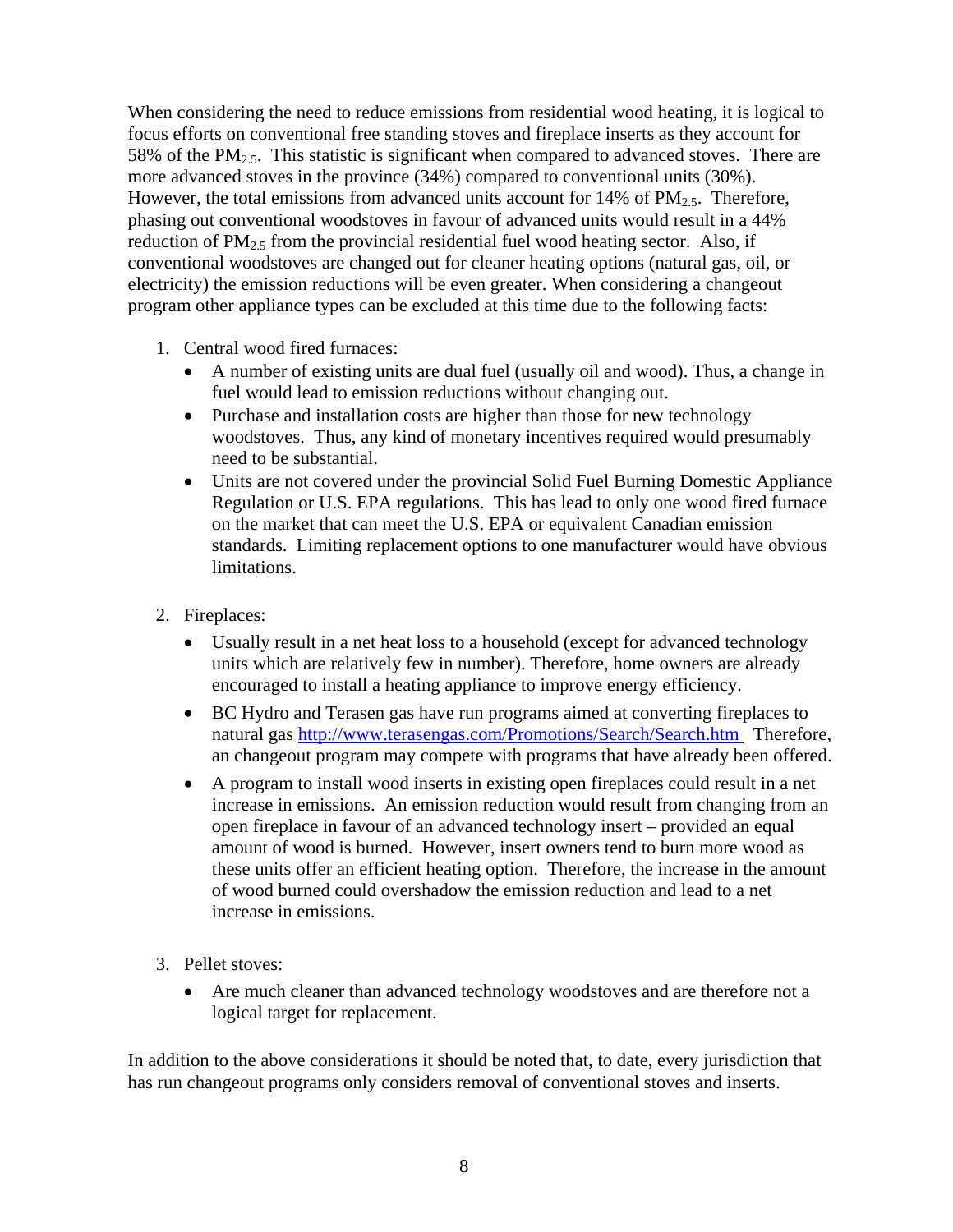### *3.2 Energy consumption pattern (2003)*

Our analysis starts with looking at household energy consumption as it pertains to the use of wood compared to other options such as electricity, natural gas, and oil. Data is separated into regional statistics and single use or secondary energy choices.

### **3.2.1 Household energy consumption**

| <i>Question:</i> $11)$                                                                 |        |                                                                                                                                                                                  |
|----------------------------------------------------------------------------------------|--------|----------------------------------------------------------------------------------------------------------------------------------------------------------------------------------|
| (Asking all the respondents)<br>a country setting?                                     |        | 2) Please note that the questions I am going to be asking you refer to the residence<br>you are in right now. Is the residence you are in right now in a rural area, that is, in |
| 1 Yes                                                                                  | $2$ No | 9 Don't know                                                                                                                                                                     |
| A Electricity 2%<br>C Fuel oil or heating oil __%<br>E Wood pellets 2%<br>G Don't know |        | 11) Of all the heat used in your home, approximately what percentage comes from:<br>B Natural gas 2%<br>D Wood __%<br>F Other from above 6                                       |

*Analysis Methods:* Disproportionate samples corrected for regional populations, average composition of wood users and non users; ANOVA tests (1) wood users and electricity, gas or oil use, and (2) non users and electricity, gas or oil use. Both demonstrated a confidence interval of 95%.

#### *Result*:

| Share of hh energy consumption (%)      | <b>Energy source</b> |      |      |      |        |           |  |  |
|-----------------------------------------|----------------------|------|------|------|--------|-----------|--|--|
|                                         | Electricity          | Gas  | Oil  | Wood | pellet | Other $3$ |  |  |
| Weighted woodusers                      | 22.6                 | 16.0 | 9.3  | 47.0 | 2.7    | 2.0       |  |  |
| Weighted non-users                      | 36.6                 | 53.0 | 7.2  | 0.0  | 0.0    | 3.1       |  |  |
| Weighted rural average <sup>1</sup>     | 38.8                 | 35.1 | 11.3 | 10.3 | 0.6    | 4.5       |  |  |
| Weighted urban average <sup>1</sup>     | 31.6                 | 53.4 | 6.5  | 6.7  | 0.4    | 1.4       |  |  |
| Weighted provincial average             | 34.3                 | 46.3 | 7.4  | 9.0  | 0.56   | 2.8       |  |  |
| Provincial average (NRCAN) <sup>2</sup> | 30.8                 | 58.3 | 5.6  | 3.3  |        | 2.1       |  |  |

**Table 3: Household rural and urban energy consumption** 

Note: 1 Assuming rural and urban communities were equally distributed throughout each region. 2 Source: Natural Resource Canada (2003).

[http://oee.nrcan.gc.ca/corporate/statistics/neud/dpa/tablestrends2/res\\_bc\\_21\\_e\\_3.cfm?attr=0](http://oee.nrcan.gc.ca/corporate/statistics/neud/dpa/tablestrends2/res_bc_21_e_3.cfm?attr=0)

3 'Includes propane, coal, hydrothermal, solar energy, Presto/artificial logs, geothermal and wind power.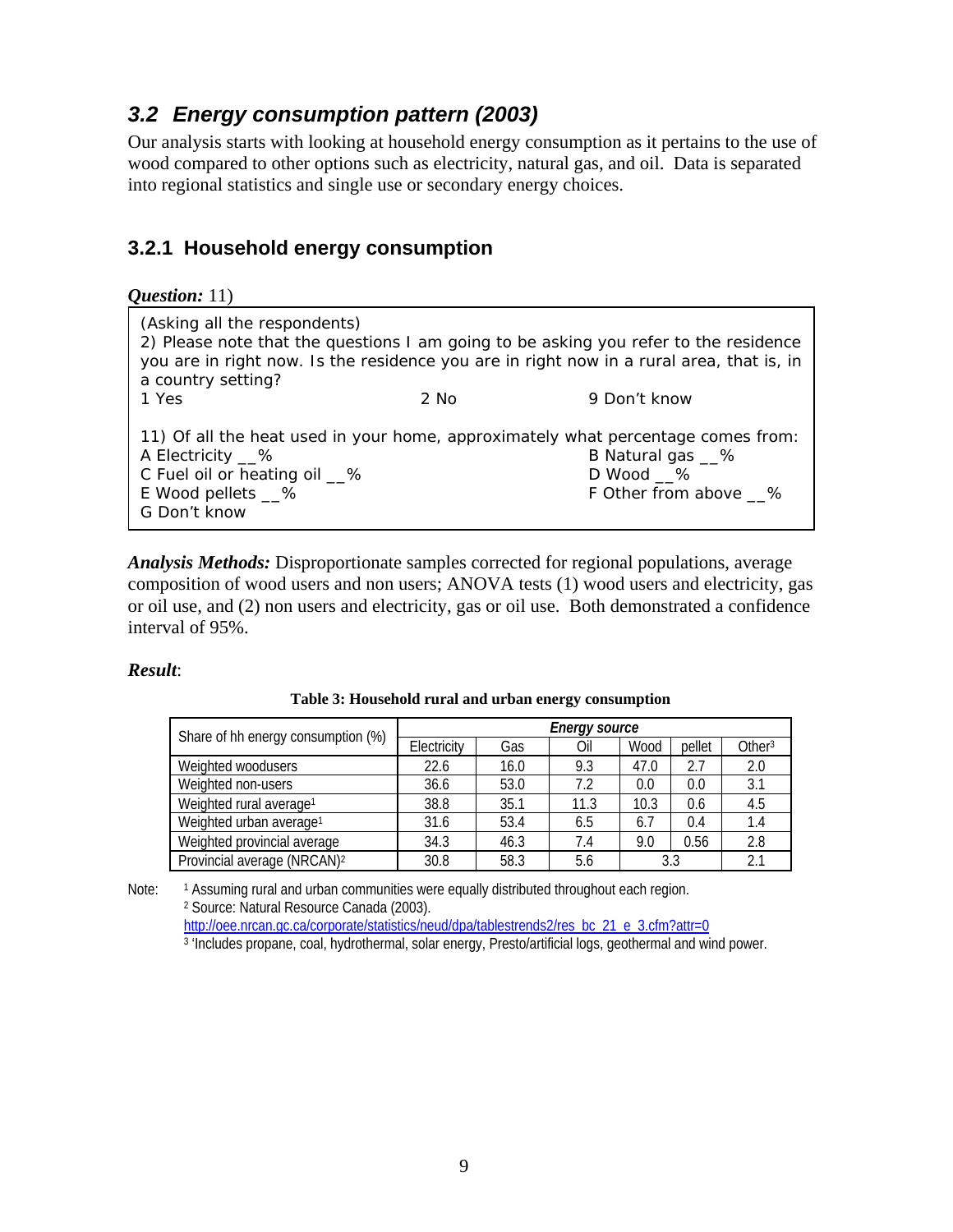

**Figure 6: Regional energy consumption pattern** 

 In this graph, each bar shows the typical profile of regional energy consumption for households where wood is one of the heat sources.

Note: ANOVA test of variance shows that the use of all these fuels varies significantly among wood users and non users across regions.

*Discussion*: Household heat sources included electricity, heating oil, natural gas, wood, pellet and other (i.e. propane, coal, etc). Among these energy sources, electricity and gas were used most, together meeting more than 76% household heating needs. Note that household energy consumption profile differs considerably between rural and urban regions or households. While urban households depended on natural gas (to meet more than 50% household heating need), rural households tend to use primarily oil (11%) and wood (10%) and thus have a more balanced profile between options. Based on these rural/urban differences, if the CLFV (mostly urban) were included, the provincial household energy consumption would skew to natural gas, accompanied with a drop in the proportional use of other types of energy. This is supported by the NRCan data.

At the regional level, household energy consumption also demonstrated notable variations. For instance, households in Vancouver Island and the Sunshine Coast relied on electricity as the main heat source, while Southern and Northern Interior communities primarily use natural gas. Across the province, wood burning contributes to 7-14% household energy consumption, with the Cariboo area being highest (14%) and Vancouver Island lowest (7%).

The above indicates regional energy consumption, without indicating the number of households using each type of fuel. To understand individual household fuel choices, we must separate the sampled population into two distinct groups—1) those heating with wood alone and 2) those heating with wood in combination with other options.

### **3.2.2 Classification of energy user groups - province**

Individual home owners can choose from many heating options. The survey considered this by asking each respondent how much energy use comes from each source.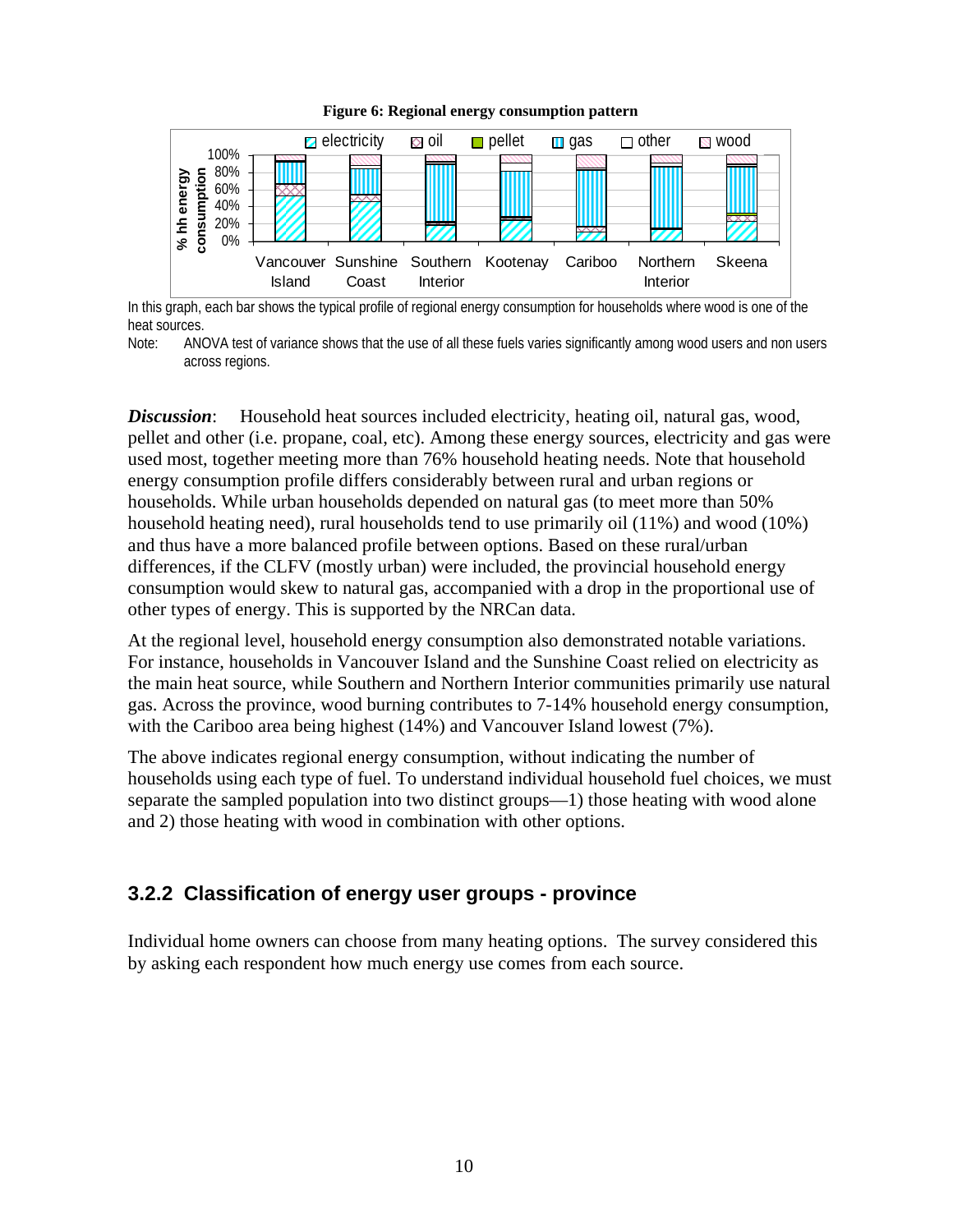|               | % Households     |                            |                                          |                        |  |  |  |
|---------------|------------------|----------------------------|------------------------------------------|------------------------|--|--|--|
| Energy source | Anv <sup>1</sup> | Single Choice <sup>2</sup> | Multiple (distinct choices) <sup>3</sup> | Remainder <sup>4</sup> |  |  |  |
| Electricity   | 51.90            | 23.04                      | 6.19                                     | 22.67                  |  |  |  |
| Gas           | 48.73            | 33.30                      | 8.79                                     | 6.65                   |  |  |  |
| Oil           | 10.14            | 5.48                       | 1.97                                     | 2.7                    |  |  |  |
| Wood          | 27.60            | 5.24                       | 7.62                                     | 14.74                  |  |  |  |
| Pellet        | 1.68             | 0.30                       | 0.53                                     | 0.85                   |  |  |  |
| Other         | 5.48             | 1.29                       | 0.79                                     | 3.4                    |  |  |  |

#### **Table 4: Energy users by fuel type - province**

Note  $1$  Any – anyone who uses the heat source.

2 Single choice – predominant (90% or more) with other forms of energy each accounting for less than 6% of total energy consumption.

3 Multiple (distinct choices) – identified two or more forms of energy with one energy source preferred by 5%+ margin over any other.

4 Remainder – energy source is used as a part of the heating mix.

The easiest group to classify is of course single choice. This category was assigned if the energy choice was used 90% or more. Exclusive wood users are of interest, as this group is an obvious target for realizing emission reductions. Results were further classified as multiple (distinct choices) when one choice was preferred by a margin of 5% over any other – multiple (distinct choices). The remaining cases (such as multiple not-distinct choices) were assigned to another category.

### **3.2.2.1 Single Energy Choice - Province**

#### *Question:* 11)

*Analysis Methods:* Weighted average based on regional distribution of population and composition of wood user and non user

#### *Result*:



**Figure 7: Single energy choice - province** 

*Discussion*: Distribution of the single-choice energy users was distinctive across regions showing agreement with the household energy consumption profile at the regional level. For example, electricity fulfills about half of Vancouver Island needs, the highest within the province (Figure 5). The largest user group exclusively dependent on electricity (single choice-electricity users) was also found on the Island (about 38% of households). Relative to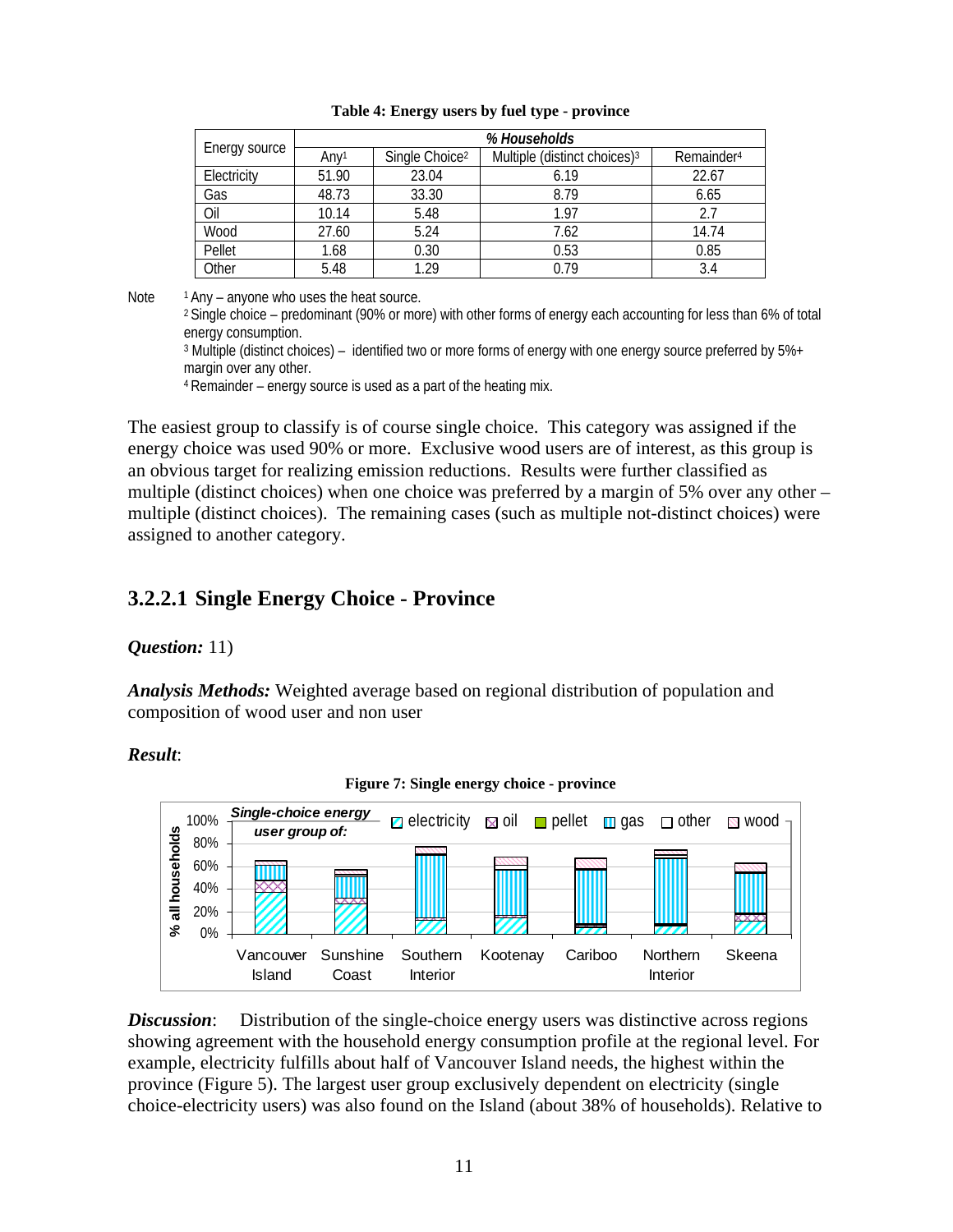other single choice users (electricity, gas and oil), the distribution of single choice-wood users was relatively uniform across regions (between 4.3% and 8.8%). The Cariboo and Skeena regions are of interest as they had the largest single choice-wood user groups (8-9%) thus suggesting that these areas have a potentially good 'market share' for pilot program activities. Since the Highway 16 corridor of the Skeena region has been identified as a pilot program location, the analyses that follow consider the province, the Skeena Region and more specifically the BVLD.

### **3.2.2.2 Secondary energy choice – province**

#### *Question:* 11)

*Data analysis:* weighted average based on regional distribution of population and composition of wood user and non user

#### *Result*:

**Primary energy user's a** electricity **⊠** oil **pellet m** gas **other ⊠** wood *secondary fuel choice:*  100% % the group **% the group** 80% ШШ ШШ 60% 40% 20% 0% oil (2.0%) wood electricity gas pellet other (8.8%) (6.2%) (7.6%) (0.5%) (0.8%) **Primary energy user group**

**Figure 8: Secondary energy choice - province** 

Note: The number in brackets stands for the percentage of households using the fuel as a primary choice – for example, electricity is used as a primary energy source in 6.2% of households – in these households wood is the second fuel choice 54% of the time.

*Discussion*: When consumers used more than one type of energy, it makes sense to group first by primary use, then by secondary. An interpretive example for the above graph is: 7.6% of provincial households use wood as a primary energy source. Given this, 58% of those households (who use wood as a primary energy source) also use electricity.

Identification of the second fuel choice can be valuable as it sheds light on the interaction between the fuel sources. Electricity and wood were the second fuel choice of all the primary energy user groups except the primary pellet users who were the most diversified in their secondary fuel sources. There is also some asymmetric association in the use of certain types of fuel. For example 32% households who used oil as their primary fuel source, chose electricity as a secondary source. By contrast, no primary electricity users made oil their second fuel choice.

The stratification of energy groups can also provide insights into market shares for alternatives to wood. Although an in-depth analysis is possible from the questionnaire data it is not provided in this report.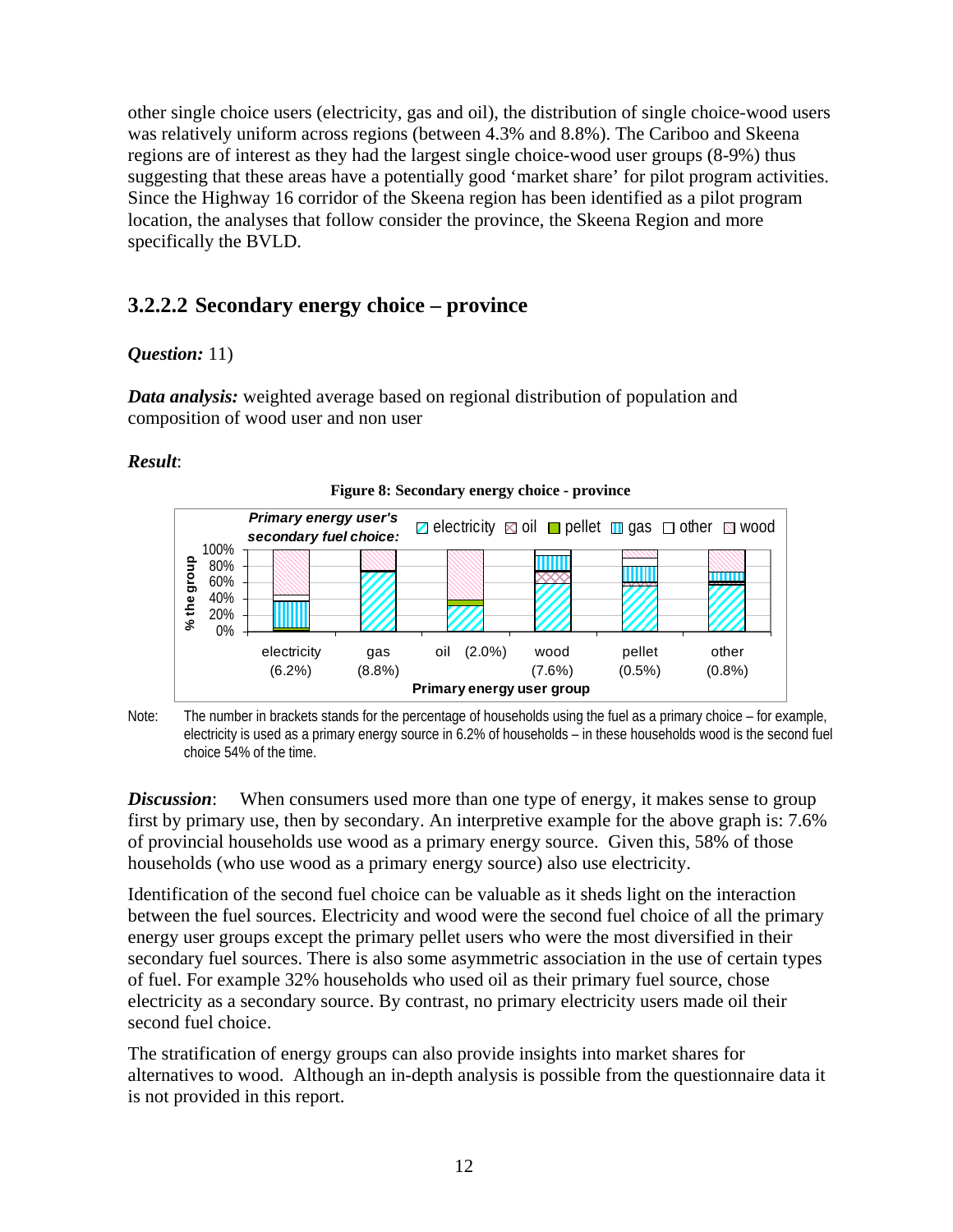### **3.2.2.3 Secondary energy choice - BVLD**

#### *Question:* 11)

*Data analysis:* weighted average based on regional distribution of population and composition of wood user and non user

#### *Result*:



**Figure 9: Secondary energy choice - BVLD** 

Note: The number in bracket stands for the percentage of the primary energy user group who had distinctive secondary fuel choice within households of BVLD.

*Discussion*: Compared with province-wide choices (Figure 8), the interaction between fuel sources exhibits a different pattern for the BVLD. The number of households choosing wood pellet as their secondary heat source increases significantly in the BVLD; as a matter of fact the use of pellet heat was the highest in the Skeena area among all areas sampled (Figure 9). Unlike province-wide primary energy users, no primary oil users nor the primary 'other' energy users of BVLD chose electricity as their secondary fuel source. Recall that 58.6% of the primary wood users made electricity their second-order fuel choice in the province; this number reached 76.0% in BVLD. With respect to the potential market penetration for clean energy, it is even larger in BVLD, up from 20% for the province to about 30.5% (including the single choice-wood users, the primary wood users and the primary other energy users who burned wood as their secondary heat source in the BVLD). The fact that 96% primary wood users chose either electricity (76%) or gas (20%) as their secondary fuel sources, reinforces promotion of these two choices.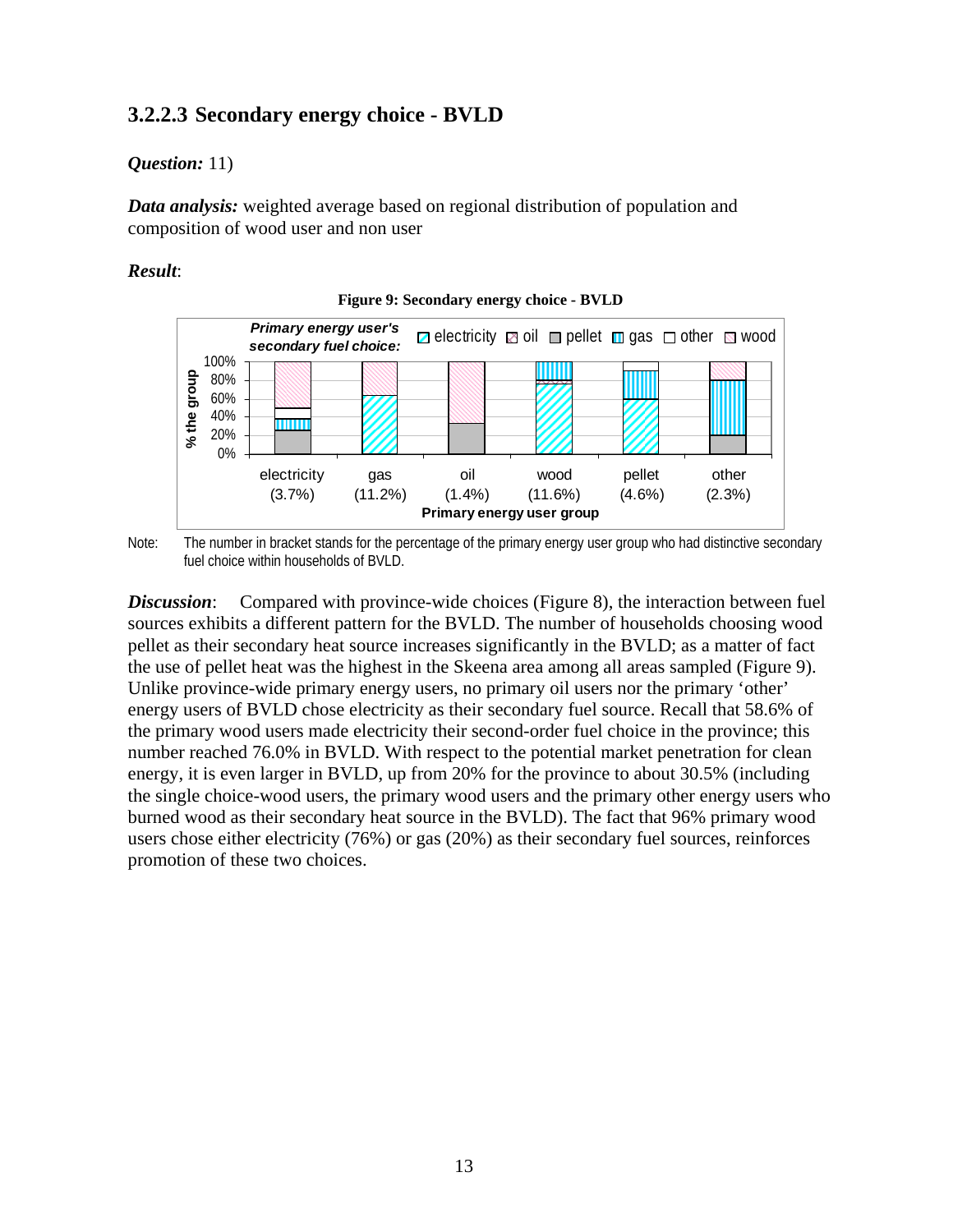### **3.2.3 Appliance location by residence type**

*Question:* 4), 10) and 12)

| 1 Detached house<br>3 Apartment building<br>5 Condominium                                                                                                                                                                                                                                                                                                                   |                                                                                                                                                                                          | 4) (Asking everyone) what type of residence are you in right now, is it a home, an<br>apartment, condominium, something else? READ IF NECESSARY, CHECK ONE ONLY<br>2 Duplex, triplex or semi-detached<br>4 Row-house or townhouse<br>6 Manufactured trailer or mobile home |                  |  |
|-----------------------------------------------------------------------------------------------------------------------------------------------------------------------------------------------------------------------------------------------------------------------------------------------------------------------------------------------------------------------------|------------------------------------------------------------------------------------------------------------------------------------------------------------------------------------------|----------------------------------------------------------------------------------------------------------------------------------------------------------------------------------------------------------------------------------------------------------------------------|------------------|--|
|                                                                                                                                                                                                                                                                                                                                                                             | 10) (Asking everyone) I am now going to mention some fuels that people burn and/or use to<br>heat their homes. As I mention each one, please tell me if you have burned and/or used this |                                                                                                                                                                                                                                                                            |                  |  |
|                                                                                                                                                                                                                                                                                                                                                                             | fuel to heat your home over the last 12 months or not. The first type of fuel is: READ                                                                                                   |                                                                                                                                                                                                                                                                            |                  |  |
| a) Electricity                                                                                                                                                                                                                                                                                                                                                              | 1 YES                                                                                                                                                                                    | 2 NO                                                                                                                                                                                                                                                                       | 9 Don't know     |  |
| b) Natural gas                                                                                                                                                                                                                                                                                                                                                              | 1 YES                                                                                                                                                                                    | 2 NO                                                                                                                                                                                                                                                                       | 9 Don't know     |  |
| c) Fuel oil or heating oil 1 YES                                                                                                                                                                                                                                                                                                                                            |                                                                                                                                                                                          | 2 NO                                                                                                                                                                                                                                                                       | 9 Don't know     |  |
| d) Wood                                                                                                                                                                                                                                                                                                                                                                     | 1 YES                                                                                                                                                                                    | 2 NO                                                                                                                                                                                                                                                                       | 9 Don't know     |  |
| e) Wood pellets                                                                                                                                                                                                                                                                                                                                                             | 1 YES                                                                                                                                                                                    | 2 NO                                                                                                                                                                                                                                                                       | 9 Don't know     |  |
| e) Any others?                                                                                                                                                                                                                                                                                                                                                              | SPECIFY:                                                                                                                                                                                 | 1 Propane                                                                                                                                                                                                                                                                  | 96 Miscellaneous |  |
| 12) (Asking wood users) which of the following types of wood burning fixtures or equipment<br>did you use to heat your home in the past 12 months? CHECK ALL THAT APPLY<br>Wood fireplace:<br>2 NO<br>1 YES<br>Wood stove:<br>1 YES<br>2 NO<br>9 Don't know<br>Wood furnace or boiler: 1 YES<br>2 NO<br>9 Don't know<br>9 Don't know<br>Wood pellet stove:<br>2 NO<br>1 YES |                                                                                                                                                                                          |                                                                                                                                                                                                                                                                            |                  |  |

*Data analysis:* descriptive analysis, weighted average based on regional distribution of population and composition of wood user and non user

#### *Result*:

|                                      |                       | <b>Building type</b> |          |            |             |        |     |  |
|--------------------------------------|-----------------------|----------------------|----------|------------|-------------|--------|-----|--|
|                                      | Single                | Semi-                | Row/town |            | Condominium | Mobile |     |  |
|                                      | Detached <sup>5</sup> | detached             | house    | Apartments |             | Home   | sum |  |
| NRCan provincial                     | 54.3                  |                      |          |            | 30.8        | 4.2    | 100 |  |
| average (share %) <sup>1</sup>       | 10.7                  |                      |          |            |             |        |     |  |
| Weighted provincial                  | 73.6                  | 5.0                  | 3.8      | 4.1        | 6.2         | 7.3    | 100 |  |
| average (share %)                    |                       |                      |          |            |             |        |     |  |
| Weighted wood                        | 71.7                  | 32.14                | 38.04    | 14.54      | 14.74       | 54.1   | n/a |  |
| burning residents (%) <sup>2,3</sup> | (2.2)                 | (0.2)                | (0.6)    | (0.0)      | (0.0)       | (7.5)  |     |  |

#### **Table 5: Energy users by dwelling type - province**

Note: <sup>1</sup> Source: Natural Resource Canada (2003).

[http://oee.nrcan.gc.ca/corporate/statistics/neud/dpa/tablestrends2/res\\_bc\\_21\\_e\\_3.cfm?attr=0](http://oee.nrcan.gc.ca/corporate/statistics/neud/dpa/tablestrends2/res_bc_21_e_3.cfm?attr=0) 2 Wood burning residents' include pellet.

3 Numbers in brackets refer to percentage of resident burning pellet instead of wood.

4 Sample size is less than 70.

<sup>5</sup> Except for 'single detached' and 'mobile home' the survey sample size was insufficient for further analysis (as presented in figure 9). Although a relatively high number of wood users and non users were surveyed, there are few results for user of row/townhouse. In this case, it's too few to scale up by the number of households by the specific building type.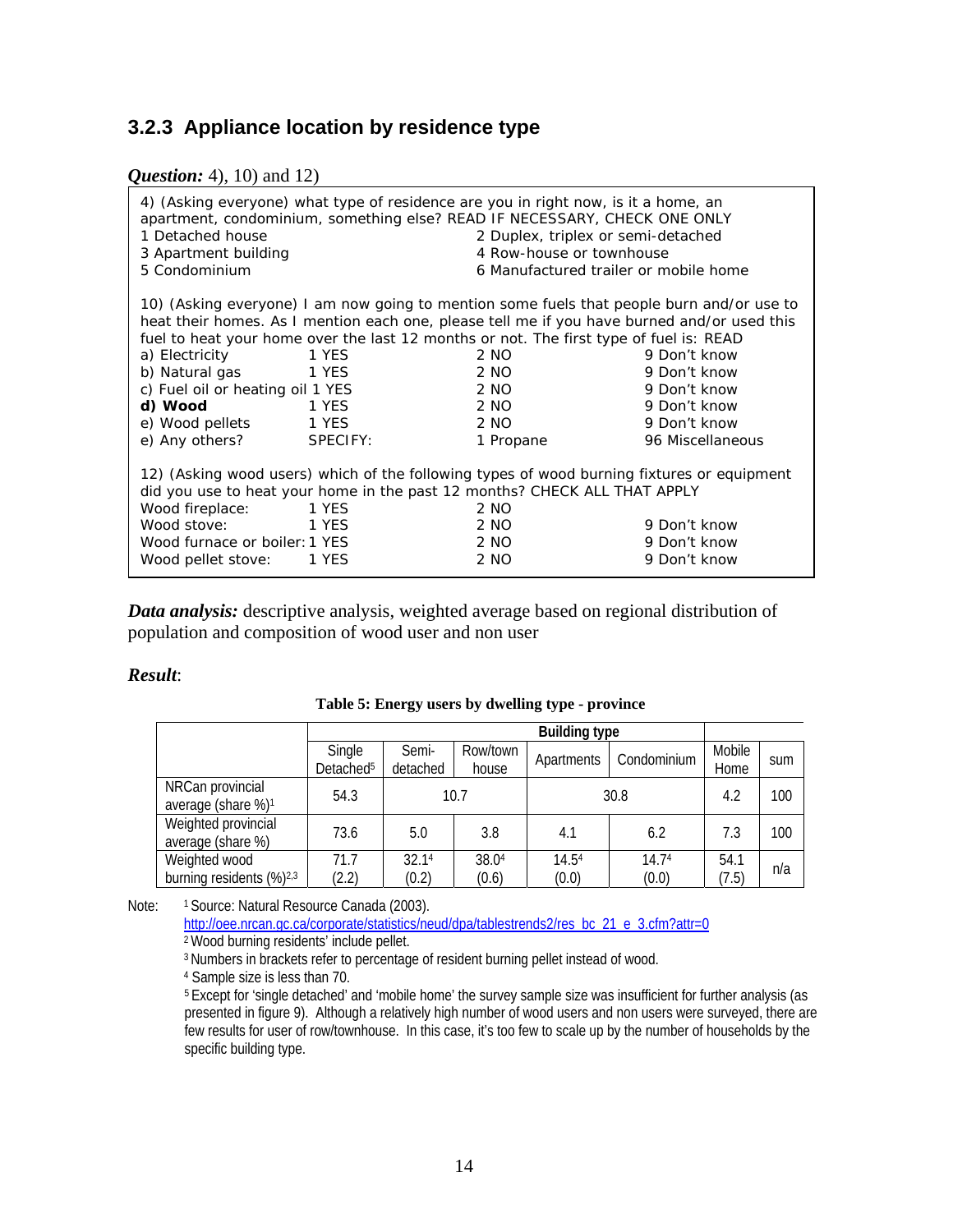| $\Box$ Conventional |           | $\Box$ Advanced $\Box$ Fireplace $\Box$ Furnace $\Box$ Multiple |            |     | <b>R</b> Pellet stove |
|---------------------|-----------|-----------------------------------------------------------------|------------|-----|-----------------------|
| Single detached     | 29%       |                                                                 | <b>30%</b> | 20% | $11\%$ 3%<br>7%l      |
|                     |           |                                                                 |            | 201 |                       |
| <b>Mobile home</b>  | 29%       |                                                                 | /52%       |     | $2\%$<br>45%          |
|                     | 0%<br>20% | 40%                                                             | 60%        | 80% | 100%                  |

**Figure 10: Wood burning residents in single detached and mobile homes - province** 

**Discussion:** So far, our analysis has considered household heating with wood users as a distinct group. However, it makes sense to divide this group further since wood users produce unequal amounts of  $PM_{2.5}$  depending on the type of appliance used. As mentioned previously, a changeout program would target conventional woodstoves. Thus, it is important to know which building types have these units.

Table 5 provides two pieces of information. First, we have two sets of building type data. The NRCan provincial average provides a means of cross checking the survey results. If a true random provincial woodstove survey was conducted for the entire province, we would expect the housing mix to be similar (or ideally the same). However, this can not occur with these results as our survey did not include the LFV (which is mostly urban). Thus, comparing our survey results with the NRCan survey, one would expect our survey to over-represent single detached houses, and under-represent apartments and condominium (predominant in the LFV) – which is what can be observed from the data.

Figure 10 considers single detached and mobile home firewood use. The other housing categories in Table 5 are excluded due to insufficient sample size. Approximately 70% the detached homes and 80% of mobile homes that use wood use a woodstove (or insert) Of interest is that both dwelling types tend to use a conventional unit 29% of the time.

In the BVLD, 30.1% of residents of single detached houses and 28.4% those of mobile homes burned wood with conventional burning appliances exclusively.

# *3.3 Future consumption and anticipated switch pattern (2003-06)*

Our analysis has considered a single point in time snapshot so far. The survey also considered likely future energy uses from 2003 to 2006, and the anticipated appliance switches. The potential value of a cash incentive is also analyzed.

### **3.3.1 Future wood user consumption**

### *Question:* 11) and 53)

53) (*Asking all the wood users*) in all likelihood, what will be the main type of fuel that you will use to heat your home over the next three years? DO NOT READ, ONE ANSWER ONLY 1 ELECTRICITY 2 NATURAL GAS 3 FUEL OIL OR HEATING OIL 4 WOOD 5 SOLAR 6 PROPANE 7 50% WOOD AND 50% ELECTRICITY 8 50% WOOD AND 50% NATURAL GAS 96 MISCELLANEOUS 98 Don't Know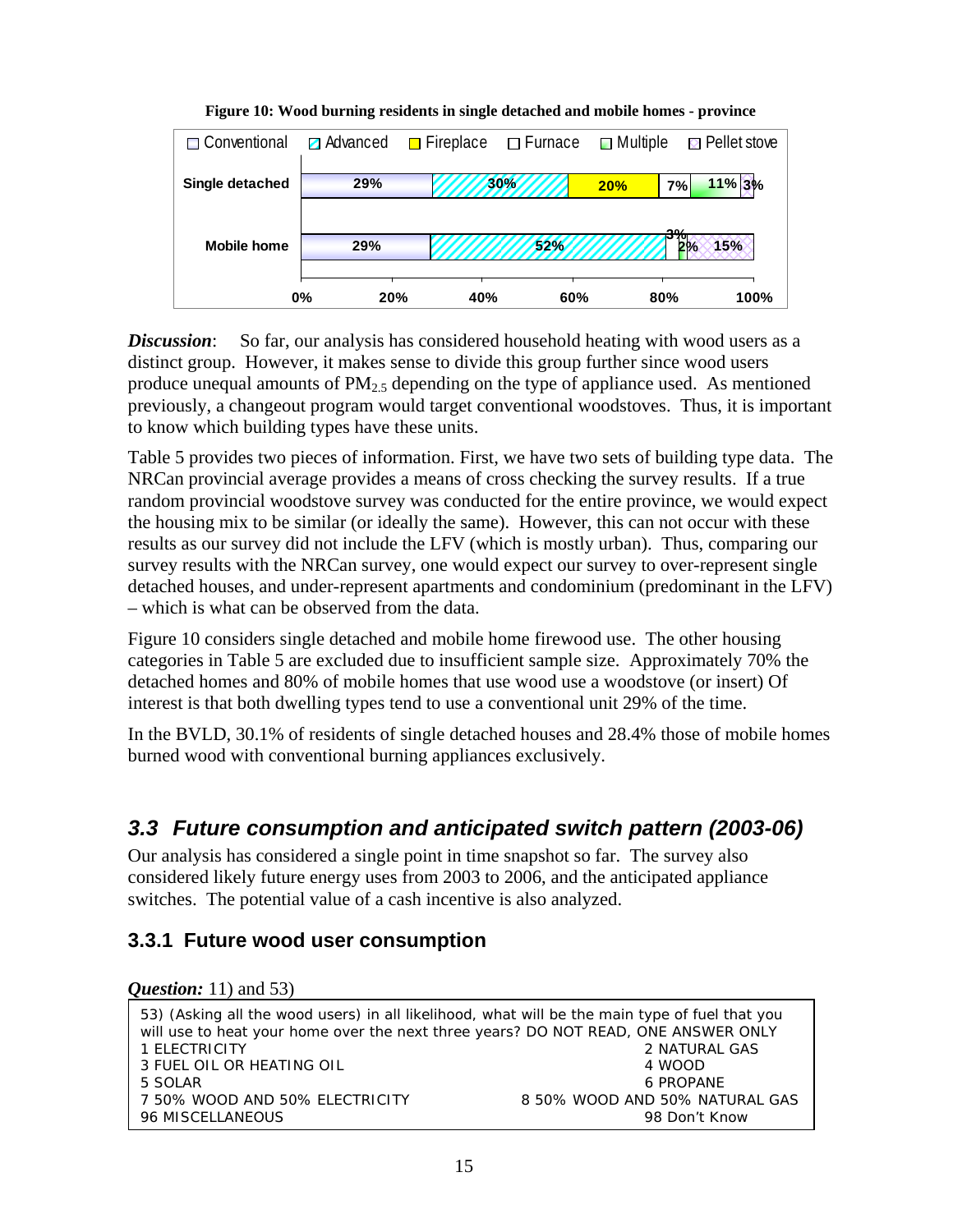*Data analysis:* Weighted average based on regional distribution of population. If the respondent did not identify, the extent the fuel would be used to meet the household's heating need, this analysis assumes that within the next three years, the new energy source would be used 100% of the time.

#### *Result*:

| Change in the share         | Energy source |          |         |      |       |  |  |
|-----------------------------|---------------|----------|---------|------|-------|--|--|
| (% hh energy consumption)   | Electricity   | Gas      | Oil     | Wood | Other |  |  |
| Weighted provincial average | $-4.27$       | $-0.082$ | $-0.24$ | 4.14 | 0.45  |  |  |
| Weighted rural <sup>1</sup> | $-4.82$       | $-0.63$  | $-0.94$ | 6.26 | 0.14  |  |  |
| Weighted urban <sup>1</sup> | $-3.92$       | -0.78    | 0.34    | 3.80 | 0.56  |  |  |

**Table 6: Change in wood users' consumption profile**

Note: <sup>1</sup>The calculation assumes rural and urban communities were equally represented throughout each region. 2 The un-weighted provincial average of the change in gas consumption is between that of the un-weighted rural average and un-weighted urban average. However the weighted provincial average (of the change in gas consumption) is larger in value than the weighted rural and the weighted urban average. This is because 1) the provincial average is heavily weighted towards the more populous regions, and 2) large variation (in the change of gas consumption between rural and urban) occurs in these populous regions.







*Discussion*: In question 53 the respondent was only given the option of indicating a complete fuel switch or a 50/50 split. Therefore, caution should be used when interpreting the results. In reality, a fuel switch would likely result in the new source only satisfying a portion of the need (especially when supplementing with wood heat, as someone has to be home to stoke the fire). Given the limitations of this question, it was assumed that when a 50/50 spit was not indicated, the new fuel source would satisfy 100% of household heating need.

With the above assumption, projection to 2006 anticipates that reliance on wood energy could increase by between 4% and 11% of household heating requirements in all regions except the southern interior. The largest increases are anticipated in the Cariboo and Skeena regions, especially within urban neighbourhoods. This increase in wood burning is anticipated to result in a reduction in electricity use. Thus by 2006, wood burning alone could fulfill as much as 52% of the average heating needs for wood-burning households. This can be divided into 39% for urban and 63% for rural.

For completeness it should be noted that those who answered 'miscellaneous' options of fuel sources indicated, 'wood and oil' is used most frequently (36% of all 'miscellaneous' responses); and another 11% indicated they choose the fuel source depending on fuel prices.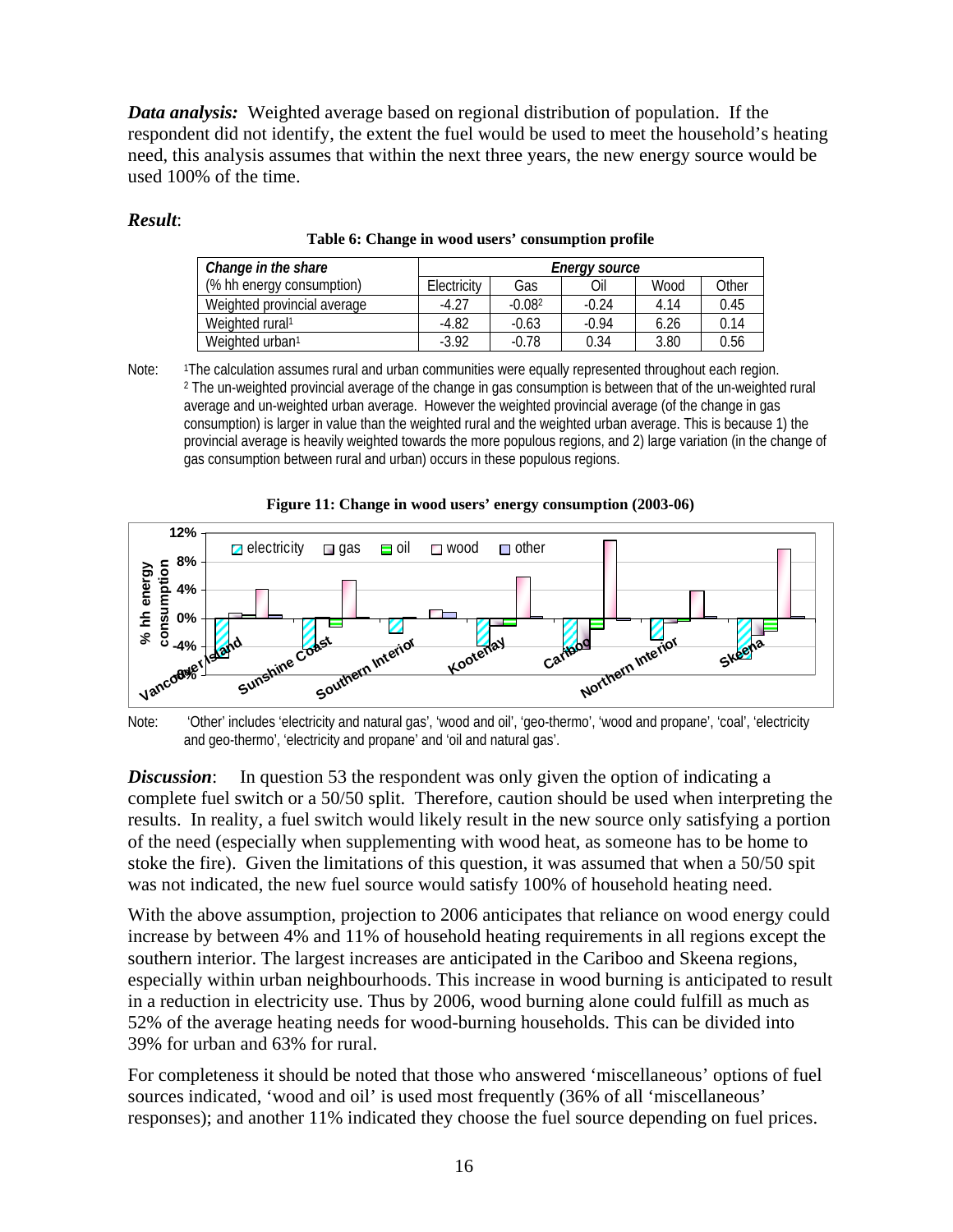### **3.3.2 Anticipated energy switch pattern**

#### *Question:* 11), 53), and 61)

| 61) (Asking non wood users) from what energy source to what other energy source did or<br>might this installation require? DO NOT READ, AS MANY AS APPLY. PROBE |                             |  |  |  |
|-----------------------------------------------------------------------------------------------------------------------------------------------------------------|-----------------------------|--|--|--|
| <b>B OIL TO GAS</b>                                                                                                                                             | C OIL TO ELECTRICITY        |  |  |  |
| D OIL TO WOOD                                                                                                                                                   | E GAS TO OIL                |  |  |  |
| <b>F GAS TO ELECTRICITY</b>                                                                                                                                     | G GAS TO WOOD               |  |  |  |
| H ELECTRICITY TO OIL                                                                                                                                            | <b>I ELECTRICITY TO GAS</b> |  |  |  |
| J ELECTRICITY TO WOOD                                                                                                                                           | 98 DK                       |  |  |  |
|                                                                                                                                                                 |                             |  |  |  |

*Data analysis:* Weighted average based on regional distribution of population and composition of wood user and non user

#### *Result*:

|                                   | User group % |             | switch from/to (% all households)<br>Energy |      |         |                    |  |
|-----------------------------------|--------------|-------------|---------------------------------------------|------|---------|--------------------|--|
| Single energy choice <sup>1</sup> | households   | Electricity | Gas                                         | Oil  | Wood    | Other <sup>5</sup> |  |
| Electricity <sup>2</sup>          | 23.04        | $-1.01$     | 0.76                                        | 0.01 | 0.25    |                    |  |
| Gas <sup>2</sup>                  | 33.30        | 0.05        | $-1.31$                                     | 0.02 | 1.25    | 0.00               |  |
| Wood                              | 5.24         | 0.04        | 0.07                                        | 0.00 | $-0.15$ | 0.03               |  |
| conventional appliance only       | 2.06         | 0.00        | 0.06                                        | 0.00 | $-0.07$ | 0.01               |  |
| advanced appliance only           | 1.80         | 0.00        | 0.00                                        | 0.00 | $-0.01$ | 0.01               |  |
| fireplace only                    | 0.22         | 0.00        | 0.005                                       | 0.00 | 0.005   | 0.00               |  |
| furnace only                      | 0.54         | 0.04        | 0.00                                        | 0.00 | $-0.05$ | 0.01               |  |
| multiple appliances               | 0.62         | 0.00        | 0.00                                        | 0.00 | $-0.01$ | 0.01               |  |
| Total                             | 61.58        | $-0.92$     | $-0.49$                                     | 0.03 | 1.35    | 0.04               |  |
| Multiple energy wood users        | 7.56         | 0.11        | 0.13                                        | 0.05 | $-0.38$ | 0.08               |  |
| conventional appliance only       | 2.11         | 0.04        | 0.06                                        | 0.05 | $-0.16$ | 0.00               |  |
| advanced appliance only           | 3.66         | 0.05        | 0.01                                        | 0.00 | $-0.08$ | 0.02               |  |
| fireplace only                    | 0.19         | 0.00        | 0.06                                        | 0.00 | $-0.06$ | 0.002              |  |
| furnace only                      | 0.73         | 0.01        | 0.00                                        | 0.00 | $-0.03$ | 0.01               |  |
| multiple appliances               | 0.86         | 0.00        | 0.01                                        | 0.00 | $-0.05$ | 0.04               |  |

#### **Table 7: Anticipated switch pattern (2003-06)**

Note: <sup>1</sup> 'Oil' and 'other' single choice energy users are not listed here as none of these groups had expressed intention to change their main heat source within the next three years.

<sup>2</sup> 'Single choice-electricity user group' and 'single choice-gas user group' both include the wood users and nonusers. The averages are thus weighted based on the distribution of woodusers and nonusers of the regions. 3 'Wood & conventional appliance only' refers to the group who were solely reliant on wood for heating purpose, at the same time burned wood in the conventional appliances only.

4 The complete fuel switch (from wood to other heat source) doesn't apply to the primary wood users, as they had managed a more diversified energy profile than the single-choice woodusers. Hence they are more likely to reduce wood burning than giving up wood heat entirely.

5 'Other types of fuel' wasn't an option as the answer to the question about the likely fuel source to non wood users.

*Discussion*: The results in Table 7 should also be viewed with caution since the question did not ask how much the new fuel source would be used. Therefore, in the analysis it was assumed that the new fuel source would be used 100% of the time. Keeping this assumption in mind Table 7 'single choice user group' indicates that up to 2.5% of households anticipate switching their main energy source in three years time (to obtain this number, sum each single choice group  $1.01 + 1.31 + 0.15$ , the statistic that is important in this report is the change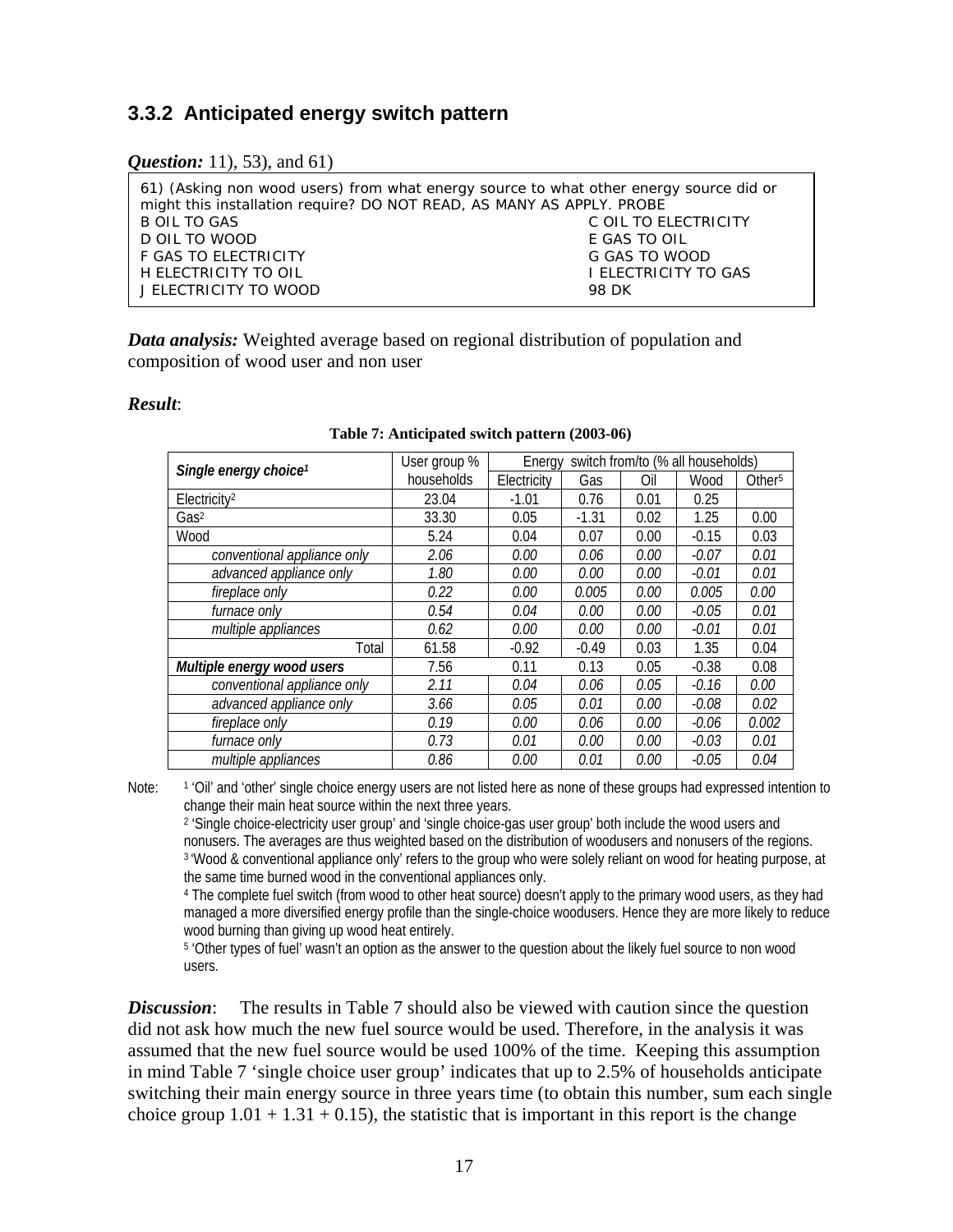from other forms of energy to wood. The survey indicates that 1.5% of all households or 10,940 households are considering switching to wood. At the time of the survey 5.24% of all households were single choice wood users. After accounting for the 0.15% households that are anticipated to move away from wood the provincial single choice wood users will account for 6.57% of all households. While these percentages seem small they account for approximately 48,000 (6.57%) households (excluding CLFV and Kelowna). This translates to a net increase in household wood heating of 25%. Under 'wood users' the conventional appliance only users are separated out. It is interesting to note that only 3.4% (0.07/2.06) or 510 (or 1130 including Kelowna) households of the user group are anticipating changing out their appliance over the next three years.

For the multiple energy wood users (that is households that use wood as one of their energy sources), the number of people that are considering changing out conventional woodstoves is higher at 7.6% (0.16/2.11) or 1167 households (again this excludes the CLFV and Kelowna).

When the single and multiple energy users are combined there is an opportunity to change out conventional appliances for 1677 households (note that this number may be conservative as there may be more than one appliance per household in some cases). While this does not seem like much it is more than the number of changeouts achieved from 15 programs offered throughout B.C. in the past 10 years. Therefore, enhancements are required for the exchange programs that have been offered to date.

### **3.3.3 Future wood user appliance choice**

### **3.3.3.1 Conventional appliance users**

#### *Question:* 48 and 49)

| 48) (Asking all wood users) How likely do you think you will be to install any new wood or<br>wood pellet burning equipment - either as a replacement for old equipment or as a brand<br>new installation - over the next three years? Will you be very likely, somewhat likely,<br>somewhat unlikely or very unlikely?<br>1 VERY LIKELY CONTINUE<br>3 SOMEWHAT UNLIKELY GO TO QUESTION 52<br>9 DON'T KNOW GO TO OUESTION 52 |       |                   | 2 SOMEWHAT LIKELY CONTINUE<br>4 VERY UNLIKELY GO TO QUESTION 52 |
|------------------------------------------------------------------------------------------------------------------------------------------------------------------------------------------------------------------------------------------------------------------------------------------------------------------------------------------------------------------------------------------------------------------------------|-------|-------------------|-----------------------------------------------------------------|
| 49) (Asking wood users who were 'somewhat likely' or 'likely' to install new appliance in the<br>next three years)<br>Which of the following types of equipment do you think you would most seriously consider                                                                                                                                                                                                               |       |                   |                                                                 |
| installing in the next 3 years? Would it be: READ, CHECK ONE ANSWER ONLY                                                                                                                                                                                                                                                                                                                                                     |       |                   |                                                                 |
| 1) Wood fireplace<br>2) Woodstove (PROBE)                                                                                                                                                                                                                                                                                                                                                                                    | 1 YES | 2 NO 9 Don't Know |                                                                 |
| 1 Conventional woodstove, which is more than 15 years old.                                                                                                                                                                                                                                                                                                                                                                   |       |                   |                                                                 |
| 2 Advanced woodstove, which is less than 15 years old and have baffles inside the                                                                                                                                                                                                                                                                                                                                            |       |                   |                                                                 |
| firebox to burn the smoke.                                                                                                                                                                                                                                                                                                                                                                                                   |       |                   |                                                                 |
| 3 Catalytic woodstove, which is less than 15 years old and have catalysts inside the                                                                                                                                                                                                                                                                                                                                         |       |                   |                                                                 |
| firebox that burn off the smoke.                                                                                                                                                                                                                                                                                                                                                                                             |       |                   |                                                                 |
| 3) Fireplace insert (PROBE)                                                                                                                                                                                                                                                                                                                                                                                                  | 1 YES | 2 NQ              | 9 Don't Know                                                    |
| 1 Conventional fireplace insert, which is more than 15 years old.                                                                                                                                                                                                                                                                                                                                                            |       |                   |                                                                 |
| 2 Advanced technology inserts, which is less than 15 years old and have baffles                                                                                                                                                                                                                                                                                                                                              |       |                   |                                                                 |
| inside the firebox to burn the smoke.                                                                                                                                                                                                                                                                                                                                                                                        |       |                   |                                                                 |
| 3 Catalytic technology insert, which is less than 15 years old and has a catalyst that                                                                                                                                                                                                                                                                                                                                       |       |                   |                                                                 |
| burns off the smoke.                                                                                                                                                                                                                                                                                                                                                                                                         |       |                   |                                                                 |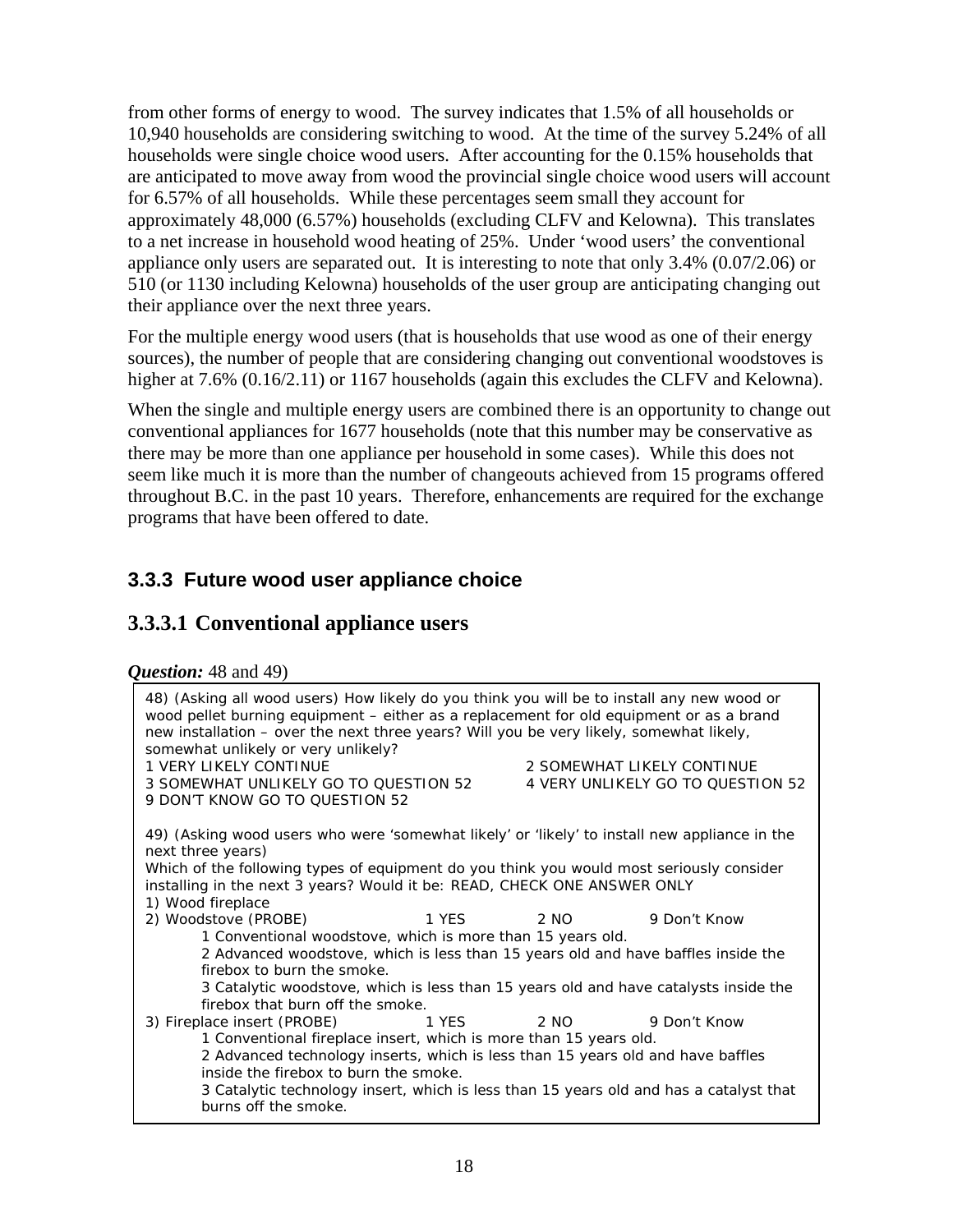| 49)                               |       |      |               |
|-----------------------------------|-------|------|---------------|
| 4) Wood furnace or boiler (PROBE) | 1 YES | 2 NO | 9 Don't Know  |
| 2 Outside<br>1 Inside             |       |      |               |
| 5) Wood pellet stove              |       |      |               |
| 96 MISCELLANEOUS                  |       |      | 98 DON'T KNOW |
|                                   |       |      |               |

*Data analysis:* Weighted average based on regional distribution of population and composition of wood user and non user

#### *Result:*





| Table 8: Appliance choice - conventional users (2003-06) |  |  |
|----------------------------------------------------------|--|--|
|----------------------------------------------------------|--|--|

|             |       | % households | Conventional appliance users (% households) |               |            |            |                |
|-------------|-------|--------------|---------------------------------------------|---------------|------------|------------|----------------|
|             | Wood  | Conventional | Interested in                               | Interested in | Interested | Interested | Unsure about   |
|             | user  | appliance    | installing new                              | advanced      | in furnace | in pellet  | the new        |
|             | Group | users        | appliance                                   | stove/insert  |            | stove      | appliance type |
| Province    | 27.6  | 8.19         | 1.96                                        | 1.16          | 0.24       | 0.41       | 0.15           |
| Skeena      | 27.0  | 10.49        | 3.05                                        | 1.55          | 0.95       | 0.44       | 0.13           |
| <b>BVLD</b> | 38.8  | 16.38        | 6.01                                        | 2.77          | 2.31       | 0.92       | 0.01           |

**Discussion:** The data contained in figure 12 considers the 59,733 provincial households that burn wood in a conventional woodstove/insert exclusively (use wood to meet 90% or more of heating demand). Indications are encouraging as 14% or 8363 households are very likely, and an additional 13% or 7,766 are likely to replace their conventional appliance between 2003 and 2006. Most of these would occur in the absence of changeout programs.

In the Skeena region the survey results indicate there are 3910 conventional stove users; 18% or 704 are very likely, and 12% or 469 likely to change. When the BVLD area is considered, there are 2204 stoves 23% or 507 are very likely and 14% or 309 are likely to change between 2003 and 2006. These figures provide perspective for gauging the anticipated number of changes to be achieved from changeout programs in these areas.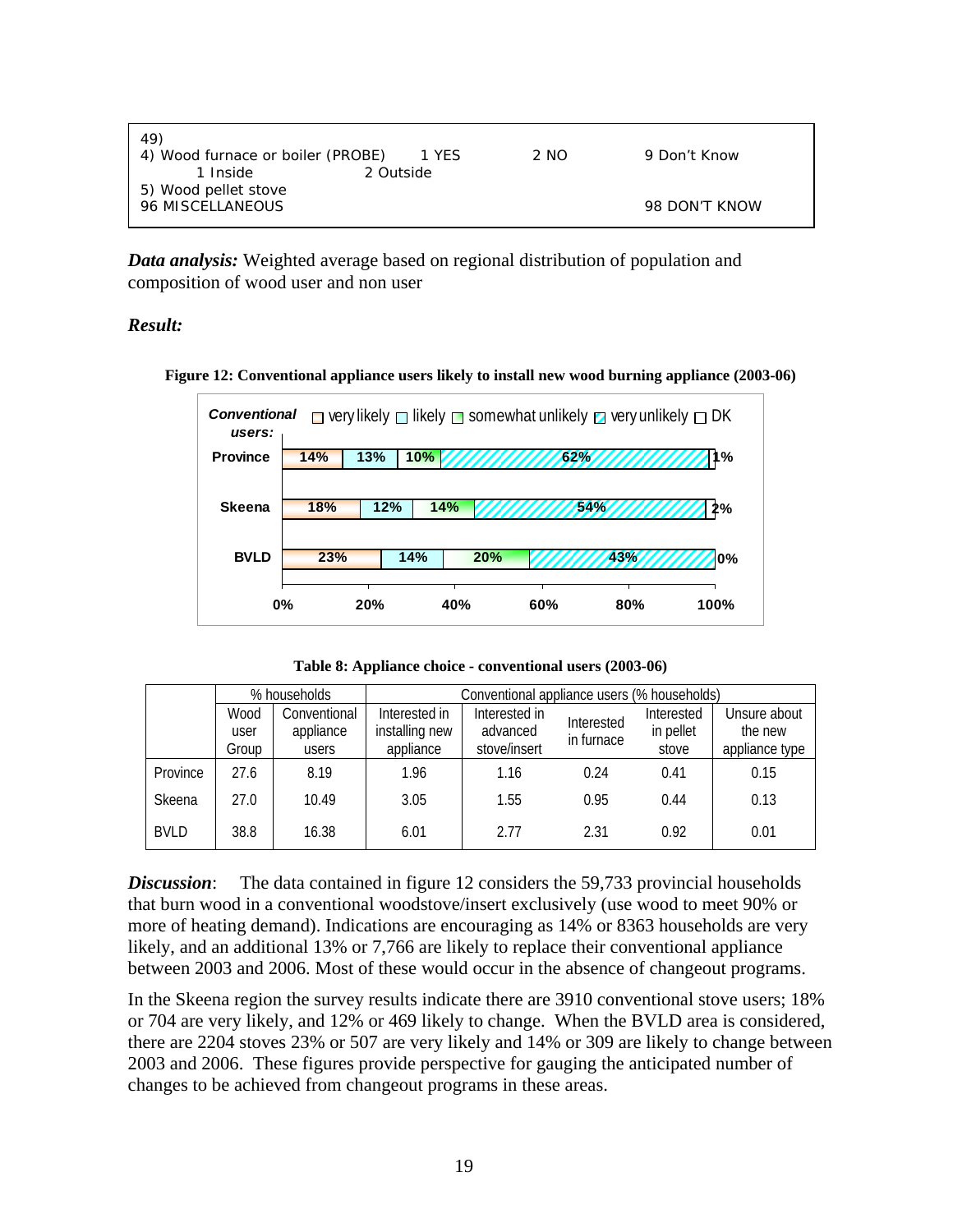In the province, 90% of conventional appliance users who were interested in installing new appliances already had the new-appliance type in mind and the rest remained indecisive about the appliance type (Table 8). 64% of them would choose advanced woodstove/insert; 23% preferred pellet stoves and 13% were interested in a furnace. In Skeena, more than half of the 'interested' conventional appliance users would like to install an advanced woodstove/insert and about 30% favoured a furnace. Due to the small sample size of conventional users in the BVLD preference can not be inferred reliably.

It is also important to note that about 5.7% wood-burning households province wide intended to install conventional stoves/fireplace inserts, this number is a bit lower at 4.3% for the BVLD. This is very significant as it means that up to 11,465 provincial and 225 BVLD households could have installed a conventional unit in 2003-06.

Another point to keep in mind is that when a household installs a new advanced technology woodstove, it is likely that the old conventional unit will be resold. The provincial regulation does not preclude this practice and neither do most local bylaws. So, in reality the number of conventional appliance installations could be much higher. This reality raises the need for addressing the resale of conventional appliances.

### **3.3.3.2 Future appliance choice of appliance user groups**

#### *Question:* 49)

*Data analysis:* weighted average based on regional distribution of population.

#### *Result*:



**Figure 13: Installation of new wood burning appliances appliance users - province** 

 Note: 1 'Stove/insert' includes the advanced technology stoves/fireplace inserts and catalytic stoves/fireplace inserts. 2 'Other' as the 'Type of new appliance' includes 'gas heater/fireplaces', 'propane stove', 'new chimney', 'electronic furnace', and 'catalytic converter separate parts'.

<sup>3</sup> The number in bracket refers to the percentage of the appliance user group who were 'somewhat likely' and 'very likely' to install new wood burning appliance in the next three years.

**Discussion:** Question 49 can be analysed further to divide current appliance users into their future wood burning appliance choices. Figure 12 shows that 27% of exclusive conventional stove users and 13% furnace users felt 'somewhat likely' or 'very likely' to have new appliances installed in the next three years. Yet it is unclear whether the new appliance added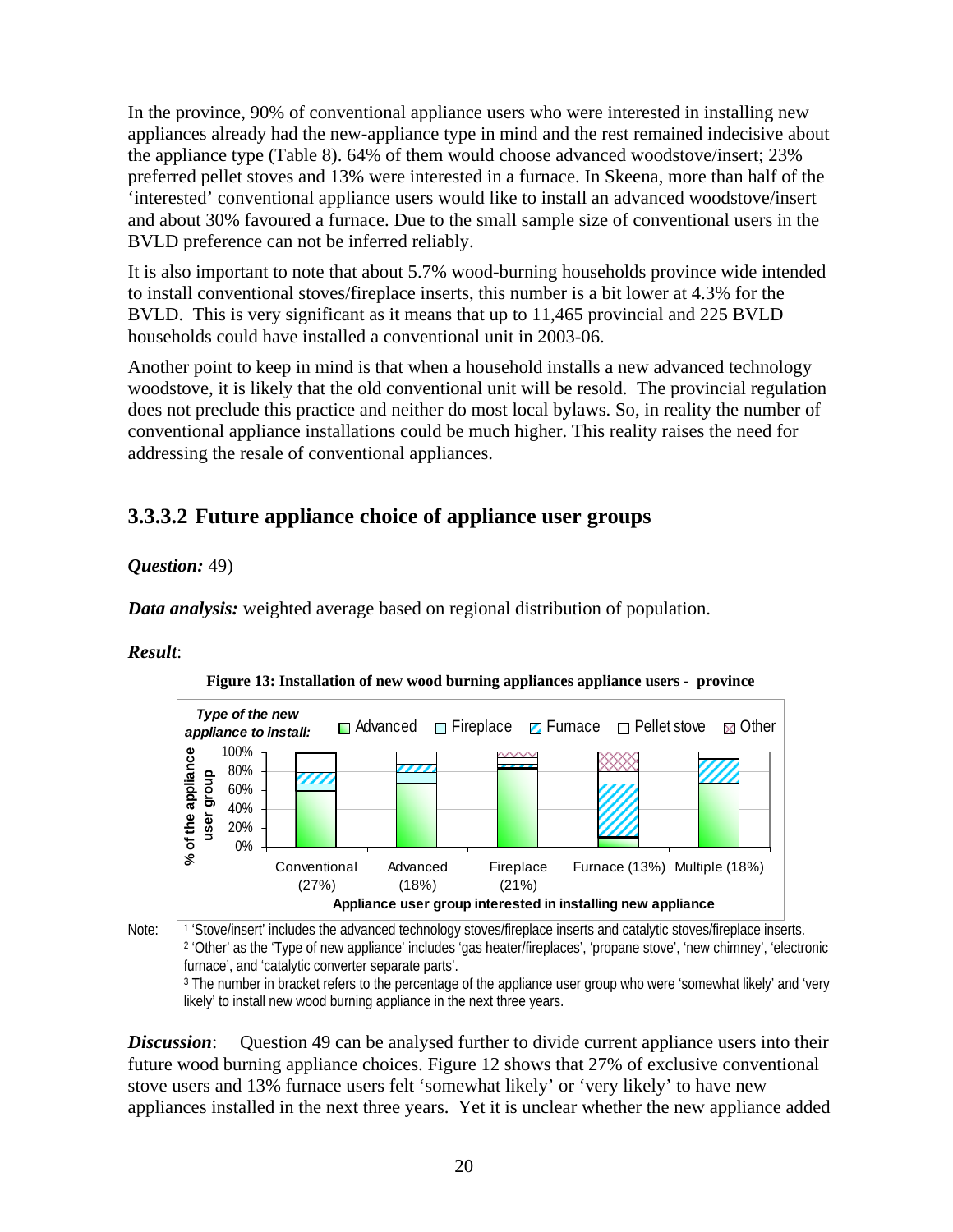will be the complete replacement of the old appliance or for additional burning equipment (in which case the conventional stove will likely be retained for use). From the above statistics, it is clear that there is a preferred preference for the type of new appliance to install between appliance user groups: except for the exclusive furnace users, all appliance users made advanced stove their first-choice new appliance. Replacement furnaces were most favoured by the exclusive furnace users. Also, in each appliance user group, there was almost the same percentage of users interested in pellet stoves.

These statistics have implications for the design of strategies that would best serve the emission reduction goal sought by the proposed woodstove changeout program. Presumably for the exclusive fireplace users, adding advanced wood burning inserts would reduce wood smoke and increase combustion efficiency. For multiple appliance users, installing advanced fireplace inserts is likely to encourage wood burning, and could result in a net increase rather than cut  $PM_{2.5}$  emissions. What's missing from the analysis is the possibility that non wood users might elect to install wood burning inserts into their currently not-in-use fireplaces, of which would give rise to increased emissions. Under such circumstances, the program needs to devise incentives for the multiple appliance users and non wood users to choose clean energy (i.e. gas or electricity) instead of wood-burning fireplace inserts.

### **3.3.3.3 Cash incentive program response**

*Question:* 48) and 52)

| any new appliance in the next three years)                                                 |      | 52) (Asking the woodusers who were 'very unlikely', 'somewhat unlikely' or unsure to install |  |  |
|--------------------------------------------------------------------------------------------|------|----------------------------------------------------------------------------------------------|--|--|
| Would you consider replacing your existing wood or wood pellet burning equipment if a cash |      |                                                                                              |  |  |
| back incentive program existed?                                                            |      |                                                                                              |  |  |
| 1 Yes                                                                                      | 2 No | 9 Don't know                                                                                 |  |  |

*Data analysis:* weighted average based on regional distribution of population.

**Table 9: Woodusers interested in installing new appliances in 2003-06** 

| Province wide User                                              | Households uninterested in<br>% total<br>installing new appliances* |           | Uninterested becoming interested if a cash-<br>incentive program offered (% uninterested) |      |            |
|-----------------------------------------------------------------|---------------------------------------------------------------------|-----------|-------------------------------------------------------------------------------------------|------|------------|
| group                                                           | households                                                          | (% group) | Yes                                                                                       | No   | Don't know |
| <b>Woodusers</b>                                                | 27.6                                                                | 81.9      | 29.4                                                                                      | 58.7 | 11.9       |
| Conventional appliance<br>users                                 | 8.2                                                                 | 73.3      | 30.8                                                                                      | 58.6 | 10.6       |
| Single energy choice-<br>Wood users                             | 5.2                                                                 | 79.6      | 31.2                                                                                      | 54.8 | 14.0       |
| Single energy choice-<br>Wood & Conventional<br>appliance users | 2.1                                                                 | 76.4      | 36.9                                                                                      | 51.8 | 11.3       |

Note: \* "Uninterested" households include those who said they were "somewhat unlikely", "very unlikely" to install new appliance, or 'Don't know'.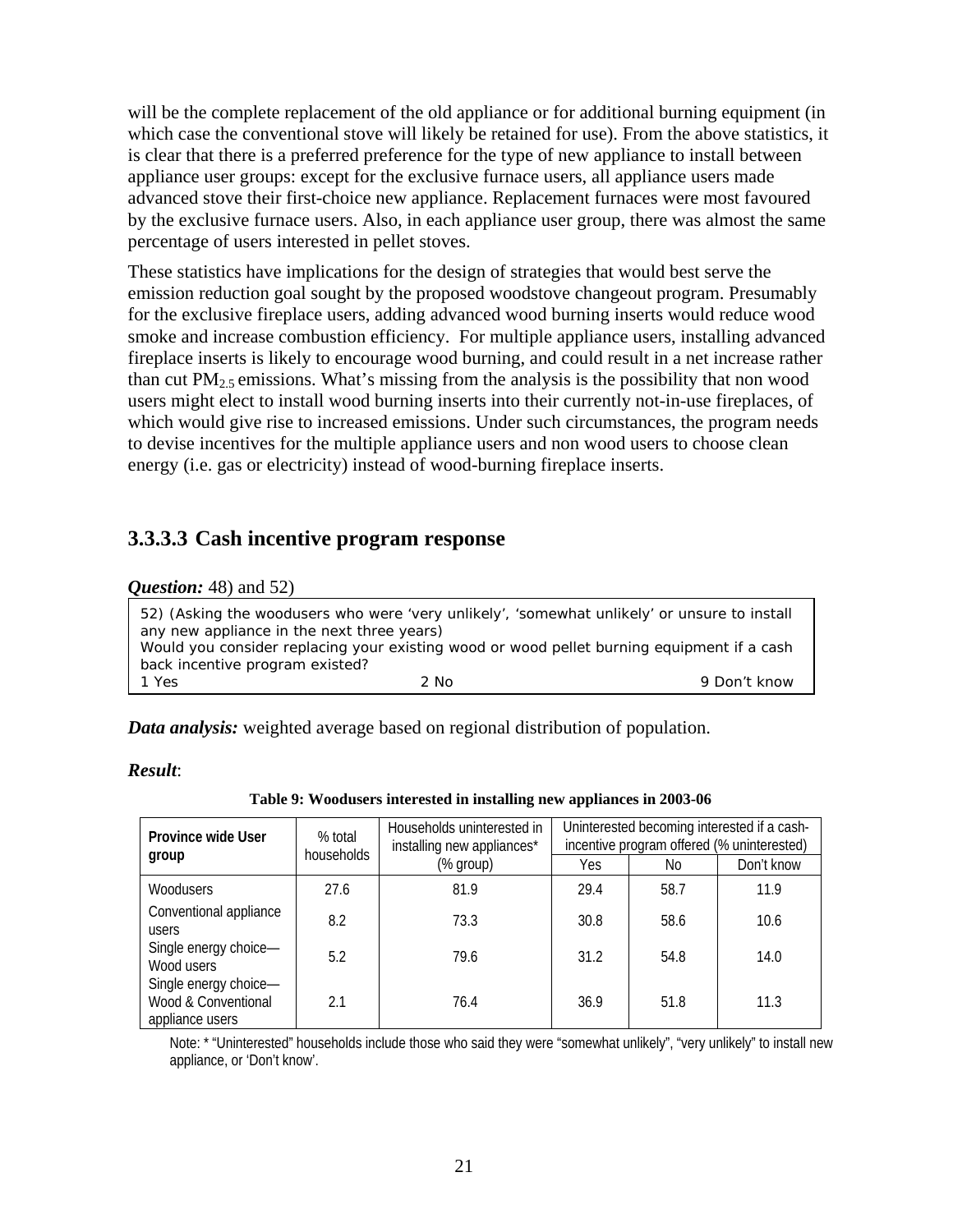**Discussion:** A cash incentive would likely have a positive effect on those that indicated they are either very likely or likely to change out a conventional appliance. However, the questionnaire only considered the effect on those who indicated they were 'very unlikely' or 'somewhat unlikely' to install a new appliance. When we consider only the conventional appliance users, 31% of those who indicated they were uninterested in upgrading became interested if a cash incentive were offered. If we put this into the provincial perspective, 13,502 households that were not interested become interested in changing out. When one considers the lack of effect of the changeout programs offered to date this figure is difficult to accept. In practice, the size of the incentive will no doubt have an effect.

### *3.4 Wood burning appliance emissions*

 $PM<sub>2.5</sub>$  release estimates from wood burning were presented earlier in this report. The analysis that follows provides a graphical interpretation of Table 2 (page 6). Further information is also provided for appliances used in the BVLD.

### **3.4.1 Wood burning appliances PM2.5 released by region**

*Question:* not applicable – data extracted from emission inventory report.<sup>4</sup>

*Data analysis:* Conversion rates are used to calculate the emission of  $PM_{2.5}$  from the various appliances.

#### *Result*:



Figure 14: Wood burning appliances PM<sub>2.5</sub> released by region

*Discussion*: Figure 14 is a repeat of figure 5 on page 8. This discussion focuses on differences between regions and the BVLD. Except in Kamloops, conventional stoves were the largest source of  $PM_{2.5}$  among the many types of appliances across the province, as they alone emitted more than 40% of the  $PM<sub>2.5</sub>$  in each local airshed annually. Combining the results with other statistics obtained from previous surveys of Okanagan and the Lower Fraser Valley, the province-wide  $PM_{2.5}$  emission total is 8183.2 tonnes per year<sup>4</sup>.

When looking at the emission release estimates, it should be noted that although there are relatively few furnaces and outdoor boilers they account for a disproportionate share of the total emissions. This is due to the fact that these units produce much more pollution than a woodstove when the same amount of fuel is burned.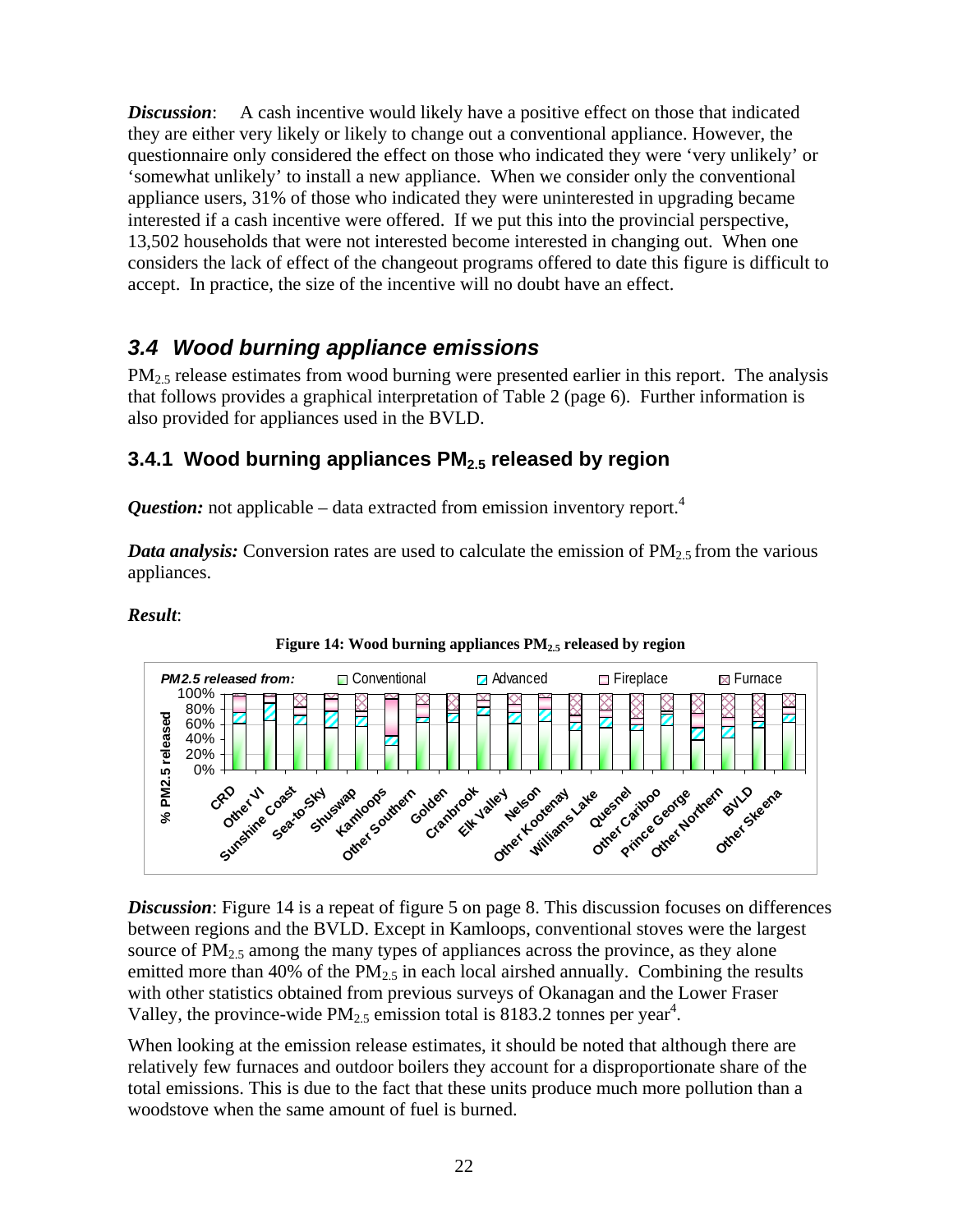### **3.4.2 Wood burning appliances PM2.5 released - BVLD**

*Data analysis:* descriptive statistics

#### *Result:*





**Discussion:** The benefit of advanced technology units is demonstrated in Figure 15. Although there are a large number of advanced units, they account for a relatively small share of the total emissions.

### *3.5 Burning practices*

*Question:* 33), 34) and 35)

Burning practices covered in the survey included:

23

- 1) firewood seasoning practices (i.e. splitting firewood before seasoning and drying time prior to burning),
- 2) firewood storage practices (i.e. where to store firewood—outside or inside of the house, and how—having firewood covered when stored outside or keeping it heated when stored inside before burning), and
- 3) burning of non-firewood material (i.e. how often the household used non-firewood material to start a fire, such as newspaper, manufactured wood products, plastics, etc).

### **3.5.1 Firewood seasoning and storage practices**

```
(Asking all the wood users) 
33) How long do you typically dry/season your firewood before the heating season? 
DO NOT READ, ONE ANSWER ONLY 
1 NOT AT ALL 2 LESS THAN FIVE MONTHS
3 SIX TO TWELVE MONTHS 4 MORE THAN ONE YEAR
9 Don't know 
34) Do you usually have your firewood split before drying/seasoning it? 
1 Yes PROBE: Would that be: READ 
      1 Hardly ever 2 Some of the time
      3 Most of the time 4 All of the time 9 Don't know 
2 No 
9 Don't know
```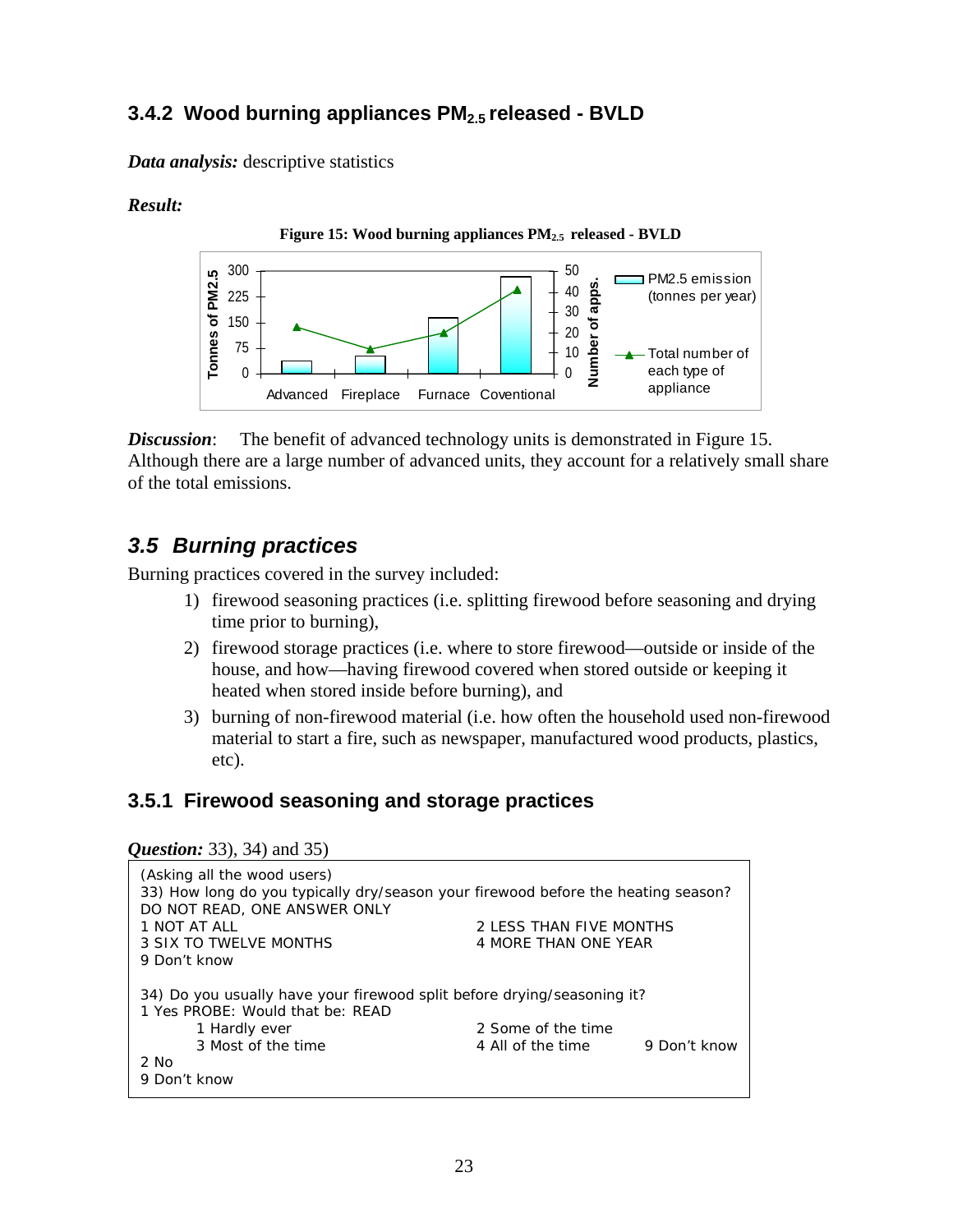| (Asking all the wood users)<br>35) How do you store the majority of your wood? Would it be: READ, CHECK ALL<br>THAT APPI Y |                                                 |              |  |  |  |
|----------------------------------------------------------------------------------------------------------------------------|-------------------------------------------------|--------------|--|--|--|
| 1 Outside, covered                                                                                                         | 2 Outside, uncovered                            |              |  |  |  |
| 3 Inside, heated                                                                                                           | 4 Inside, unheated                              |              |  |  |  |
|                                                                                                                            | 5 50% outside, covered AND 50% Inside, unheated |              |  |  |  |
| 6 50% Outside, covered AND 50% Outside, uncovered                                                                          |                                                 |              |  |  |  |
| 7 50% Outside, covered AND 50% Inside, heated                                                                              |                                                 |              |  |  |  |
| 8 50% Outside, uncovered AND 50% Inside, unheated                                                                          |                                                 | 9 Don't know |  |  |  |

*Data analysis:* Weighted average based on regional distribution of population and composition of wood user and non user, Pearson Chi-square (of the interdependence between wood user's certain firewood seasoning and storage behaviour, Appendix A: Table 15), ANOVA test of variance.

#### *Result*:

|             | Firewood seasoning practice (% wood user)                   |                                      | Firewood storage practice(% wood user) |                                        |  |
|-------------|-------------------------------------------------------------|--------------------------------------|----------------------------------------|----------------------------------------|--|
|             | Splitting firewood for<br>most/all time before<br>seasoning | Seasoning firewood<br>for $6+$ moths | Keeping all<br>firewood outside        | Keeping all firewood<br>covered/heated |  |
| Province    | 88.67                                                       | 88.66                                | 84.86                                  | 78.42                                  |  |
| Skeena      | 74.23                                                       | 67.55                                | 81.01                                  | 75.57                                  |  |
| <b>BVLD</b> | 52.68                                                       | 43.90                                | 80.95                                  | 71.43                                  |  |

**Table 10: Wood users that follow proper firewood seasoning and storage practices** 

**Discussion:** Provincially, 89% of wood burning households split their firewood before seasoning most or all of the time, and season their firewood for more than 6 months before burning; 85% kept all their firewood outside, 15% inside homes; and 78% cover their firewood when stored outside, or inside heated before burning. Compared to the provincial average, fewer BVLD wood users follow these storage practices (52%), particularly when it comes to seasoning (44%). There is a strong relationship between certain firewood treatment practices: 1) those wood users who were more likely to split their firewood before seasoning, also tend to season the firewood for a longer time and were more inclined to keep their firewood dry; and 2) the longer the household had burned wood, the less likely they were to cover their firewood before burning (yet the interdependence isn't strong).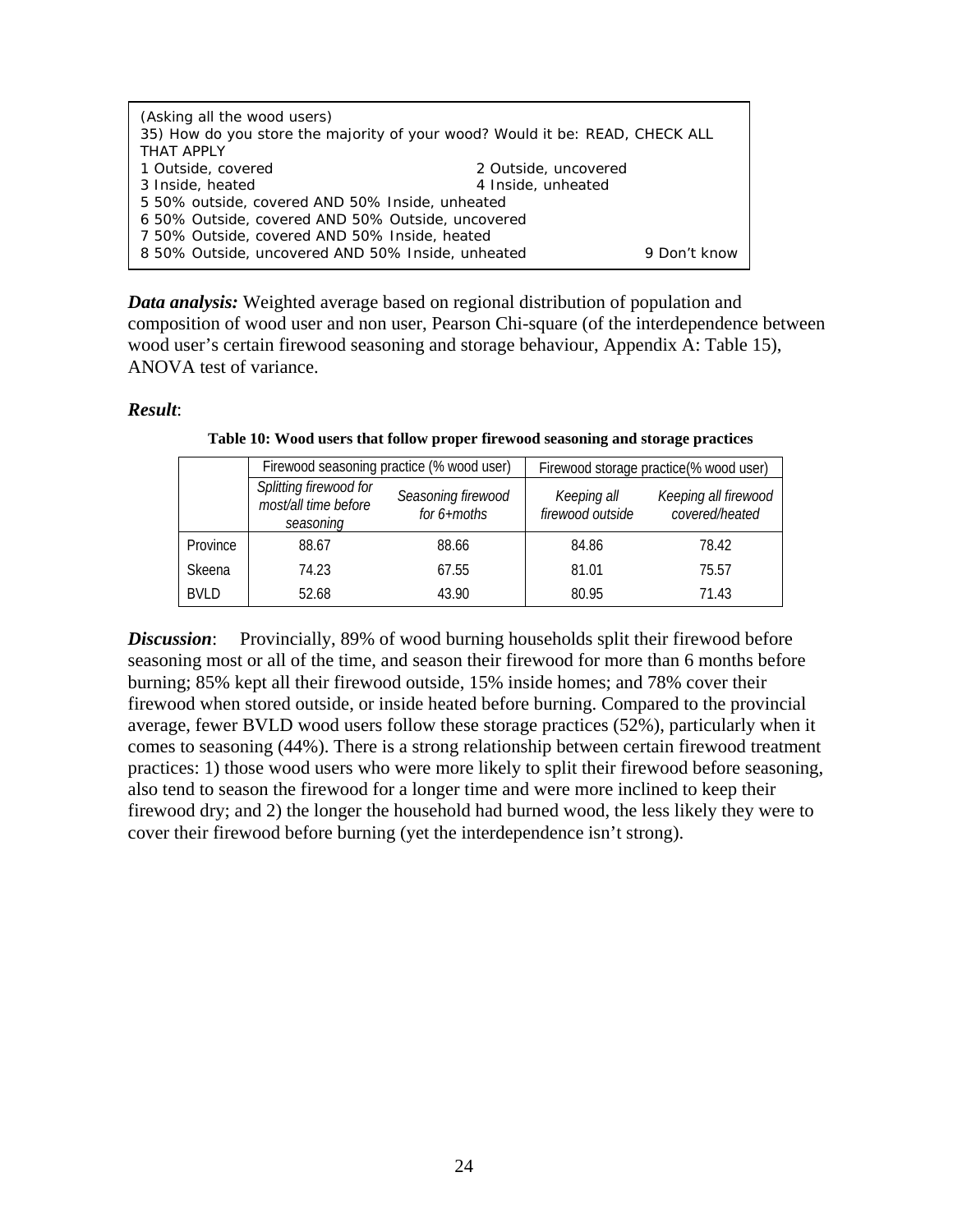### **3.5.2 Firewood seasoning and storage practices - province-**

#### *Question:* 33), 34) and 35)

*Data analysis:* Weighted average based on regional distribution of population.

#### *Result*:



**Discussion:** A significant association is detected between appliance type and firewood preparation behaviour. Households that operate cleaner burning appliances were shown to apply better practices. Among these appliance user groups:

- 1. exclusive advanced stove users were more likely to split firewood most or all the time, and season firewood for more than 6 months before burning; by contrast;
- 2. fewer exclusive fireplace users compared to other user groups adopt appropriate firewood seasoning practices; and
- 3. exclusive advanced woodstove users were also most likely to keep firewood dry.

This information is valuable for delivery of public education programs such as Burn-it-Smart - special emphasis should be given to certain proper burning messages targeted at different appliance user groups. For instance, 'covering your firewood is especially important to exclusive fireplace users. Also, furnace users should be included in public education programs.

### **3.5.3 Non firewood burning practices**

#### *Question:* 42)

|              |                                                                      | 5 Never                                                                    | 9 Don't know                                                                                                                                                                                                                         |
|--------------|----------------------------------------------------------------------|----------------------------------------------------------------------------|--------------------------------------------------------------------------------------------------------------------------------------------------------------------------------------------------------------------------------------|
| b) Magazines |                                                                      | c) Cardboard                                                               |                                                                                                                                                                                                                                      |
|              |                                                                      |                                                                            |                                                                                                                                                                                                                                      |
|              |                                                                      | g) Plastics                                                                |                                                                                                                                                                                                                                      |
|              | (Asking all the wood users)<br>2 Often<br>f) Painted or treated wood | 3 Sometimes 4 Rarely<br>d) Coated cartons such as milk or juice containers | 42) How often - always, often, sometimes, rarely or never - do you burn the following<br>materials in your wood or wood pellet burning equipment? READ<br>e) Manufactured wood products such as plywood, chipboard, fibreboard, etc. |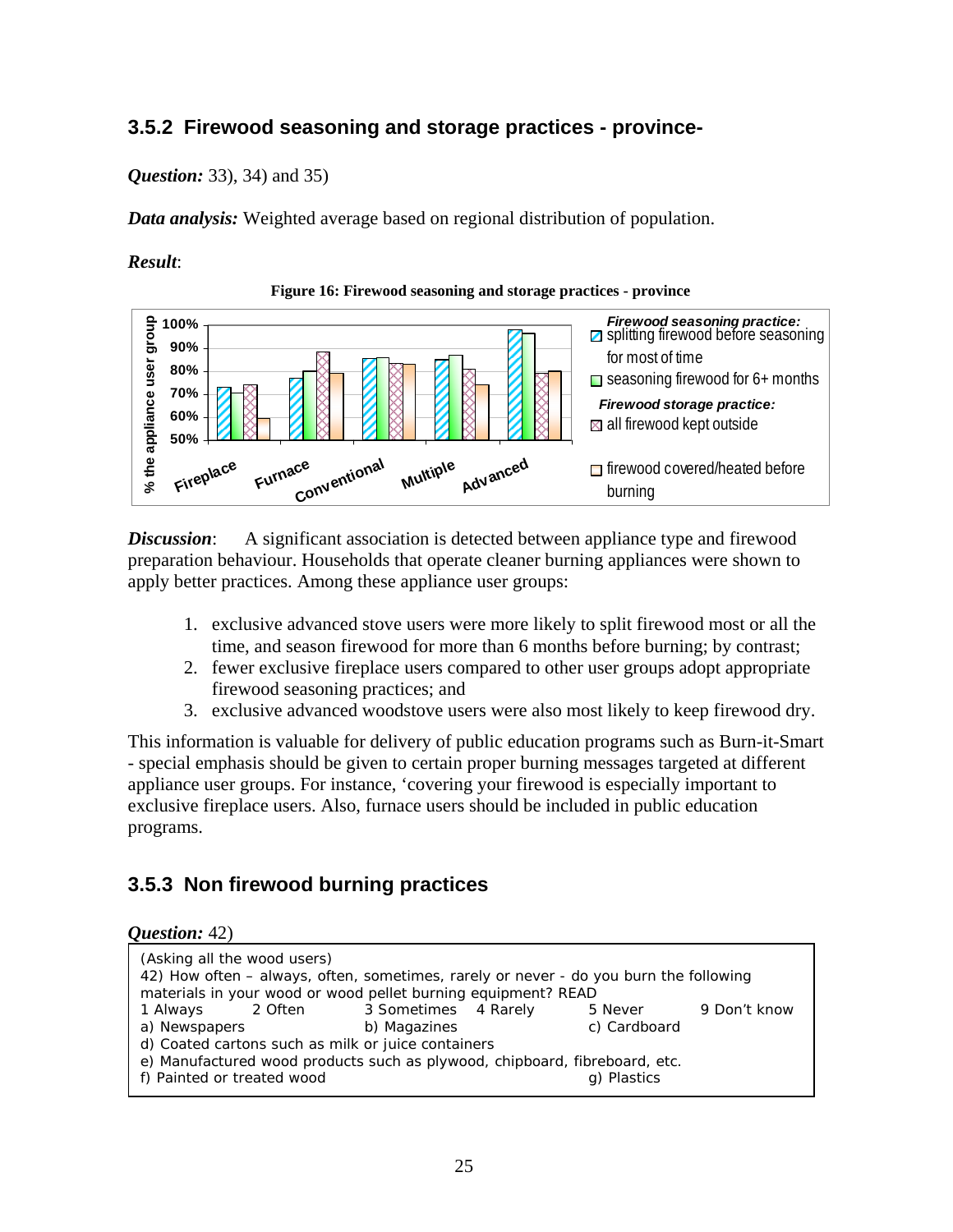### *Result*:





Note: 'Other' includes a wide variety of material, such as 'scratch/waste paper/mail', 'wax or wax paper', 'kitchen garbage', 'kindling', 'paper towel', etc.

*Discussion*: The practice of burning non-firewood material does not seem to be wide spread. However, the impacts from just a few households can be significant. The newspaper category should be excluded since Burn-it-Smart recommends using this to start fires. While more than 80% of wood users 'never' or 'rarely' burned the listed non-firewood material (magazines, cardboard, etc, see Question 42), over 63% burn more than 'sometimes', 19% claimed to have 'always' burned newspaper. Within the wood-burning group, almost nobody burned 'painted or treated wood' or 'plastics' occasionally (1% wood burning households in the province). Non-firewood burning behaviour of BVLD wood users is quite similar to that of the provincial wood users. Significant variation between appliance user groups was not detected.

### *3.6 Attitudes and opinions*

Attitudes and opinions are very important for achieving desirable behaviours for wood heating. Reasons for heating with wood, and thoughts motivating those who installed new wood burning appliances were asked as part of the survey.

### **3.6.1 Reasons for heating with wood**

#### *Question:* 38)

| a) A wood supply readily available                | 38) (Asking wood users) some people have mentioned to us several reasons for burning<br>wood in their home. As I read each reason, please tell me if this is NOT A REASON, A MINOR<br>REASON OR A MAJOR REASON for burning wood in your home. FirstREAD<br>b) It is relatively inexpensive compared to other fuels |              |  |  |  |
|---------------------------------------------------|--------------------------------------------------------------------------------------------------------------------------------------------------------------------------------------------------------------------------------------------------------------------------------------------------------------------|--------------|--|--|--|
| c) I like the smell or aesthetic beauty of a fire |                                                                                                                                                                                                                                                                                                                    |              |  |  |  |
| d) Natural gas is not available in my area        |                                                                                                                                                                                                                                                                                                                    |              |  |  |  |
| e) The increasing cost of natural gas             |                                                                                                                                                                                                                                                                                                                    |              |  |  |  |
| 1 NOT A REASON<br>2 MINOR                         | 3 MAJOR                                                                                                                                                                                                                                                                                                            | 4.9 NOT SURE |  |  |  |

*Data analysis:* Scaling, weighted average based on regional distribution of population, ANOVA of variance in the 'degree of importance' of the wood burning reason between various appliance user groups (un-weighted).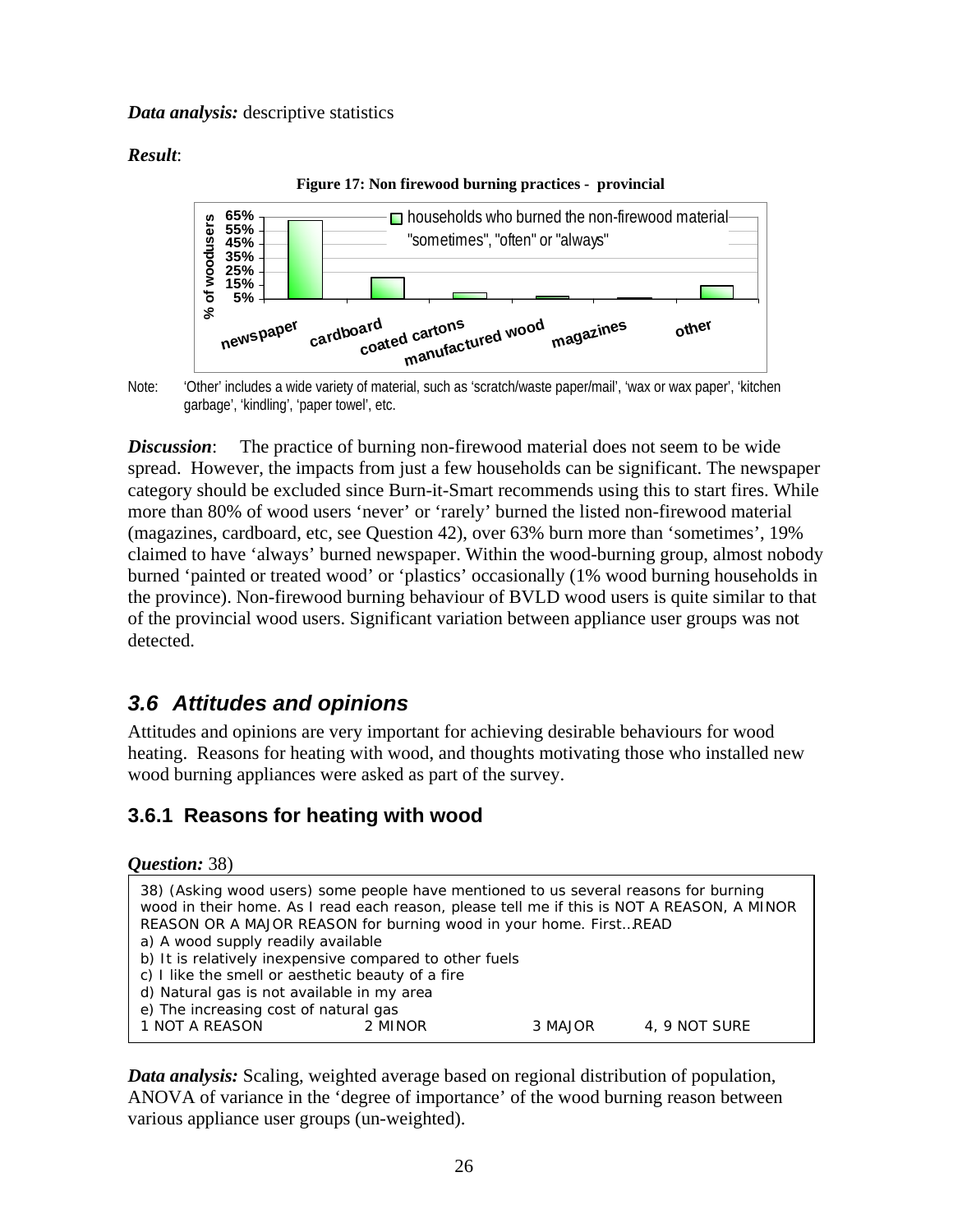#### *Result*:

**Table 11: Degree of importance for heating with wood** 

| <b>Description</b> | Not a reason | A minor reason | A maior reason |
|--------------------|--------------|----------------|----------------|
| Degree of          |              |                |                |
| importance         |              |                |                |

#### **Figure 18: Reasons for heating with wood - Province, Skeena area and BVLD**



*Discussion*: Across the province, the most common reasons people heat with wood also highlights the two main characteristics of wood burning—supply being 'steady' and price being 'rather cheap'. Related to cost, some households also cited the ever-rising price of natural gas.



**Figure 19: Reasons for heating with wood by user group** 

Note: Significant difference is not found in the rating of 'increasing gas price' as wood burning reason by various appliance users in the province (un-weighted).

Motivations for wood burning vary by user group. Exclusive fireplace users enjoy 'smell and aesthetic beauty of fire/wood burning', which wasn't as important to exclusive furnace users. This is to be expected as furnaces are usually in the basement out of sight. For exclusive furnace users, 'alternative source-gas unavailable' seems to have a bigger impact. Although the 'increasing price of gas' had a rather equal effect on all the appliance user groups, exclusive conventional appliance users found it to be a more important factor underlying their wood burning behaviour. These wood burning reasons are not significantly different across the various appliance users of BVLD, which had a small sample size.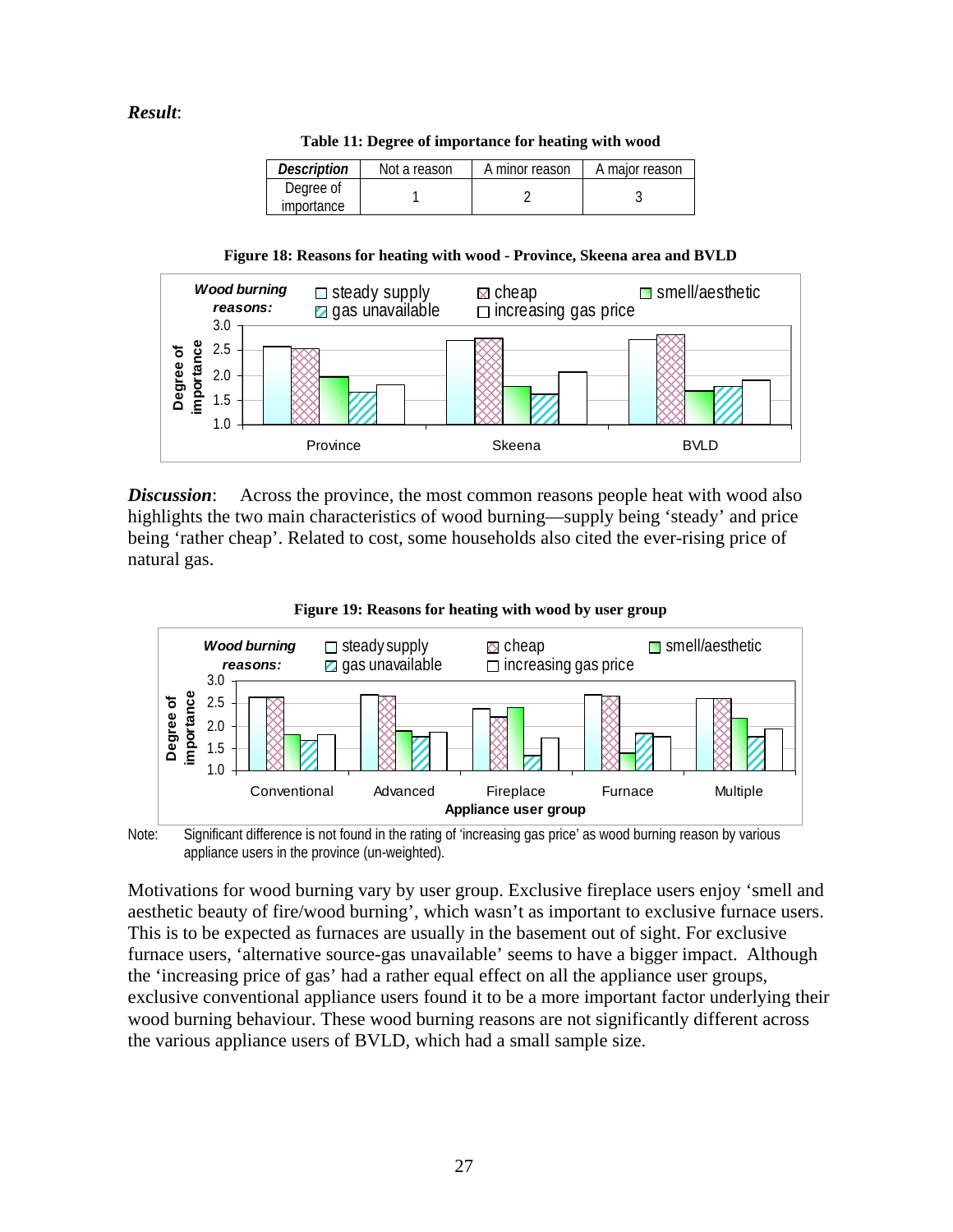### **3.6.2 New wood burning appliance installation reasons (2001-06)**

#### *Question:* 46) and 50)

| 46) (Asking the wood users who installed new wood burning appliances in the past 2 years)<br>what was the single most important reason you installed this new equipment?                                                   |                  |                                            |  |  |  |
|----------------------------------------------------------------------------------------------------------------------------------------------------------------------------------------------------------------------------|------------------|--------------------------------------------|--|--|--|
| 50) (Asking the woodusers who were 'somehow likely' or 'very likely' to install new wood<br>burning appliances in the next 3 years)<br>What would be the single most important reason why you would install new equipment? |                  |                                            |  |  |  |
| 01 AESTHETIC REASONS                                                                                                                                                                                                       |                  | 02 AGE OF EQUIPMENT                        |  |  |  |
| 03 ELECTRICITY SUPPLY UNRELIABLE<br>04 ENVIRONMENTAL/AIR OUALITY CONCERNS<br>06 GAS ISN'T AVAILABLE IN MY AREA                                                                                                             |                  | 05 EQUIPMENT FAILURE                       |  |  |  |
| 07 HIGH FLECTRICAL PRICES<br>09 HOME INSURANCE PURPOSES<br>10 INCONVENIENT TO USE OLD EQUIPMENT                                                                                                                            |                  | 08 HIGH GAS/FUEL PRICES                    |  |  |  |
| 11 OLD EQUIPMENT USES TOO MUCH FUEL                                                                                                                                                                                        |                  |                                            |  |  |  |
| 12 SAFETY REASONS<br>14 COST SAVINGS                                                                                                                                                                                       | 96 MISCELLANEOUS | <b>13 FUEL EFFICIENCY</b><br>98 Don't know |  |  |  |

*Data analysis:* Weighted average based on regional distribution of population, Pearson Chisquare (of inter dependence between the reasons for installation and appliance groups)

#### *Result*:





Note: 1. 'increased fuel efficiency' includes 'the old equipment consuming too much fuel' as well as the 'cost saving' consideration of the households due to the installation of the new burning appliance.

2. 'price of alternatives' mainly refers to electricity and natural gas

 3. 'miscellaneous' includes 'warmer', 'dry heat provided', 'more comfortable/healthier', 'emergency use', 'the house we recently moved in doesn't have any burning appliance', etc.

*Discussion*: The main reasons for installing new wood burning appliances are fuel efficiency, price of alternatives, and old equipment age/failure. Although air quality considerations rank lower it is encouraging that they have a higher ranking for future installations.

Installation of new appliances have is seen differently by respective appliance user groups. Significant difference (from Pearson Chi-square) is observed in the frequency with which different appliance user groups mentioned 'improved air quality' as the reason for installation of the new appliance in the past 2 years, and the frequency 'appliance failure/old age' was mentioned for both the past 2 years and the next 3 years. 'Improved air quality' is cited most by exclusive fireplace users (as a reason for installing new appliance in the past 2 years) and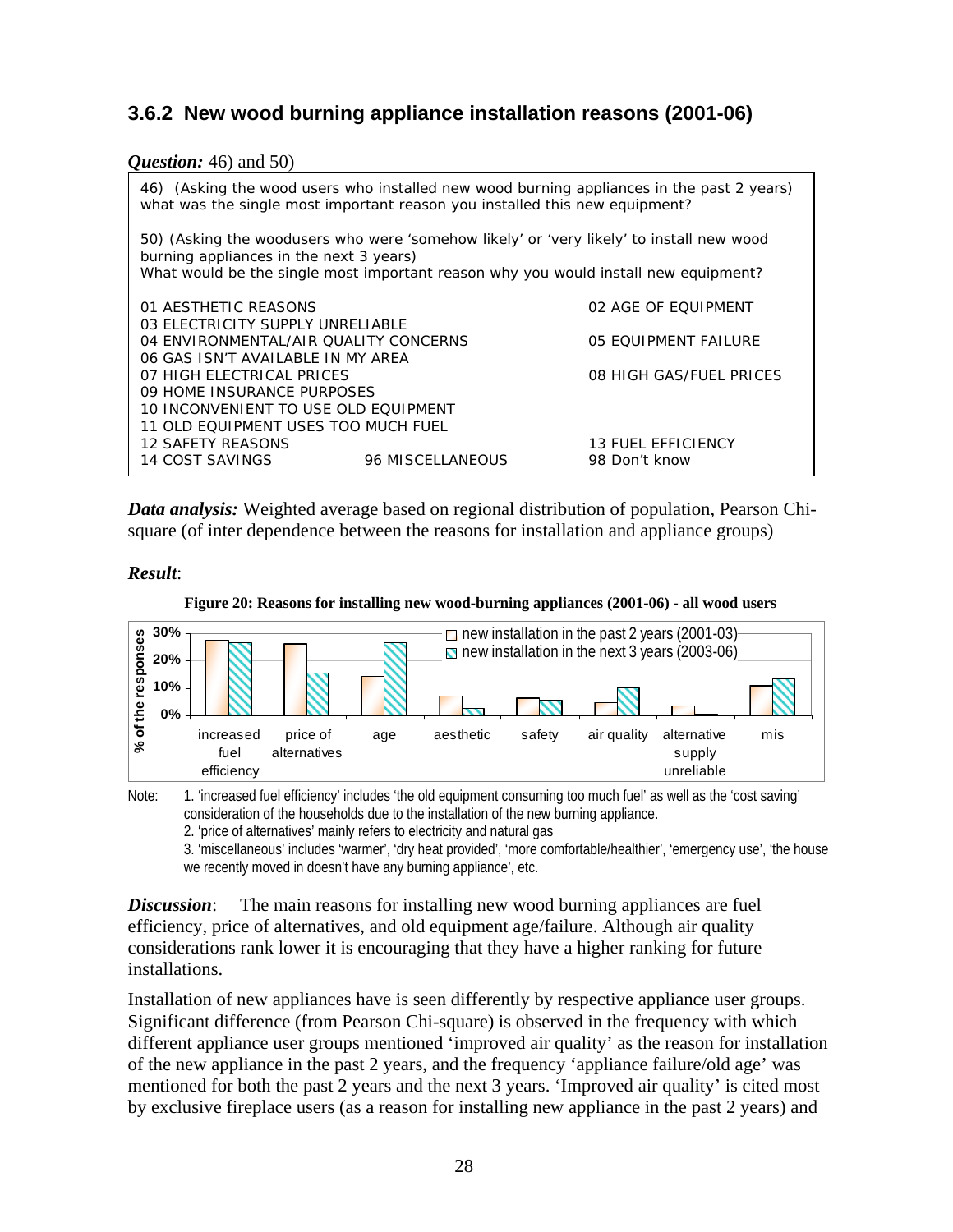least by exclusive furnace users. 'Old equipment failure/age/inconvenient to use' is the most common reason for exclusive furnace users and exclusive conventional appliance users.



**Figure 21: New wood-burning appliances installation reasons (2001-06) – province-wide exclusive conventional appliance users** 

**Discussion:** When we look just at the conventional appliance user group, 'increased fuel efficiency' of the new appliance, and 'price of alternative fuel sources too high' (compared with wood) were most frequently cited as the reasons for installing a new appliance in the past two years by 32 users (5.3% of the user group). By contrast, 30% of future installations are anticipated to result from 'old equipment age/failure/inconvenient to use' according to 156 users (26% of the user group). There appears to be a divergence in perception between those who have changed and those who plan to the future. 'Price of alternatives' for instance, was less a concern in the past (2001-03). Since 2003, the price of natural gas and oil has undergone dramatic increases, and is projected to keep rising. On the other hand it appears that people have become more aware of 'air quality' issues. Advertising for change out programs should focus on the benefits of 'new' appliances—compared to old technology specifically, 1) reduced fuel consumption resulting in either less effort to gather wood or potential cost savings (for those who purchase wood), and 2) related air quality benefits with health messaging.

Another important consideration is focusing education on different appliance user groups. Exclusive fireplace users enjoy the 'smell/aesthetic beauty of fire/wood burning.' However, those that changed indicated wood smoke and health concerns were motivations. It is encouraging that exclusive fireplace users indicate that they will choose gas/electricity inserts in the future. For wood furnaces, 16% will retire at the end of their anticipated three year remaining service life; yet 6% of the exclusive furnace users would also opt for a new wood furnace as their main heating appliance. For most of these, an important reason for them to keep wood-fired furnaces is the lack of connection with alternative fuel sources, i.e. natural gas. The exclusive wood furnace group didn't have much concern about air quality, which suggests the education messaging for this group should focus on this along with health effects.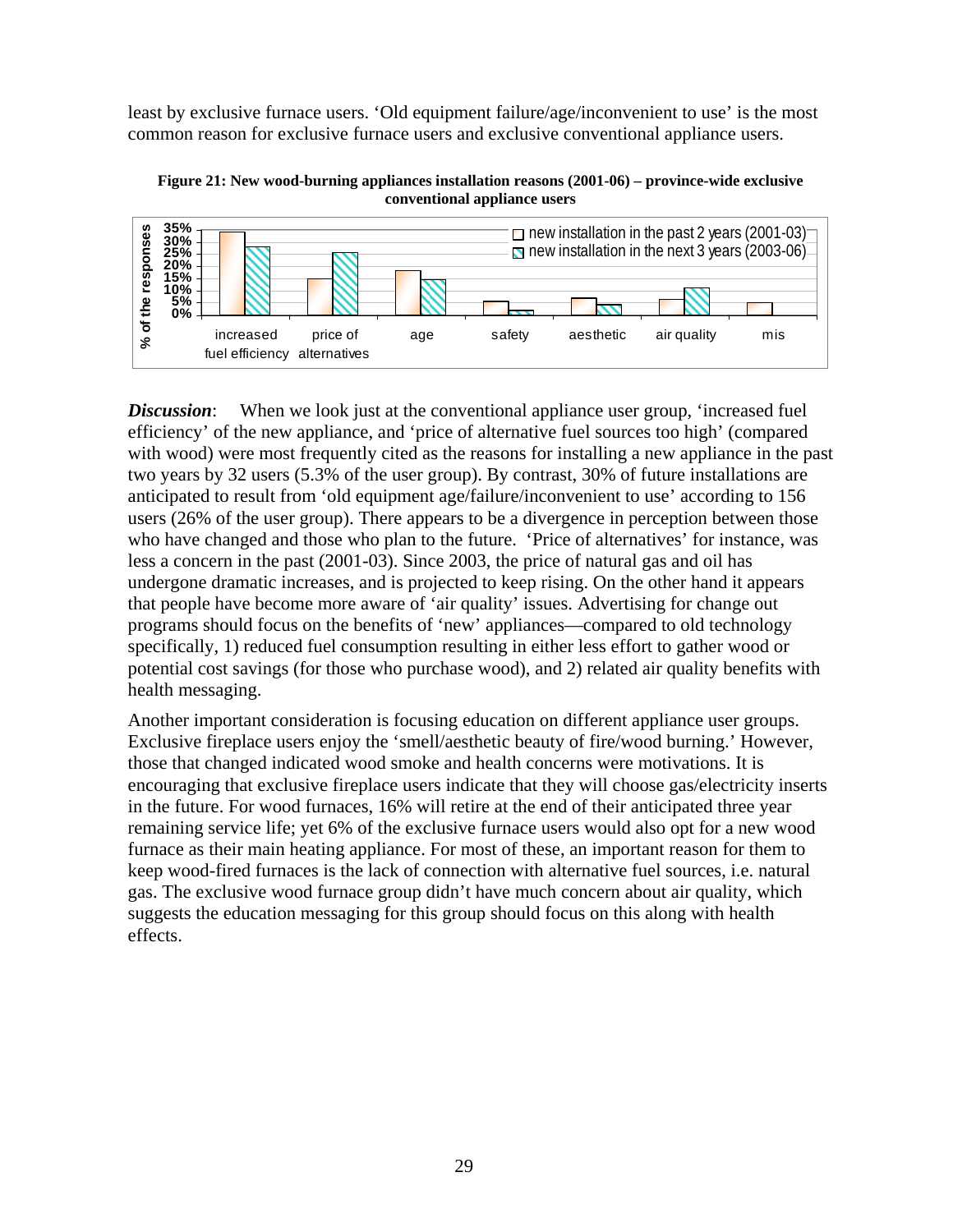### *3.7 Stove and operation awareness*

*<i>Question:* 54) and 55)

| (Asking wood users)<br>1 YES, AWARE | 54) Were you aware that new stoves sold in British Columbia have low emissions rates?<br>2 NO, NOT AWARE | 9 Don't Know |
|-------------------------------------|----------------------------------------------------------------------------------------------------------|--------------|
| causing visible smoke?              | 55) Were you aware that it is possible to burn wood in a wood stove or fireplace without                 |              |
| 1 YES, AWARE                        | 2 NO, NOT AWARE                                                                                          | 9 Don't Know |

*Data analysis:* Weighted average based on regional distribution of population

#### *Result*:



*Discussion*: More than 70% of provincial wood users knew that new stoves sold in B.C. have lower emission rates. Fewer people were aware that it is possible to burn wood without visible smoke. The Skeena and BVLD wood user groups seem to be more aware of this fact compared to the provincial wood users.





Among the various appliance user groups, the fireplace and conventional appliance user groups appear to be relatively unaware of the low emission stove and visible smoke issues. Households who use wood-fired furnaces (exclusive furnace and multiple appliances users) were on average were more aware of these issues than the fireplace and conventional wood appliance groups. The advanced appliance users were most aware.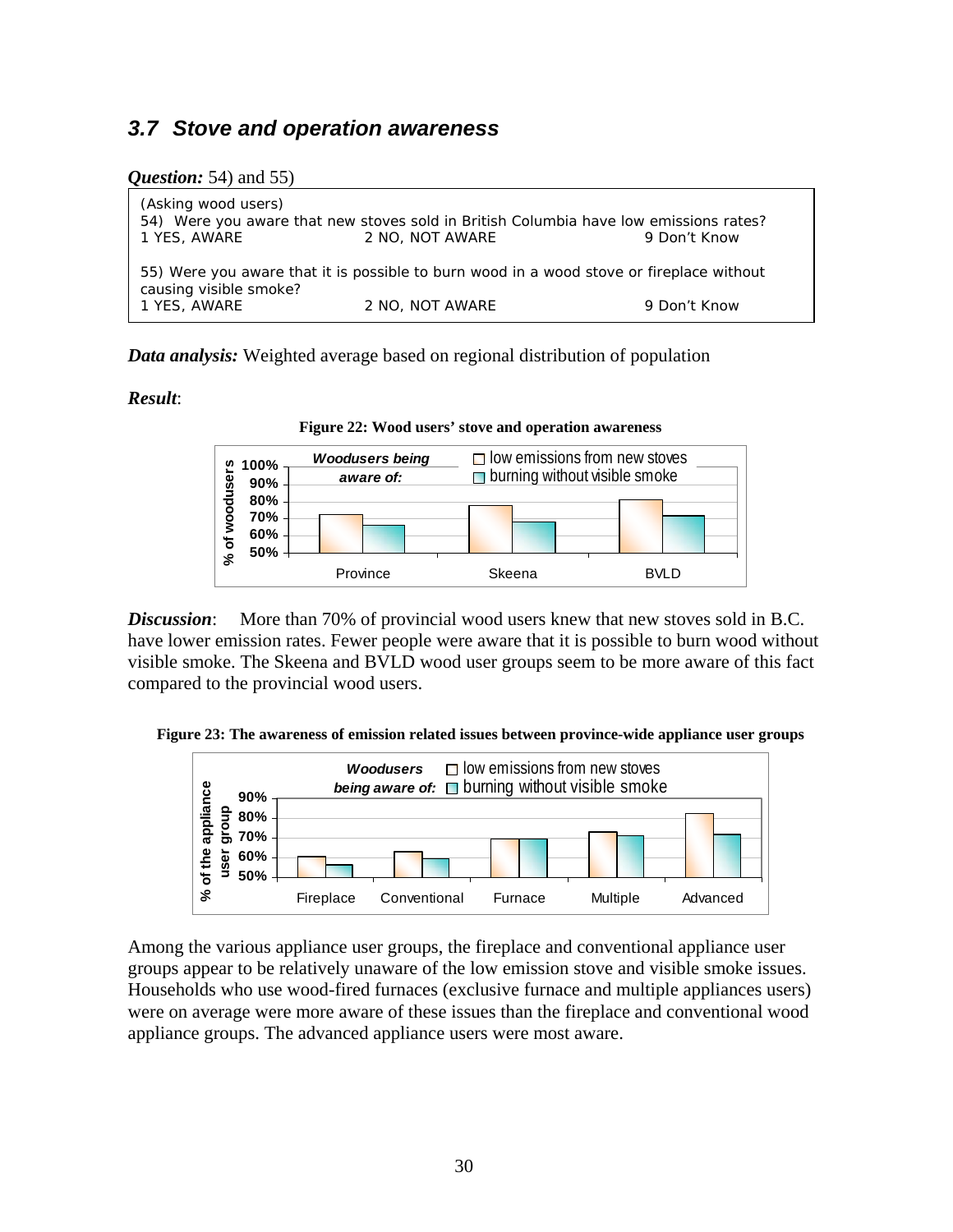

**Figure 24: The awareness of emission related issues - male and female respondents** 

Between genders, male respondents were seen as more aware of these burning related issues than females. This indicates that within a family it is usually male members who handle household wood heating. Therefore, woodstove changeout and education programs should focus on male family members.

# *3.8 Air quality and pollution sources*

### **3.8.1 Chimney smoke and air quality**

| <i>Question:</i> 64) and 70) |  |  |
|------------------------------|--|--|
|                              |  |  |

| (Asking everyone)<br>64) To what extent is chimney smoke in your local area a concern to you and your family?<br>1 Strong concern<br>3 Not much of a concern                                                   | 2 Somewhat of a concern<br>4 Not at all a concern | 9 DON'T KNOW |
|----------------------------------------------------------------------------------------------------------------------------------------------------------------------------------------------------------------|---------------------------------------------------|--------------|
| 70) Which of the following statements best describes how you feel about the air quality in<br>the area where you live? The air quality in the area where I live is: READ AND ROTATE, ONE<br><b>ANSWER ONLY</b> |                                                   |              |
| 1 Almost always good                                                                                                                                                                                           | 2 Good most of the time, poor on occasion         |              |
| 3 Good about half of the time, poor the other half                                                                                                                                                             |                                                   |              |
| 4 Poor most of the time, good on occasion                                                                                                                                                                      | 5 Almost always poor                              | 9 DON'T KNOW |

*Data analysis:* Scaling, weighted average based on regional distribution of population and make-up of woodusers and non-users, Pearson's correlation (between the perceived air quality and the degree of chimney concern, Appendix A: Table 15)

#### *Result*:

**Table 12: Degree of concern scaling 'chimney smoke concern' and '% time when air quality is poor'** 

|                      |               |             | Chimnev smoke concern |                             | % time air quality is 'poor' |                                                  |                                                           |                                                  |                          |
|----------------------|---------------|-------------|-----------------------|-----------------------------|------------------------------|--------------------------------------------------|-----------------------------------------------------------|--------------------------------------------------|--------------------------|
| <b>Description</b>   | Not<br>at all | Not<br>much | Somewhat<br>a concern | A very<br>strong<br>concern | Almost<br>always<br>good     | Good most<br>of the time.<br>poor on<br>occasion | Good about<br>half of the<br>time, poor the<br>other half | Poor most<br>of the time,<br>good on<br>occasion | Almost<br>always<br>poor |
| Degree of<br>concern |               |             |                       |                             | 10                           | 30                                               | 50                                                        | 70                                               | 90                       |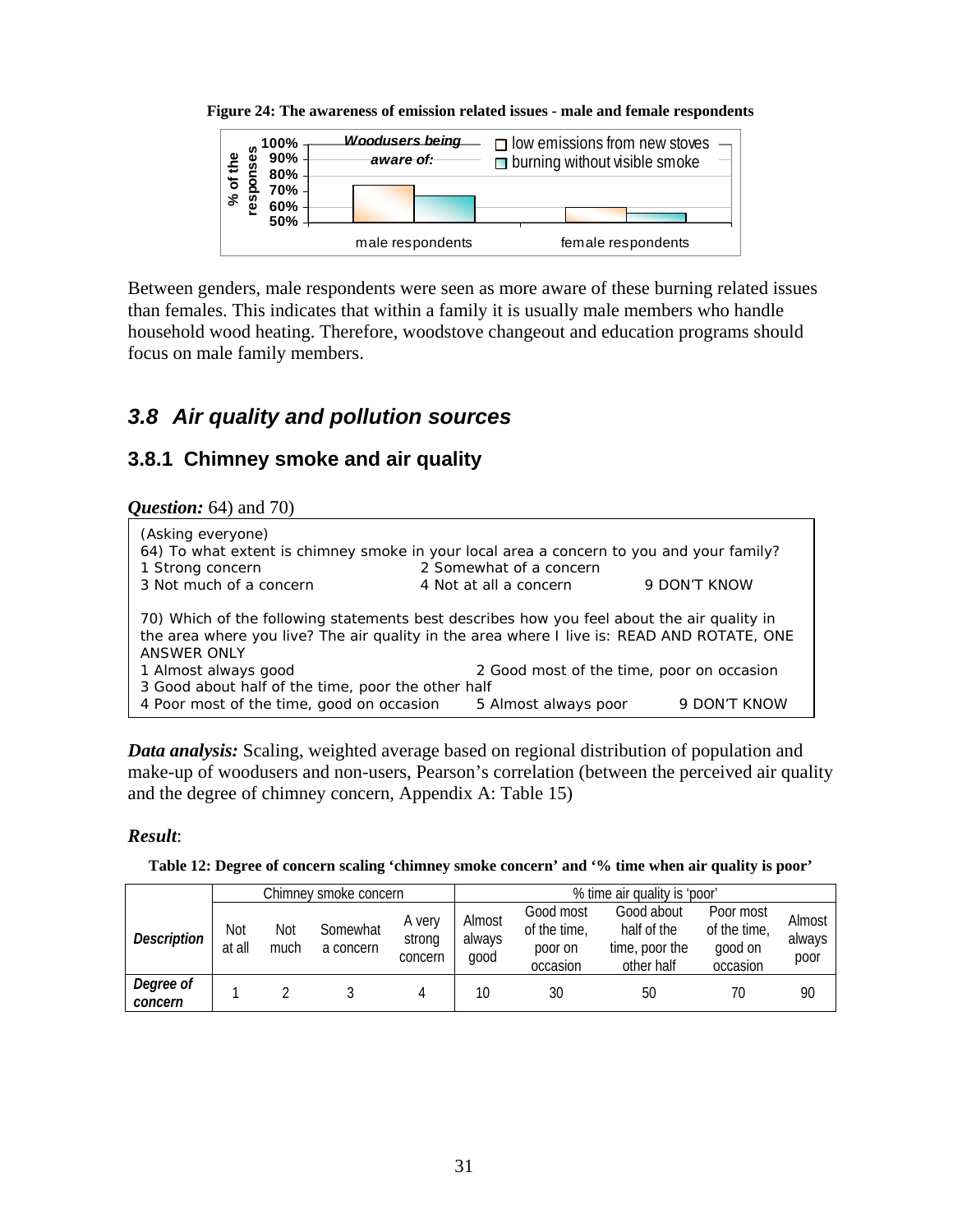

*Discussion*: About 24.3% of provincial households (generalized from the sample covering 47.3% total provincial population) had a 'somewhat' or 'strong concern' for chimney smoke. Yet throughout the whole population, chimney smoke in general was regarded as 'not much' concern. As far as the local air quality was concerned, 4% of the province considered it being 'always poor' or 'poor most of the time'. In quantifying perceived air quality, 'poor' local air quality was experienced about one out of five days; yet as expected the percentage of time air quality is poor dependent on locality. For instance, 'poor' air quality occurred every four and a half days in the BVLD where chimney smoke was regarded a bigger concern.





In exploring perceptions of appliance user groups, focus is placed on the BVLD where poor air quality was reported to occur more often and chimney smoke posed a bigger concern than the provincial average. Fireplace users indicated a higher concern for chimney smoke and perceived air quality as poor more often. This makes sense since burning wood in a fireplace (without an insert) will tend to release more chimney smoke and result in more smoke inside the home. Advanced appliance users like the fireplace users also had a big concern for chimney smoke and local air quality. However, their reason might be quite different—these users tend to be more aware of the smoke, a possible reason for installing a advanced appliance in the first place. The other observation to be made from comparing groups is that the perceived air quality and concern for chimney smoke are strongly related—those who had a bigger concern for chimney smoke also indicated experiencing poor air quality more often. Pearson correlation shows significant at 99% confidence level (Appendix A: Table 15). Nevertheless, the possible causality can't be confirmed—it is unclear if chimney smoke is directly ascribed to perceived poor air quality, or those more sensitive to deteriorated air quality hence are more susceptible to chimney smoke as well.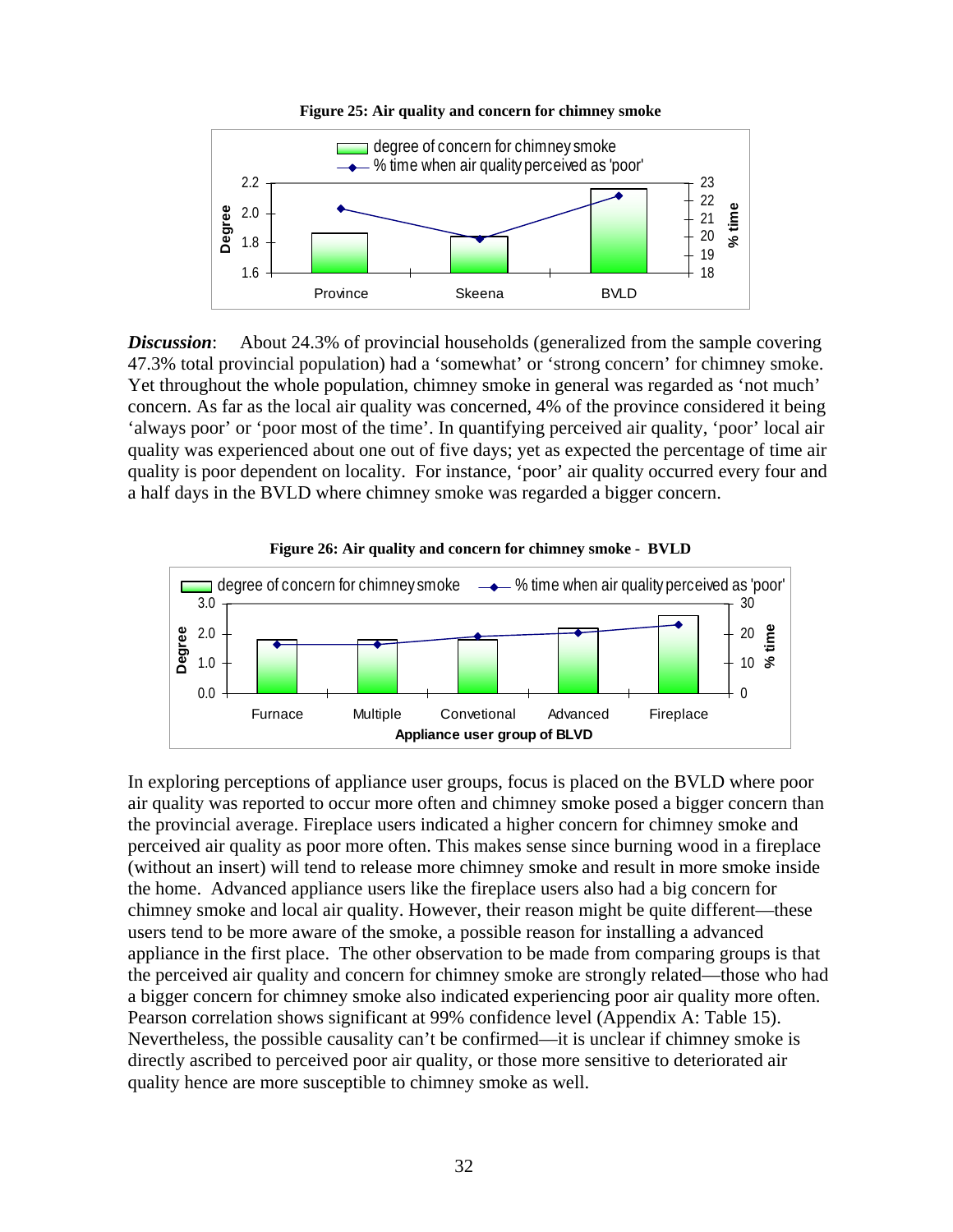#### **Figure 27: Air quality and concern for chimney smoke - female versus male respondents and woodusers versus non users of the province**



*Discussion*: Females showed less tolerance for poor air quality and chimney smoke compared to males; one possible explanation is the traditional role of female—they usually take care of the family members and thus become more aware of health risks. Like female respondents, non wood users appeared to be more sensitive to poor air quality and chimney smoke. Similar to the advanced appliance user group, their sensitivity might have caused them to forsake wood burning in the past. Regardless, of one's gender and wood-user or nonuser some people were more sensitive to 'chimney smoke' than the 'poor' air quality. This recognition suggests that '(the harmful effect of) 'chimney smoke', rather than 'air quality concern' alone, could be a more persuasive message in the information campaign to encourage the swap of conventional burning appliances.

### **3.8.2 Chimney smoke concern**

#### *Question:* 65)

65) *(Asking everyone who found chimney smoke 'somewhat a concern' or 'a strong concern')*  Why is chimney smoke a concern to you? DO NOT READ, CHECK AS MANY AS APPLY. PROBE 1 HEALTH-RELATED CONCERNS 2 AESTHETIC (APPEARANCE) 3 AESTHETIC (SMELL) 4 ENVIRONMENTAL CONCERNS (POLLUTION, AIR QUALITY, ETC.) 96 MISCELLANEOUS 98 DON'T KNOW

*Data analysis:* Weighted average based on regional distribution of population and make-up of wood users and non-users

#### *Result*:



#### **Figure 28: Reasons for chimney smoke concern – gender and wooduser groups**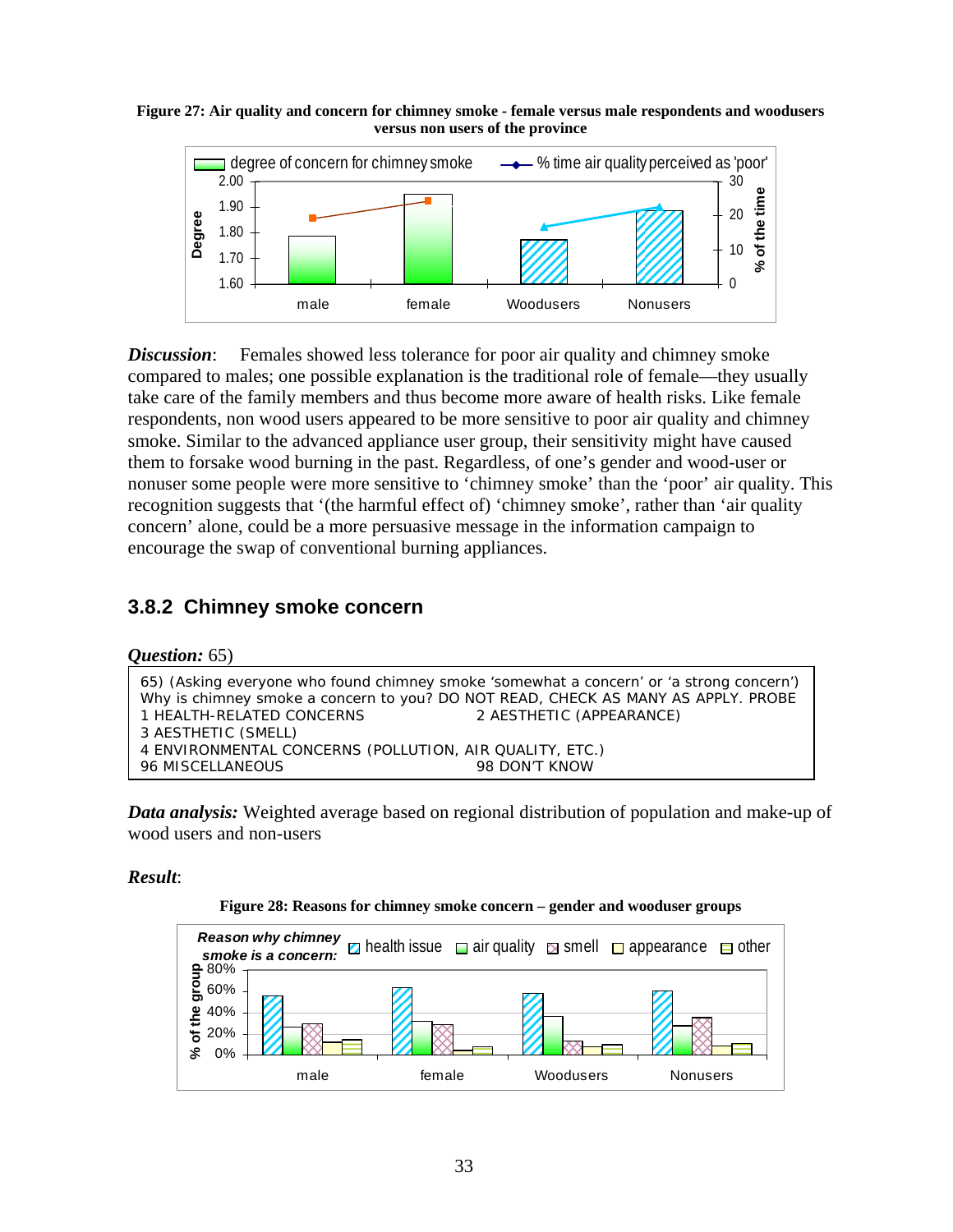*Discussion*: For chimney smoke, 'health concerns' stood out as the number one reason, cited by 59% of respondents. After 'health concerns' are 'air quality' and 'smell'. Females once again rated health and air quality concerns higher than males who on the other hand found 'smell' and 'appearance' of chimney smoke more annoying. 'Smell' was most irritating to the non wood user group, while its effects seemed insignificant to the wood users. An information message centered on the 'smell of chimney smoke' could thus be less appealing to the targeted wood user group.

### **3.8.3 Air pollution sources**

#### *Question:* 67)

| 67) (Asking everyone)       |                                                                |        |                                                                                                |
|-----------------------------|----------------------------------------------------------------|--------|------------------------------------------------------------------------------------------------|
|                             |                                                                |        | How would you rank the following sources $-$ Low, Medium or High $-$ for their contribution to |
| air pollution in your area? |                                                                |        |                                                                                                |
| a) Industry                 |                                                                |        |                                                                                                |
|                             | b) Transportation (includes vehicles, trains, aircraft, ships) |        |                                                                                                |
|                             | c) Households (includes woodstoves & backyard burning)         |        |                                                                                                |
|                             | d) Forestry, Land Clear, Agricultural Burning                  |        |                                                                                                |
| 1 LOW                       | 2 MEDIUM                                                       | 3 HIGH | 9 DON'T KNOW                                                                                   |
|                             |                                                                |        |                                                                                                |

*Data analysis*: scaling, weighted average based on regional distribution of population and make-up of wood users and non-users

#### *Result*:

**Table 13: Degree of contribution scale** 

| <b>Description</b> | ОW | Medium |  |
|--------------------|----|--------|--|
| caled value        |    |        |  |



**Figure 29: Air pollution sources and their effects** 

*Discussion*: Among the pollution source categories, 'transportation' was considered the number-one source of local air pollution, as about one in four people thought it a 'high' contribution to air pollution. 'Industry' and 'forestry, land clearing & agriculture burning' followed; the perceived impact of these categories depends on location. In the BVLD 'industry' was regarded as most responsible for poor air quality, while 'transportation' was not indicated to be a problem. In many places throughout the province, 'households' were regarded as a rather trivial source of air pollution, except in Golden and Cranbrook where 'household' was the second highest group. Households also rated high in the BVLD.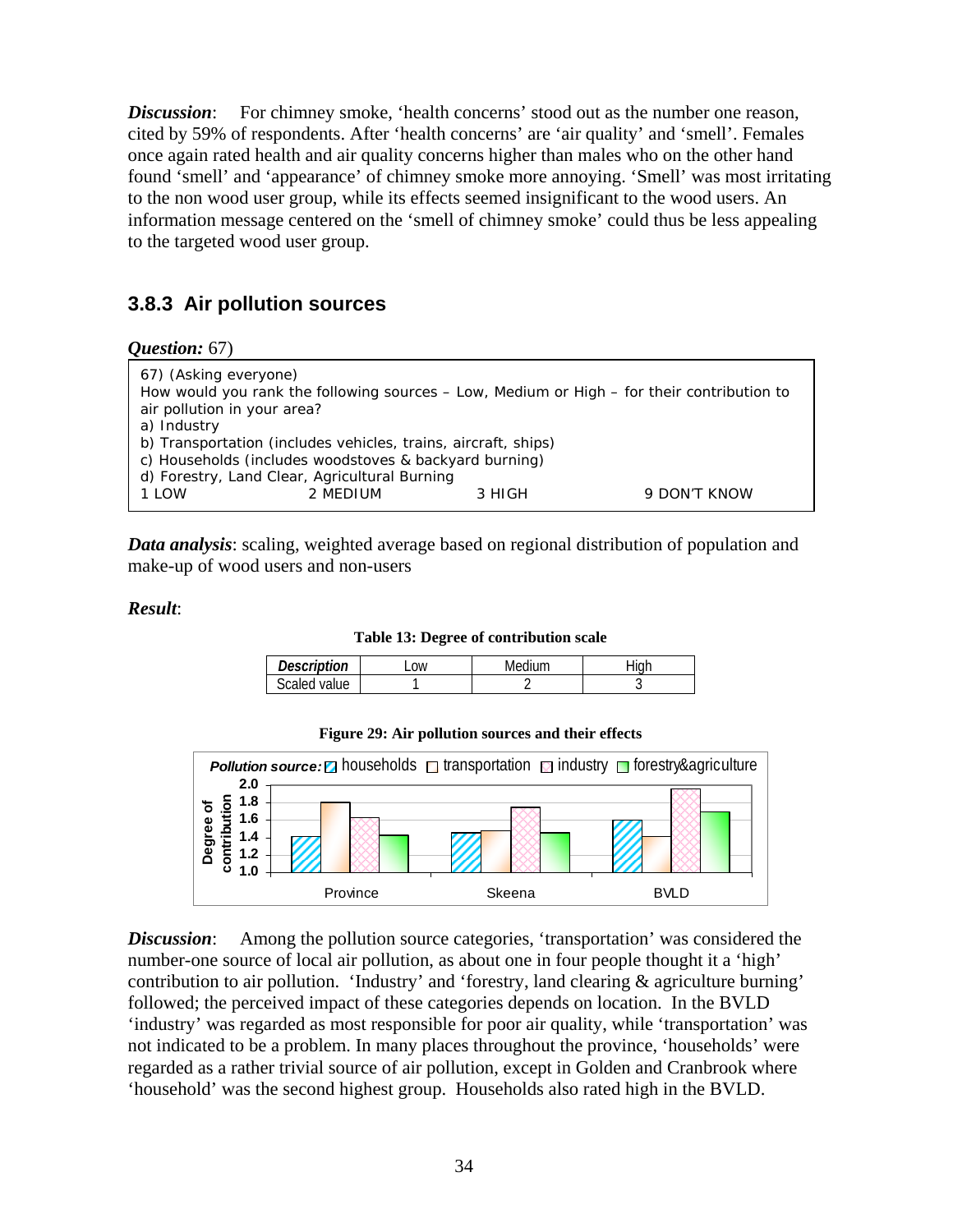### *3.9 Emission reduction actions*

### **3.9.1 Groups to involve**

#### *Question:* 68)

| 68) (Asking everyone)                         |        |                                                                        |        |                                                                                             |  |
|-----------------------------------------------|--------|------------------------------------------------------------------------|--------|---------------------------------------------------------------------------------------------|--|
|                                               |        |                                                                        |        | I am now going to read a list of six different groups that could be involved in determining |  |
|                                               |        |                                                                        |        | ways of improving air quality in your area. As I read each one, please tell me if you think |  |
|                                               |        |                                                                        |        | that group should have a lot of involvement, some involvement, little involvement or no     |  |
|                                               |        | involvement in determining ways of improving air quality in your area. |        |                                                                                             |  |
|                                               |        | a) Senior Government (Provincial and Federal)                          |        |                                                                                             |  |
|                                               |        | b) Local Government (Municipal or Regional)                            |        |                                                                                             |  |
| c) Regional Health Authorities<br>d) Industry |        |                                                                        |        |                                                                                             |  |
| f) The Public<br>e) Environment Groups        |        |                                                                        |        |                                                                                             |  |
| 1 A LOT                                       | 2 SOME |                                                                        | 4 NONE | 9 DON'T KNOW                                                                                |  |

*Data analysis:* Weighted average based on regional distribution of population and make-up of wood users and non-users, Pearson correlation between 'perceived air quality', 'degree of concern for chimney smoke', 'household contribution to air pollution', and 'public involvement in improving air quality'.

#### *Result*:

**Table 14: Degree of involvement scale** 

| <b>Description</b>    | one<br>NΙ | ittle | I٥ |
|-----------------------|-----------|-------|----|
| Degree of involvement |           |       |    |

#### **Figure 30: Groups to involve for improving air quality**



**Discussion:** Respondents indicated that all the groups listed above should have 'some' or more involvement in pollution reduction. Despite the fact that 'households' do not perceive they are much of an air pollution source, the general public is regarded as an essential player in emission reductions, as more than half of the respondents thought the public should have 'a lot' of involvement. 'Local government' and 'regional health authorities' were also important players, while 'senior government' and 'environmental groups' were thought to be somewhat less so. These observations imply that air pollution is perceived as more of a local concern for community action. At the same time, it is closely related to human health; and the hope for reduced emission and health risks relies on oneself and the parties which the public think they have some influence on, i.e. more on local government and the regional authorities than industry.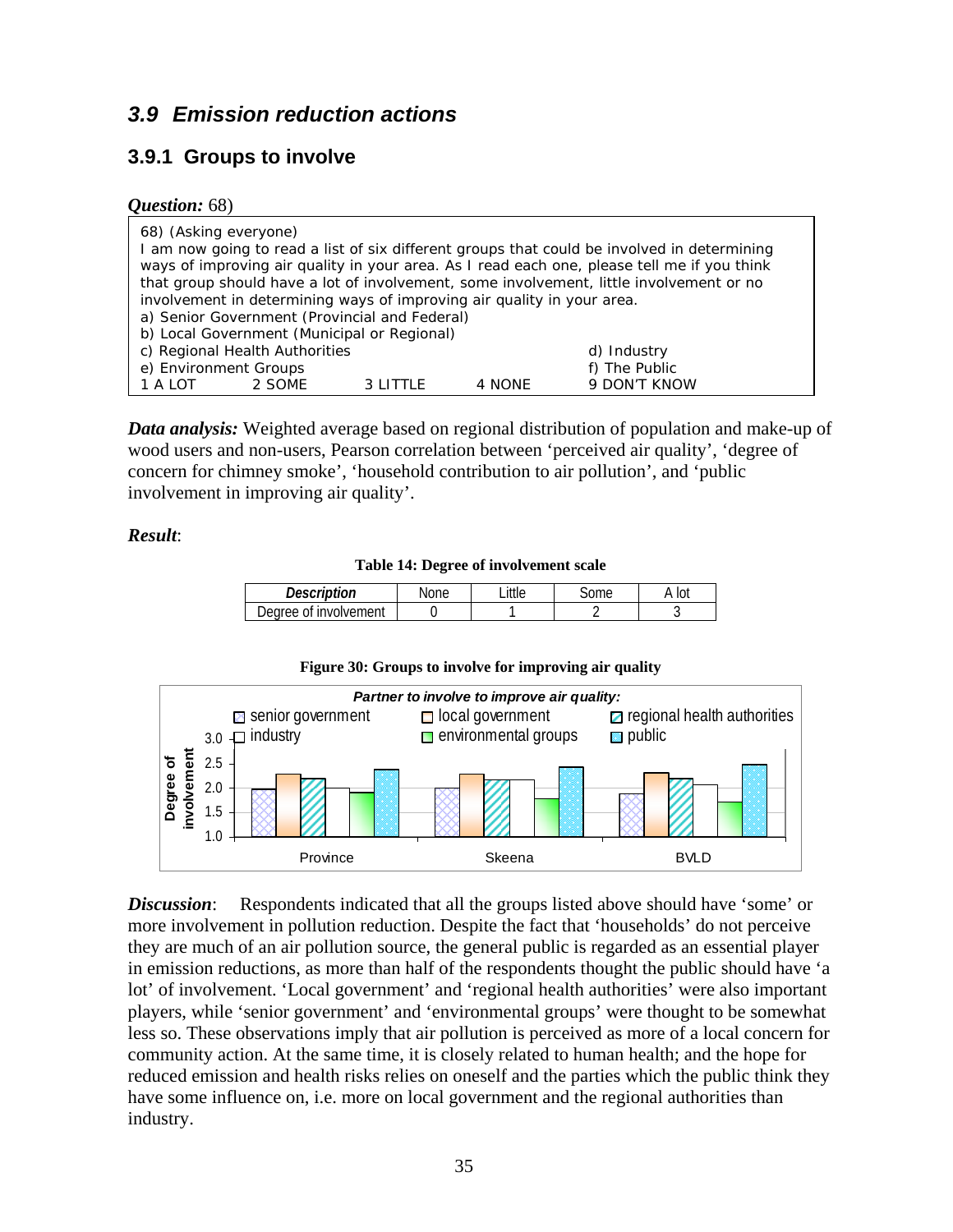A statistical test (Pearson Correlation) suggests an association between 'perceived air quality', 'degree of concern for chimney smoke', 'household contribution to air pollution', and 'public involvement in improving air quality'. Those who care more about (or are more sensitive to) air quality or chimney smoke, also tend to think that households have a larger responsibility for air pollution, and thus need to be more closely involved in reducing emissions.

### **3.9.2 Support for potential actions**

| <b>Question:</b> 66) and 69) |  |  |
|------------------------------|--|--|
|                              |  |  |

| <i>(Asking everyone)</i><br>66) There are a number of actions that can be taken to reduce the amount of smoke from<br>wood burning equipment. Please tell me if you would generally approve or disapprove of<br>each of the following. First: READ<br>a) Establishing a bylaw to reduce the amount of smoke |              |                                                                                               |  |  |  |  |
|-------------------------------------------------------------------------------------------------------------------------------------------------------------------------------------------------------------------------------------------------------------------------------------------------------------|--------------|-----------------------------------------------------------------------------------------------|--|--|--|--|
| 1 APPROVE                                                                                                                                                                                                                                                                                                   | 2 DISAPPROVE | 9 NOT SURE                                                                                    |  |  |  |  |
| 1 APPROVE                                                                                                                                                                                                                                                                                                   | 2 DISAPPROVE | b) Providing a cash back incentive for removing old woodstoves and wood inserts<br>9 NOT SURE |  |  |  |  |
| 69) Suppose there is poor air quality in the area where you live. In general would you<br>approve or disapprove of temporarily suspending non-essential woodstove and fireplace<br>burning until the air quality improves?<br>1 Yes<br>2 No<br>9 Don't know                                                 |              |                                                                                               |  |  |  |  |

*Data analysis:* weighted average based on regional distribution of population and make-up of woodusers and non-users

#### *Result*:



**Figure 31: Support for potential emission reduction actions** 

*Discussion*: Among the three proposed policy instruments to cut air pollution, 'cash incentive' and 'conditional burning suspension' were most welcomed. There were mixed feelings about 'establishing a bylaw to reduce smoke', as half of the respondents approved the proposition and the rest opposed it. Compared with the provincial average, fewer people supported a 'wood burning bylaw' and 'burning suspension' in the BVLD.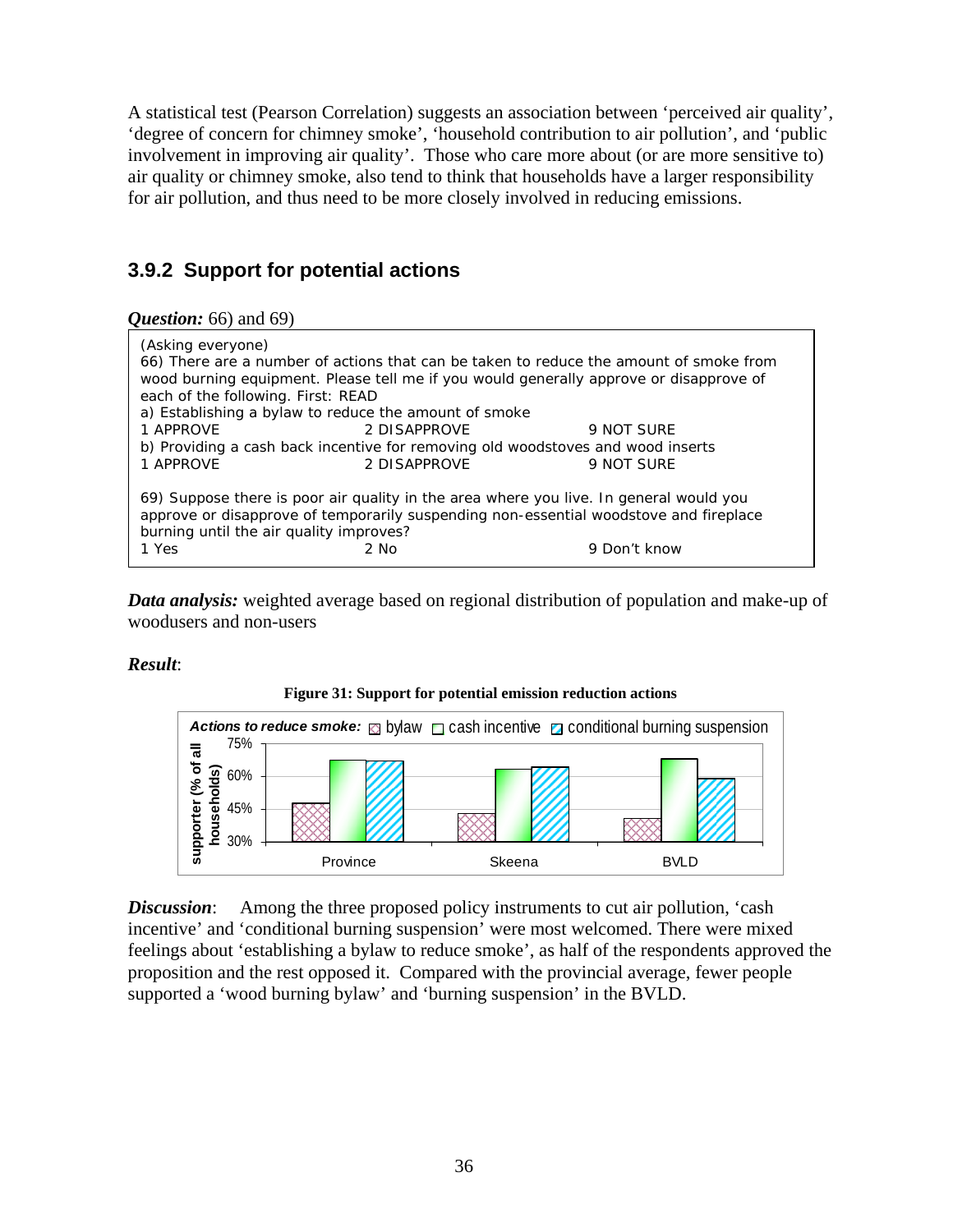**Figure 32: Support for potential emission reduction actions - wood users versus non-users** 



The divergent preference on certain policy instruments is best manifested in the comparison between woodusers and non users. 'Wood burning bylaw' was backed by only 30% of woodusers. In contrast, about half of non woodusers support bylaws. For the woodusers, the 'cash incentive' to remove conventional appliances seems most attractive, being supported by 77%. As would be expected, the non woodusers found the 'cash incentive' program less appealing but still indicated support of over 60%. The observed distinction in policy preference is a manifestation of the nature that people respond to policy instrument—1) rewards (cash incentives) are generally more favourable than punishment (burning suspension, a means of limitation); and 2) objection rises as the degree of controlling the policy instrument increases and the flexibility decreases (i.e. bylaw or law)<sup>8</sup>. The non wood users, whose interest is less affected by the proposed policy options, tend to go with the less strict policy alternative—'conditional burning suspension'.

# **4 Summary and Conclusions**

The most significant conclusions have been extracted here to provide a concise summary for woodstove changeouts and public education. Although other information was in the survey and is analysed in this report it is not presented here. To enable the reader to refer back to the more detailed discussion, section numbers are included in parenthesis.

- 1. It is logical to focus efforts on conventional woodstoves (and fireplace inserts) as they account for 58% of the total provincial  $PM<sub>2.5</sub>$  from residential wood use (including fireplaces and furnaces). (Section 3.1) This is in contrast to the larger proportion of advanced stoves (34%) that contribute only 14% of  $PM_{2.5}$ . Therefore, exchanging conventional woodstoves in favour of advanced units would result in a 44% reduction of  $PM_{2.5}$  from the provincial residential fuel wood heating sector. (3.1)
- 2. On average wood burning accounts for between 7% and 14% of household heating requirements by region. (3.2.1)
- 3. The distribution of households that choose to heat exclusively with wood is relatively uniform (between 4 and 9%). The Cariboo and Skeena regions of the province have the highest proportion of households that heat exclusively with wood (8 to 9%). This suggests that changeout programs should concentrate on these two areas.  $(3.2.2.1)$
- 4. For B.C. households that use two types of energy for heating, 60% of those that heat primarily with electricity or oil, will supplement with wood heat. Unlike other parts of the province, the Skeena region primary electricity and oil users tend to supplement with pellet a relatively high percent of the time (22 and 32% respectively). Thus, a changeout program in this part of the province should promote pellet appliances.  $(3.2.2.2)$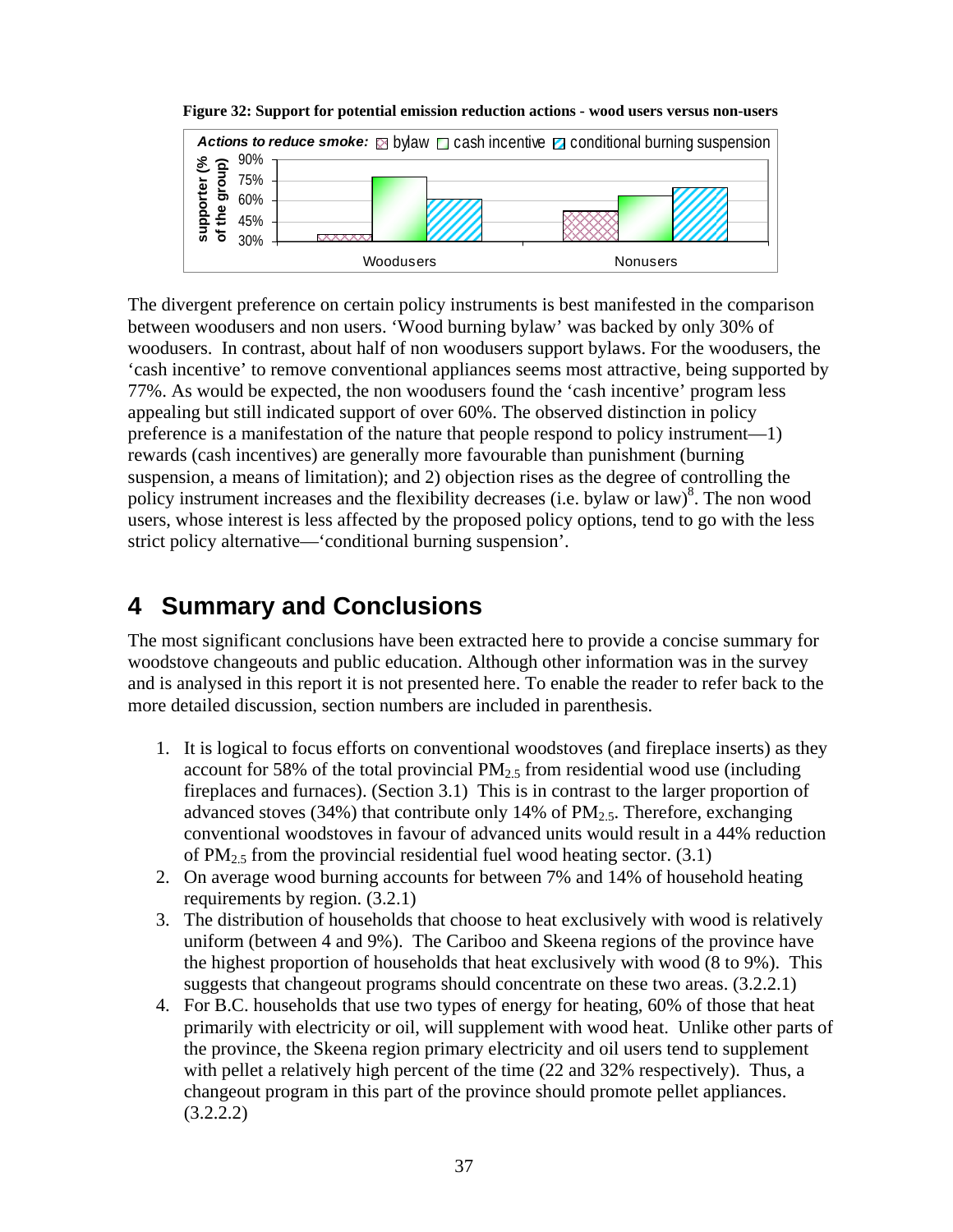- 5. Single detached houses and mobile homes tend to heat use wood much more often compared to other types of construction (semi detached homes or row/townhouses). (3.2.3)
- 6. Trends from 2003 to 2006:
	- Reliance on wood heating can be anticipated to increase from existing levels by between 4 and 11% of total household heating requirements. The largest increase is anticipated in the Cariboo and Skeena regions, especially within urban neighbourhoods. In reality, the shift could have been much greater than forecast by the survey due to the increased price of natural gas and the abundance of mountain pine beetle wood. (3.3.1)
	- 1.5% of provincial households intend to switch their main energy source to wood with electricity being displaced the most. While the percentage switch is relatively low it amounts to 10,940 households (excluding the Kelowna and the CLFV). Another factor to consider is that a number of these changes will likely involve conventional woodstoves. This suggests that there may be a need to simply concentrate on collection and destruction of conventional woodstoves (i.e. offer an incentive for members of the public that turn in a conventional stove). (3.3.2)
	- For conventional woodstove users only 3.4 % or 510 exclusive users, and 7.6% or 1167 multiple energy users are intending to switch away from wood altogether. This amounts to a total of 1677 households. While this does not seem like much it is more than the number of changeouts achieved from 15 programs offered throughout B.C. in the past 10 years. Therefore, enhancements are required for the exchange programs that have been offered to date. (3.3.2)
	- Survey findings indicate that out of the 59,733 exclusive conventional appliance users 27% or 15,532 are either 'very likely' or 'likely' to be changed. Most of these would occur in the absence of changeout programs. Of the 3910 exclusive conventional woodstoves in the Skeena region, 30%, or 1173 are very likely or likely to be changed. In the BVLD it is estimated that of the 2204 exclusive conventional appliances, the number of very likely or likely changes amounts to 816. These figures provide perspective for gauging the anticipated effectiveness of changeout programs. (3.3.3.1)
	- About 5.7% of wood-burning households province-wide intended to install conventional stoves/fireplace inserts, and 4.3% in the BVLD. This is significant as it means that up to 11,465 provincial and 225 BVLD households could have installed a conventional unit in 2003-06. Another point to keep in mind is that the conventional units that are changed out are likely resold (if a changeout program is not in place). So, in reality the number of conventional appliance installations could be much higher. Thus, there is a need for addressing the resale of conventional appliances. (3.3.3.1)
	- The impact of cash incentives was only considered in the questionnaire for cases where respondents indicated they were 'very unlikely' or 'somewhat unlikely' to replace their equipment. Up to 31% or 13,502 conventional appliance users indicated they would consider replacement if a cash incentive were offered. When one considers the effect of changeout programs offered to date this figure is difficult to accept. In practice, the size of the incentive will no doubt have an effect. (3.3.3.3)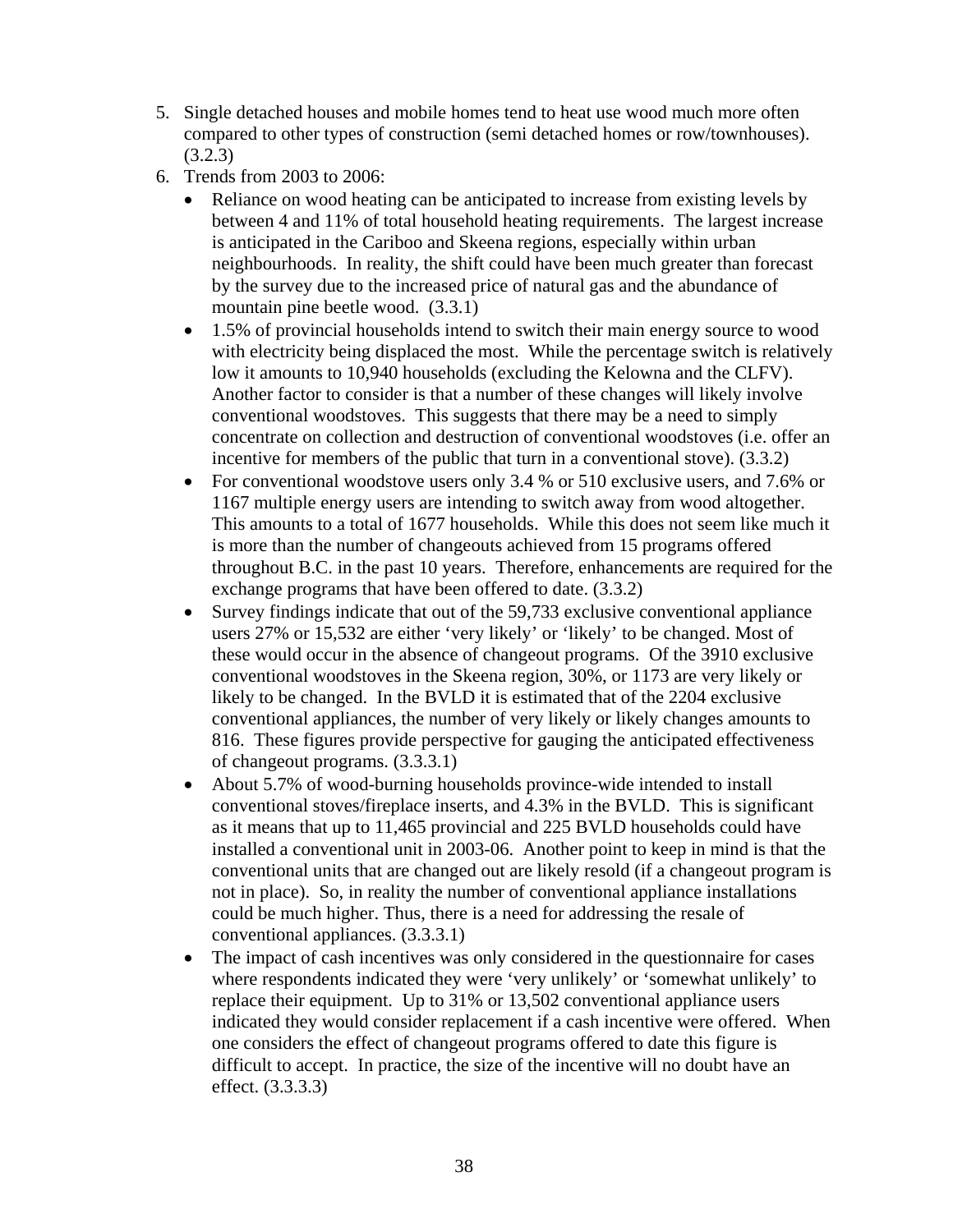- 7. Provincially 89% of wood burning households split and season their firewood. BVLD residents on average split firewood less often (52%) and even less season it (44%). Thus there is an opportunity for education particularly in the BVLD. (3.5.1)
- 8. The survey indicates that burning of non firewood material is not all that wide spread. Newspaper is burned fairly often and is a Burn-it-Smart recommended way to start a fire. Almost no-one indicated that they burn 'painted or treated wood' or 'plastics.'  $(3.5.3)$
- 9. Key reasons people choose to heat with wood are 'a wood supply readily available' and 'it is relatively inexpensive compared to other fuels.' This finding is not surprising. However, of interest is that other reasons for burning wood (smell/aesthetic, gas unavailable and increasing gas price) scored on average quite a bit lower. These findings indicate that for changeout programs it will be important to promote the fact that advanced wood burning appliances use less fuel than conventional units. (3.6.1) The importance of cost is reinforced further with reasons that people have either installed or are considering installing new wood burning appliances. The primary reasons were 'increased fuel efficiency' and 'price of alternatives.' (3.6.2)
- 10. Another key reason for replacement is 'old equipment age/failure.' Of interest is that all wood users indicated more of a tendency to replace appliances compared with exclusive conventional appliance users. The reasons behind this were not explored as part of the survey. (3.6.2)
- 11. The level of knowledge and awareness of low emission woodstoves and the ability to burn without producing smoke were relatively high. In the Province 72% were aware of low emission woodstoves, and 67% were aware that it is possible to burn without visible smoke. The numbers were about 10% higher in the BVLD. While these findings are encouraging they also indicate that more public education would be beneficial. (3.7)
- 12. Public support for emission reduction actions showed wide variability between wood users and non-users. The user group showed relatively low support for bylaws (35%) compared to non-users (52%). Also, as one would predict the support for cash incentives was somewhat higher for users (78%) compared to non-users (65%). But, not significantly so. Another interesting finding is that users showed relatively high support for conditional burning exemptions (62%). As expected the support from non-users was higher (68%). (3.9.2)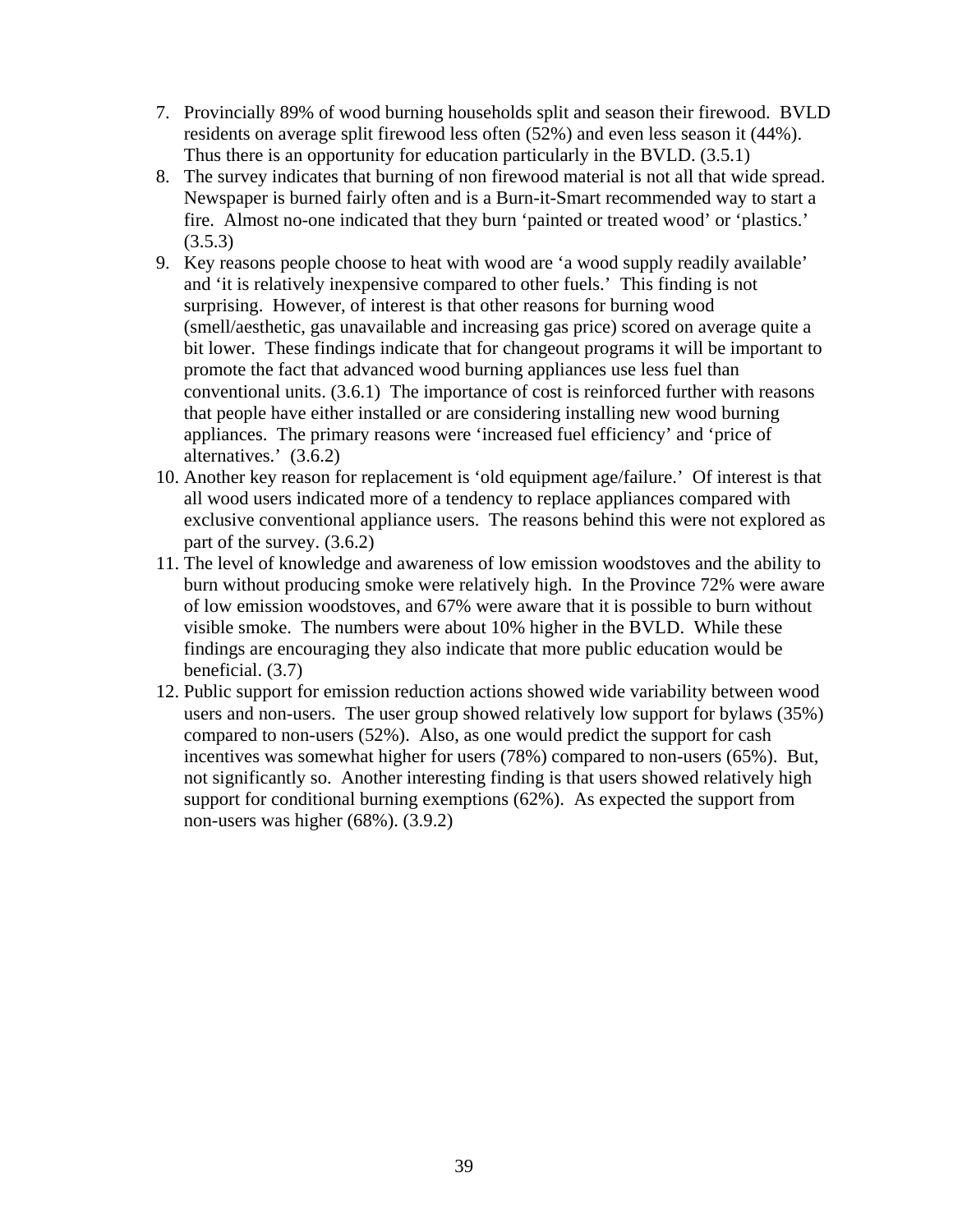# **Appendix A: Statistics**

### **Terms**

Results in this report are presented in two major ways:

- 1) Summary information about the data, such as means, totals, number of cases, maximum value, etc.
- 2) Statistical techniques to tease out connections between the self reported behaviour of the respondents and their attitudes towards wood fuel use.

"Statistics (including mean, standard deviation, statistics of statistical test, etc) is a branch of applied mathematics concerned with the collection and interpretation of quantitative data and the use of probability theory to estimate population parameters" (ref: wordnet.princeton.edu/perl/webwn)

Normally, simple averages would be enough for describing the overall population and exhibiting differences between groups (such as geographic regions). However, there is a chance that the observed differences between groups occur as a result of sampling error, particularly when the differences are small. Under such circumstances, distinctions between groups can no longer be made and thus, any interpretation of the distinctions is deemed to be neither correct nor necessary.

Statistical significance testing is designed to determine whether the observed differences between groups are real, or merely due to chance. Researchers use statistical significance testing whenever they have a random sample from a population, or a sample that they believe approximates a random, representative sample $\degree$ . Such tests can help answer the question of whether the discerned relationship between two variables is a genuine one by estimating the probability that the relationship doesn't exit except by random chance. At the same time, the tests also tell the probability of making an error if we assume that we have found a 'genuine' relationship $11$ .

In performing statistical significance testing, there are several steps:

- 1. calculating the probability of 'being wrong' (of making an erroneous prediction) if we assume that our finding of a relationship is true,
- 2. establishing the critical, predetermined acceptable probability (ranging between 0 and 1.0, usually called '*alpha*') of making an inferential error caused by the sampling error, and
- 3. determining the significance by comparing probability of steps 1) and 2).

If the probability of being wrong (from step 1) is smaller than the critical predetermined acceptable probability (from step 2), then our observation of the relationship is accepted as a statistically significant finding<sup>10,11</sup>. In other words, we are assured that the statistical prediction is accurate. Generally, a confidence level (100% minus the critical acceptable probability is the confidence level) of 95% to 99% is considered acceptable.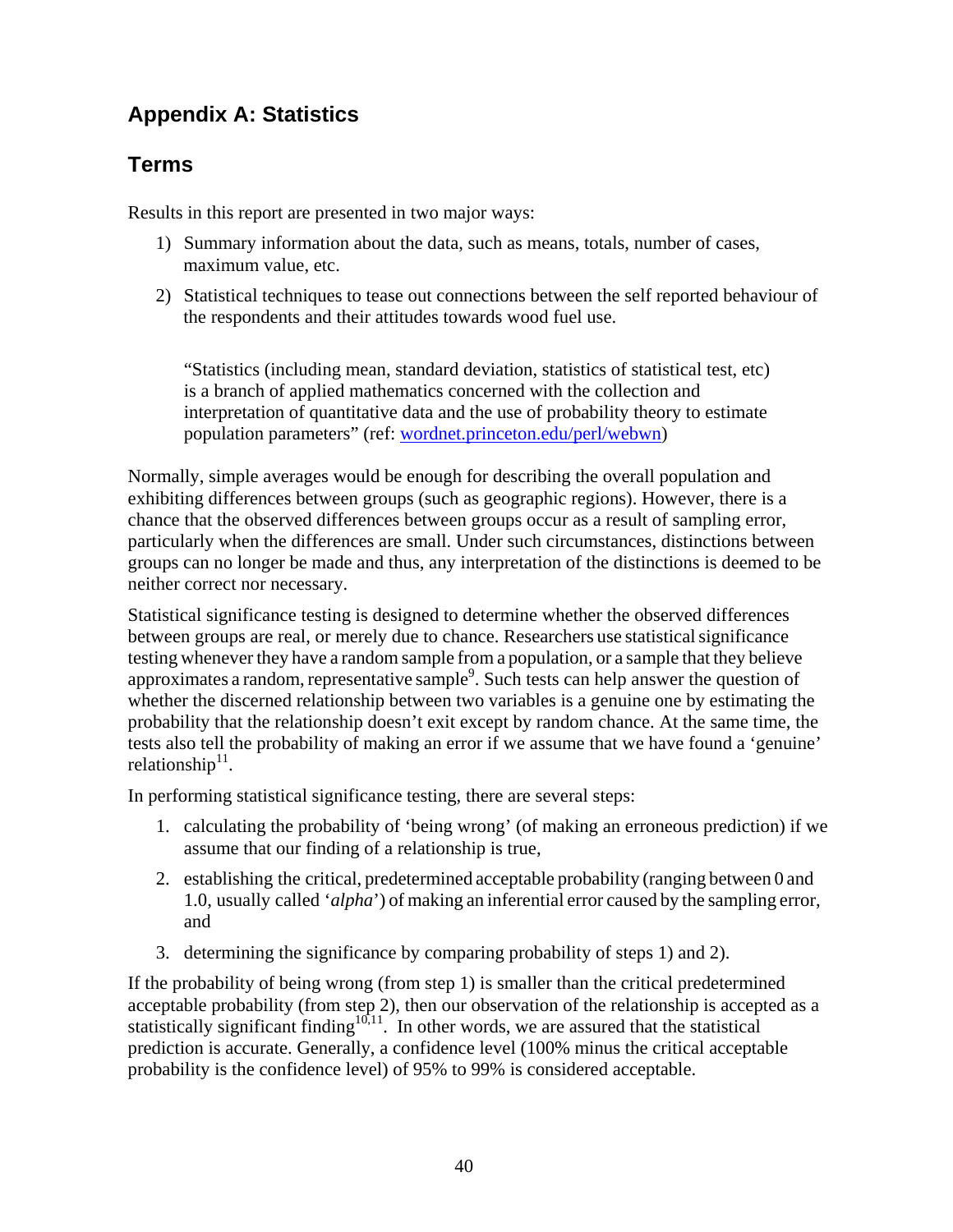In the data analysis for this report, statistical significance tests used include *ANOVA*, and nonparametric tests of measures of association (*Pearson Chi Square* and *Fisher exact* test). ANalysis Of VAriance (ANOVA) is a test for significant differences between means<sup>3</sup>; it can also examine the association between factors such as geographic region, appliance user groups, etc. (called 'nominal predictor variables' by statisticians) and a continuous outcome variable ('scale/interval' in nature, often called 'dependent variables' or 'responses', such as % wood heating in meeting household energy consumption, perceived degree of air quality, etc).

The *Pearson correlation coefficient* is also capable in identifying the strength of the relationship between interval variables. If the two variables of interest are categorical in nature (i.e. "male" vs. "female", "wood users" vs. "non-wood users"), *Pearson Chi-square* is the appropriate nonparametric statistics for testing the relationship between these two variables. When the number of cases is less than 5, the *Fisher exact* test is used instead of *Chi square*.

### **Results**

 $\overline{a}$ 

### **Correlation**

|                                                                   |                            | Perceived                 | Degree of                | Degree of hhs'           | Degree of                 |
|-------------------------------------------------------------------|----------------------------|---------------------------|--------------------------|--------------------------|---------------------------|
|                                                                   |                            | air quality               | chimney                  | responsibility           | Involveme                 |
|                                                                   |                            | as 'poor'                 | concern                  | for pollution            | nt of public              |
| Perceived air quality as<br>'poor'                                | <b>Pearson Correlation</b> |                           | $-.320$ (**)             | $-.223$ <sup>(**)</sup>  | $-.099$ <sup>(**)</sup> ) |
|                                                                   | Sig. (2-tailed)            |                           | .000                     | .000                     | .000                      |
|                                                                   | N                          | 3136                      | 3125                     | 3088                     | 3076                      |
| Degree of chimney concern                                         | <b>Pearson Correlation</b> | $-.320$ (**)              |                          | $.393$ <sup>(**)</sup> ) | $.151$ <sup>**</sup> )    |
|                                                                   | Sig. (2-tailed)            | .000                      |                          | .000                     | .000                      |
|                                                                   | N                          | 3125                      | 3138                     | 3090                     | 3073                      |
| Degree of hhs' responsibility<br>for air pollution                | <b>Pearson Correlation</b> | $-.223$ <sup>**</sup> )   | $.393$ <sup>(**)</sup> ) |                          | $.140$ (**)               |
|                                                                   | Sig. (2-tailed)            | .000                      | .000                     |                          | .000                      |
|                                                                   | N                          | 3088                      | 3090                     | 3098                     | 3046                      |
| Degree of the public's<br>involvement in improving air<br>quality | <b>Pearson Correlation</b> | $-.099$ <sup>(**)</sup> ) | $.151$ <sup>**</sup> )   | $.140$ <sup>**</sup> )   |                           |
|                                                                   | Sig. (2-tailed)            | .000                      | .000                     | .000                     |                           |
|                                                                   | N                          | 3076                      | 3073                     | 3046                     | 3081                      |

#### **Table 15: Correlation table**

\*\* Correlation is significant at the 0.01 level (2-tailed).

 $3$  If only comparing two means, ANOVA will give the same results as the t test for independent/dependent samples. However, ANOVA is a much more flexible and powerful technique that can also test for 'Multiple factors' and 'interaction effects' between the factors. These later sophisticated topics are not explored in the analysis; ANOVA is mainly used to test the significance in means of more than two groups.